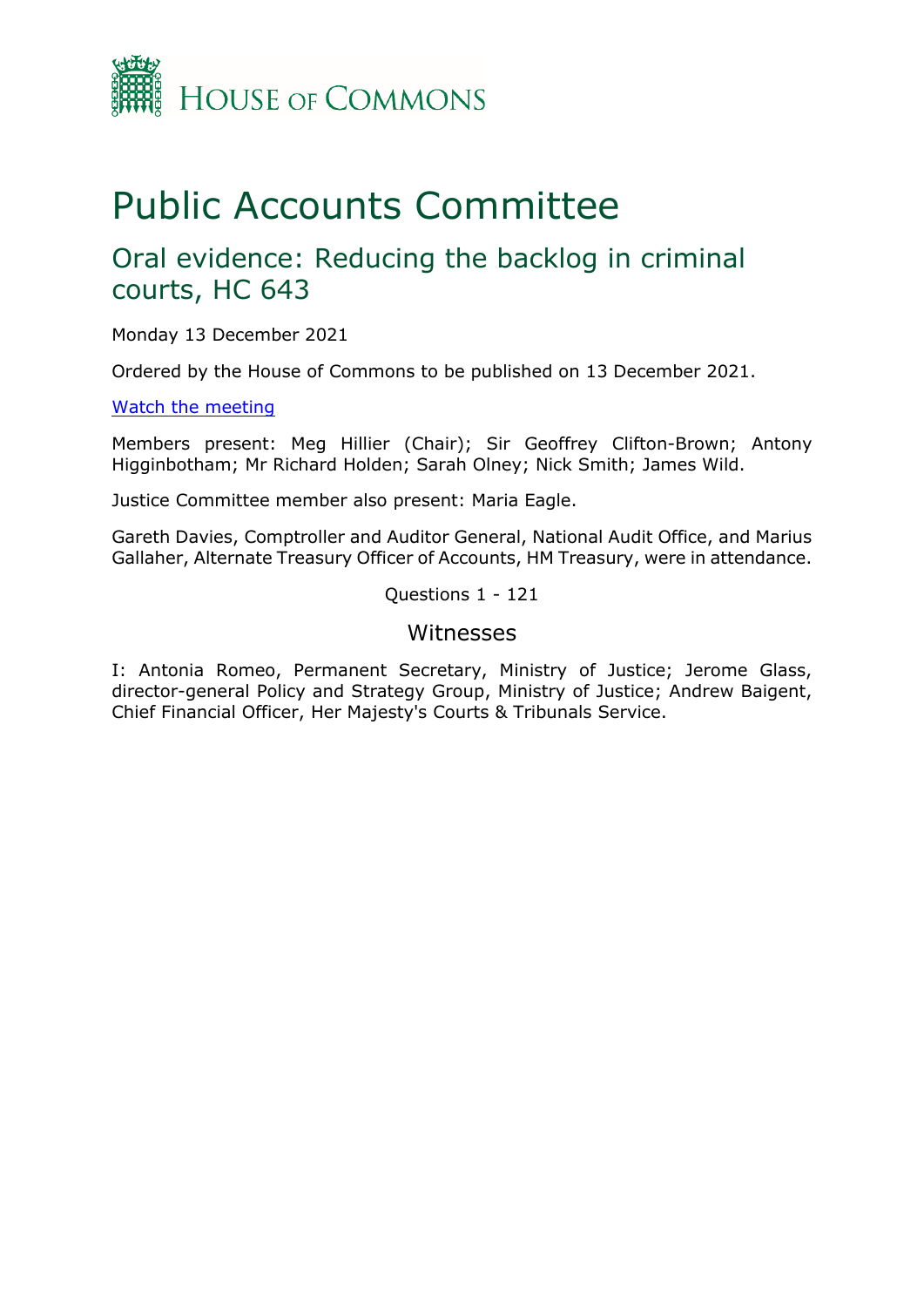

## Report by the Comptroller and Auditor General Reducing the backlog in criminal courts (HC 732)

### Examination of witnesses

Witnesses: Antonia Romeo, Jerome Glass and Andrew Baigent.

Q1 **Chair:** Welcome to the Public Accounts Committee on Monday 13 December 2021, where we are here to look at the very important and serious issue of the backlog in our criminal courts system. This is something that we have been discussing for a while with the Ministry of Justice. We know that there are huge challenges, which the pandemic exacerbated, but there was a big backlog before Covid-19 hit. Since then, we have seen court buildings closed and jury trials suspended because of social distancing and other pandemic reasons. That has had a real impact, as we all know, and I am sure our witnesses agree, on victims, witnesses and defendants alike.

There is a plan—there is always a plan—from the Permanent Secretary and the Department to address this backlog. We want to dig into how that is going and what it will look like when the plan is actually achieved. There is still going to be, potentially, a considerable backlog. We are delighted to be joined today by, guesting from our sister committee, the Justice Committee, and a former Minister at the Ministry of Justice, Maria Eagle MP. A very warm welcome to you, Ms Eagle.

I would like to welcome our witnesses from the Department. We have Antonia Romeo, who is the Permanent Secretary at the Ministry of Justice. We also have Jerome Glass, who is the director-general for the policy and strategy group at the Ministry of Justice—a warm welcome to you—and Andrew Baigent, who is the chief financial officer for Her Majesty's Courts & Tribunals Service, which is often referred to as HMCTS. We will try to use full names so that people can follow what we are doing.

I want to ask, before we get into the main session, Ms Romeo, what the latest situation is with recruiting a permanent head of Her Majesty's Courts & Tribunals Service. We are aware that Mr Sadler, who is acting up, is not permanent. He has been acting in that role since September, I think, of 2020. What progress is there on recruiting a permanent head to that?

*Antonia Romeo:* That is correct. The first thing I want to say is that Kevin has done an absolutely fantastic job in a really challenging year as interim CEO of the Courts & Tribunals Service. The recruitment has now closed. We will be sifting very shortly, interviewing and hoping to get somebody in post before the end of the financial year.

**Chair:** We will look forward to that. Thank you very much for that update.

Q2 **Mr Holden:** We are aware of the media speculation about potential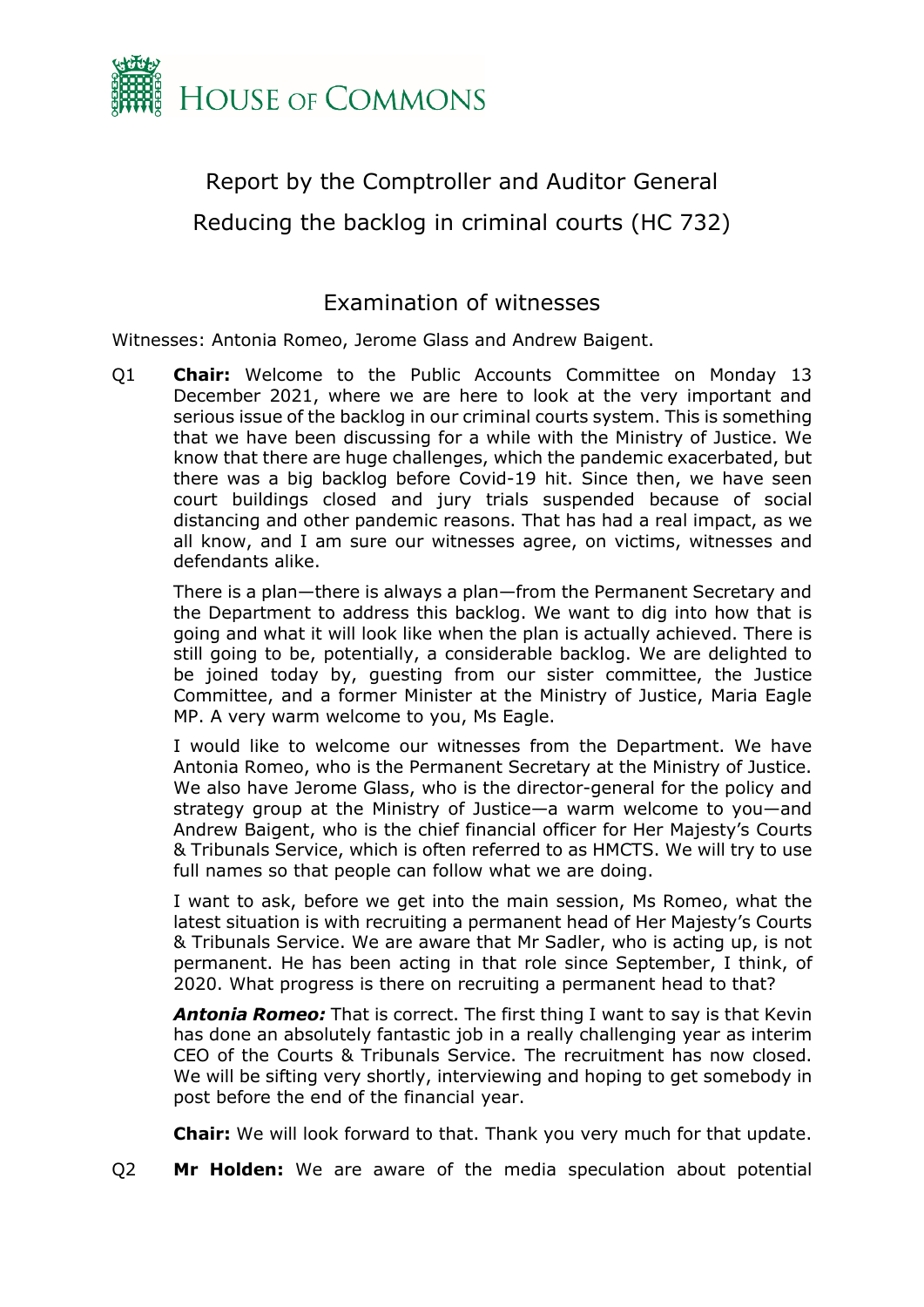

significant changes to the Human Rights Act. We were just wondering what pressures you think that will put on your Department as you try to deal with the backlog situation.

*Antonia Romeo:* As you will be aware, there was a manifesto commitment by this Government to do a review of the Human Rights Act, which Sir Peter Gross has been conducting. That review will be published shortly and the Government will respond alongside that. We are a Department of 88,000 people. We are able to manage really significant, operationally difficult things, while also doing quite detailed policy work on a range of other issues, including the Human Rights Act. I do not currently foresee a significant difficulty in doing both those things.

Q3 **Mr Holden:** You do not currently foresee a significant difficulty, but do you see any difficulty at all in being able to do those things simultaneously?

*Antonia Romeo:* Do you mean being able to do the policy work required to launch and bring through a consultation on the Human Rights Act alongside recovering the court system?

**Mr Holden:** Yes.

*Antonia Romeo:* No.

**Mr Holden:** Good.

Q4 **Sir Geoffrey Clifton-Brown:** Good afternoon, Ms Romeo. There is a report in *The Times* today, citing the Joint Committee on Human Rights, about how terrorism suspect cases, if they went to Europe, would not be able to hear evidence in secret, as they would do in courts in this country. Will the review cover that aspect?

*Antonia Romeo:* I might ask the DG for policy to comment. The review itself had quite specific scope. I think you are also asking whether the Government response to the review and what might happen next will cover that aspect. That will partly be to come out when the review and the response are published, which is going to be shortly. Do you have anything to add, Jerome?

*Jerome Glass:* I have nothing to add to that. As part of our response, we will be looking at not only the Peter Gross review, but wider issues related to the Human Rights Act. As the Permanent Secretary says, that is something that we are considering at the moment.

Q5 **Mr Holden:** This is an issue that I am sure we will come on to in more detail in questioning. I have a specific instance in my constituency where a trial has been delayed now around the incidence of physical and sexual abuse at the former Medomsley young offenders centre. There are 1,800 alleged victims there and there is a real difficulty in moving the situation on to look at broader issues until the criminal cases are concluded. Could you write to me separately about those final outstanding cases and if you have any update on the timings of those?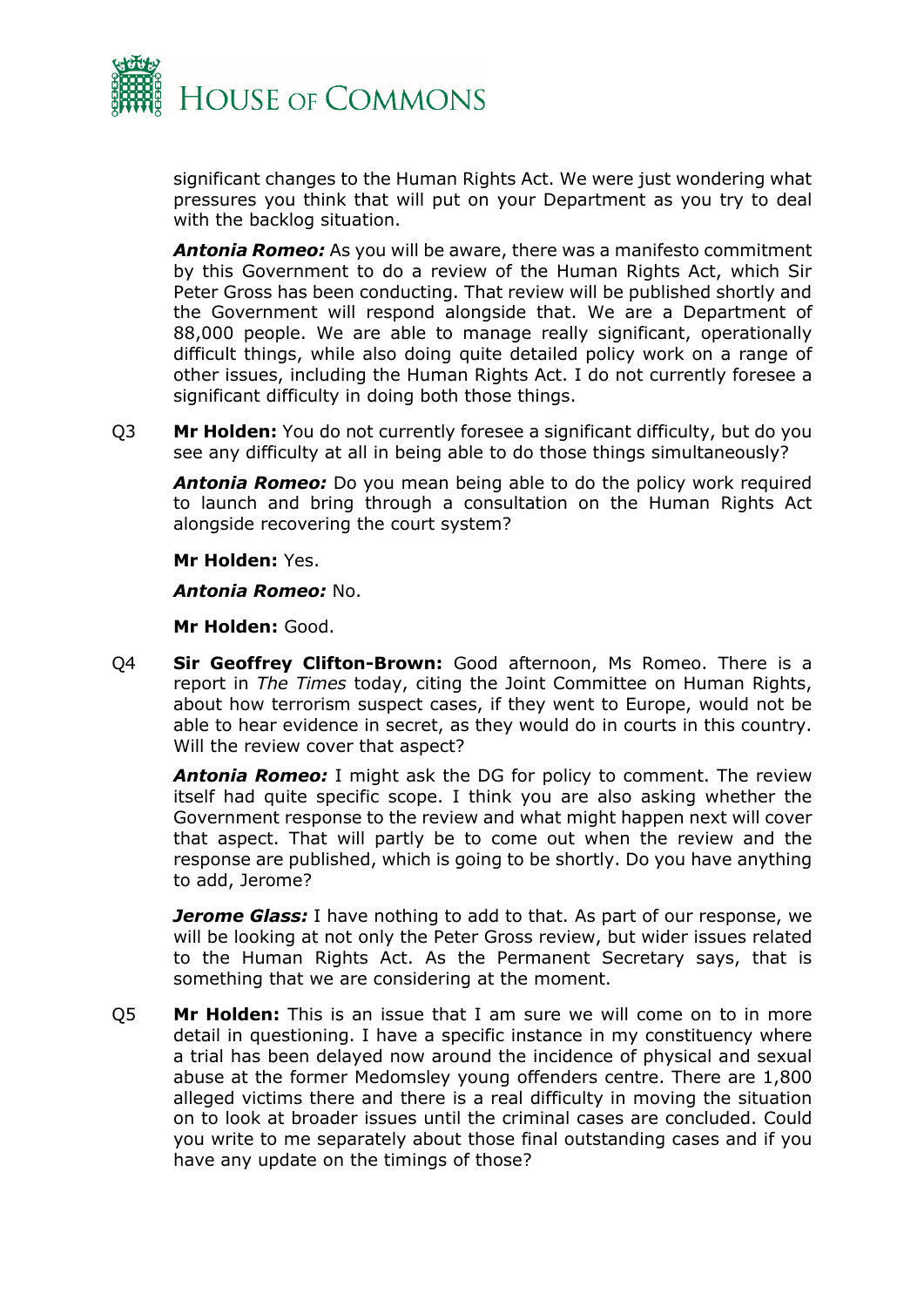

#### *Antonia Romeo:* Yes.

Q6 **Chair:** We will move into the main session. When we looked at this before, the backdrop is that, in October 2019, there was an announcement that there would be an extra 20,000 police officers at the same time as the Ministry was looking at cutting and changing the courts system. Do you think that the pre-pandemic cuts went too far in retrospect, in order to deal with what those police officers might turn up, in terms of court action?

*Antonia Romeo:* My predecessor has noted to this Committee that spending review 10 in 2010 was particularly challenging for the Department, with 27% taken out of the overall budget. In practice, in spending round 2015, although the intention was for money to be taken out of the budget, that was not, in fact, sustainable. In every year, we ended up with an increased budget. Although that caused difficulty in planning, because getting the money year on year is not as good as getting it overall, our budget went up over that period. We were re-baselined in 2019 and now we are on a far more sustainable footing.

To actually answer your question, we are now planning for a significant increase in demand, as you have noted, because of the additional police. Also, we have to recover the system and all these other things that we will come on to talk about. I do not think that it is the case that we would have been in a better position had we not gone through SR15. As I say, we ended up in a better financial position than we were then, but I think we are in a significantly better position now, following the spending round last year and the spending round we have just gone through.

Q7 **Chair:** I applaud your ability to spin the Treasury's settlement to you so positively. It is the stop-start funding that has caused some of the problems. If in the year before the pandemic we saw a rise in the backlog from 33,000 to 41,000 cases, that suggests that, for all your positive words, there was still a big issue, even before Covid hit.

*Antonia Romeo:* I do not disagree with that. I guess I am saying that it was not necessarily to do with the funding decisions that had been made previously. In practice, we ended up at, essentially, an all-time low in 2018-19 with the outstanding caseload of about 33,000 cases. As you will know, we use something called sitting days to work out how to build up or get through the caseload. Receipts into court had been falling over a long period, and those are driven by things like the case mix in the crime rate, the actual recorded crime et cetera.

**Chair:** We discussed it a lot in our last session, I think, with your predecessor.

*Antonia Romeo:* As a result of that, the decision was taken to essentially maintain the outstanding caseload at that level and sitting days were set in order to do that. In retrospect, then the case mix changed. We had more triable either-way offences. We therefore had more coming into Crown. That is what caused the increase and, therefore, immediately the decision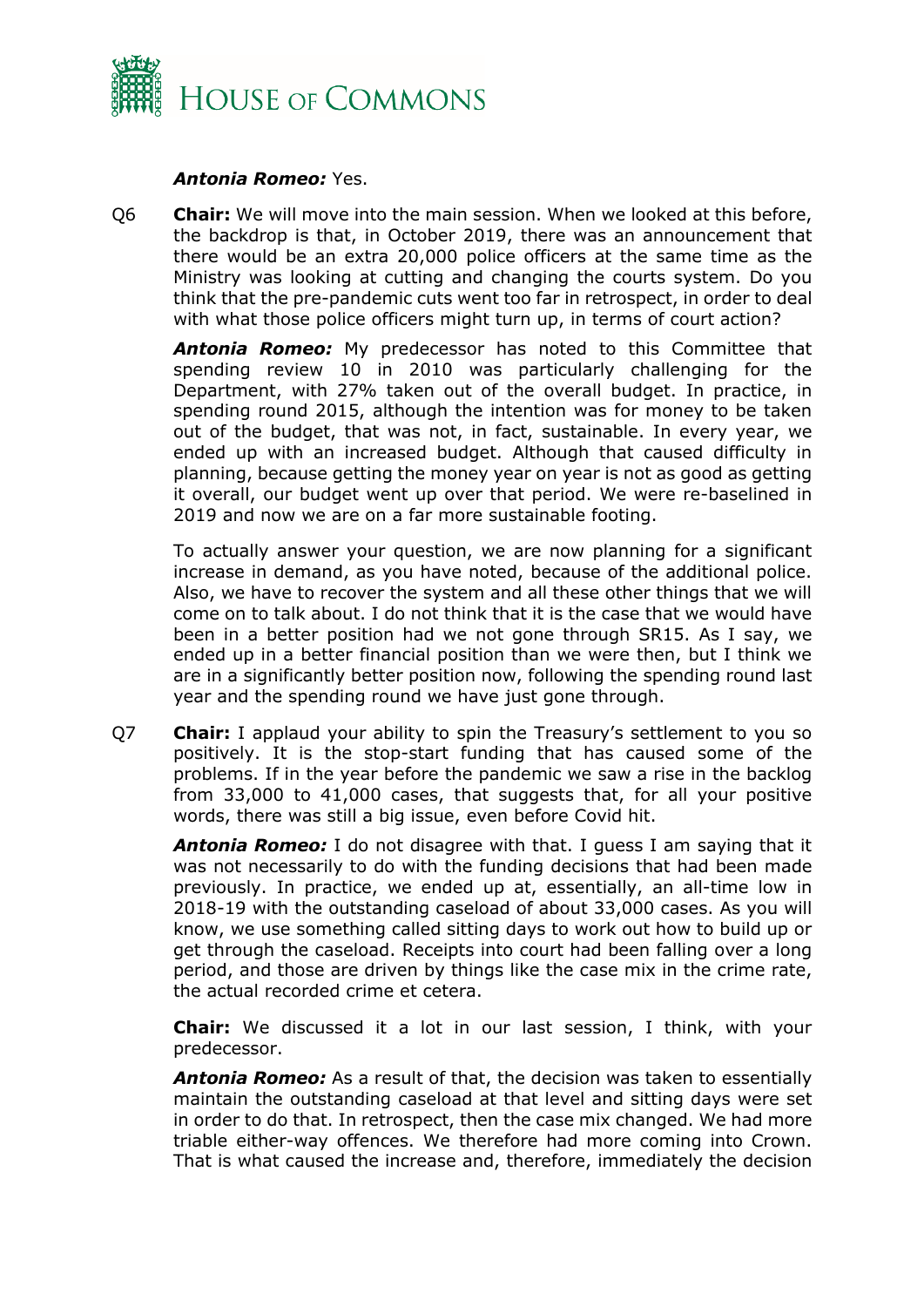

was taken to give 850 more sitting days in that year and then again an increase the following year.

I guess I am saying that I do not think a line can be drawn—I am not attempting to spin anything—from the funding decisions taken in previous spending rounds to that. It was more about a decision about what we thought was going to happen in terms of the case mix and what the trend was in terms of crime. This all predated the decision to significantly expand the criminal justice system through the recruitment of an additional 20,000 police officers.

Q8 **Chair:** I hear what you are saying. Mr Baigent, from your point of view at Her Majesty's Courts & Tribunals Service, were there conversations between you and other bits of the criminal justice system, the police, the CPS and so on, before those decisions on sitting days were taken?

*Andrew Baigent:* As you would expect, there were detailed discussions about what we thought the workload was going to be coming through and the sitting days were set on that basis. It is worth saying, though, that, as part of the concordat process, which is the formal agreement between the Lord Chancellor and the Lord Chief Justice, a review point was put in for discussion. At that review point, we realised that there were additional receipts coming in. That is when the additional days were added, as part of that review. It was built in up front that there would be the review, which would add some days.

Of course, some of those days came in right at the point that the pandemic was starting and activity in March dropped off. Then obviously from 23 March the cases stopped being heard in the Crown Court.

Q9 **Chair:** You are the chief financial officer at Her Majesty's Courts & Tribunals Service, so there is a challenge, and we are a Committee that will be badgering you about value for money. We would certainly be challenging extra capacity that was not being used, if that was the case. Do you think it was cut too close to the bone? You can have a review point, but then you still have to build up that capacity. There are many moving parts in this. In the meantime, in the middle of it are defendants, witnesses and victims.

*Andrew Baigent:* Yes, indeed. At the time the decision was made, it was done on the best evidence we had in front of us.

Q10 **Chair:** There was not much contingency, was there?

*Andrew Baigent:* No, there was not much contingency, but that is why we put the review point in, so we could build that back up again.

Q11 **Chair:** What is your lead-in time to build in extra sitting days, in order to ramp that up?

*Andrew Baigent:* It takes four weeks or so to list. You have to have the cases that can be warned and brought in, so it takes around that amount of time. It then depends on whether we are talking about a relatively small increase, which can be done with the resources we have and the judicial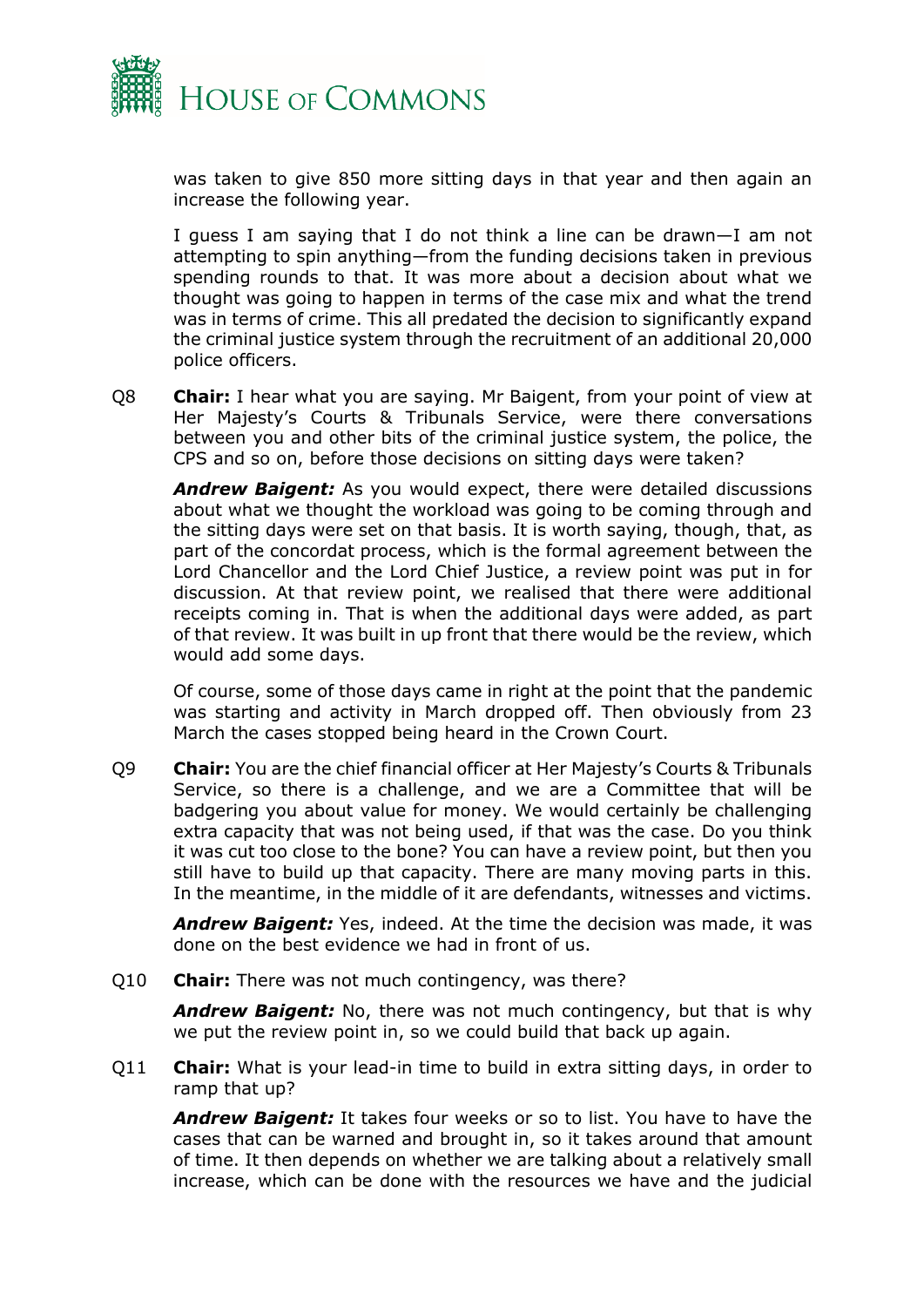

capacity in the system at the time. If it is a larger increase, such as the ones we are looking at in the current year, that requires more judicial capacity. I suspect we will touch on the lead time for judicial capacity later, which can be considerable.

Q12 **Chair:** We are going to come on to that. There are also other moving parts of the system. This Committee has done some detailed work in the past on interpreters, for example. Is there any particular issue around access to interpreters that has contributed to the backlog?

*Andrew Baigent:* Not at the volumes we are talking about in these years, no.

Q13 **Chair:** Are you confident that you are on top of the issue of interpreters in courts now?

### *Andrew Baigent:* Yes.

Q14 **Chair:** You say that very confidently. Can you give us an example of what you have done to improve it? We had some really serious concerns about this.

*Andrew Baigent:* A lot of the interpreters are now coming in through the video platform. It allows for online interpretation to provide support to people who are taking those services. That actually means that you can have a lot more capacity in the market, because you are not having people coming in to interpret to a particular building and waiting. They are able to do more in actually taking that forward and more cases. That has increased the capacity in that.

Q15 **Chair:** I think we will get to the online stuff in more detail. What about other pressures in the system and other contracted services? You have your court staff; you have the judicial and legal practitioners. Where are the pinch points inside Her Majesty's Courts & Tribunals Service?

*Andrew Baigent:* You are talking now about current, rather than at the point we were just talking about.

Q16 **Chair:** I am talking about not just the lawyers and judges, but other people who are essential to keeping the courts going.

*Andrew Baigent:* In any system, when you lift the capacity very quickly, you get those constraints kicking in. There will be pressure points at various points as we lift the overall capacity of the system. You would expect that.

Q17 **Chair:** Can you give us some examples of what those pressure points are, what staff you will need and how quickly you can turn them on?

*Andrew Baigent:* In terms of the staffing, we have the number of staff we need for the level we are sitting at at the moment. We have the number of auxiliary services, such as interpreters, that we need to sit at the level we are sitting at. We will talk, I am sure, about judicial capacity. That is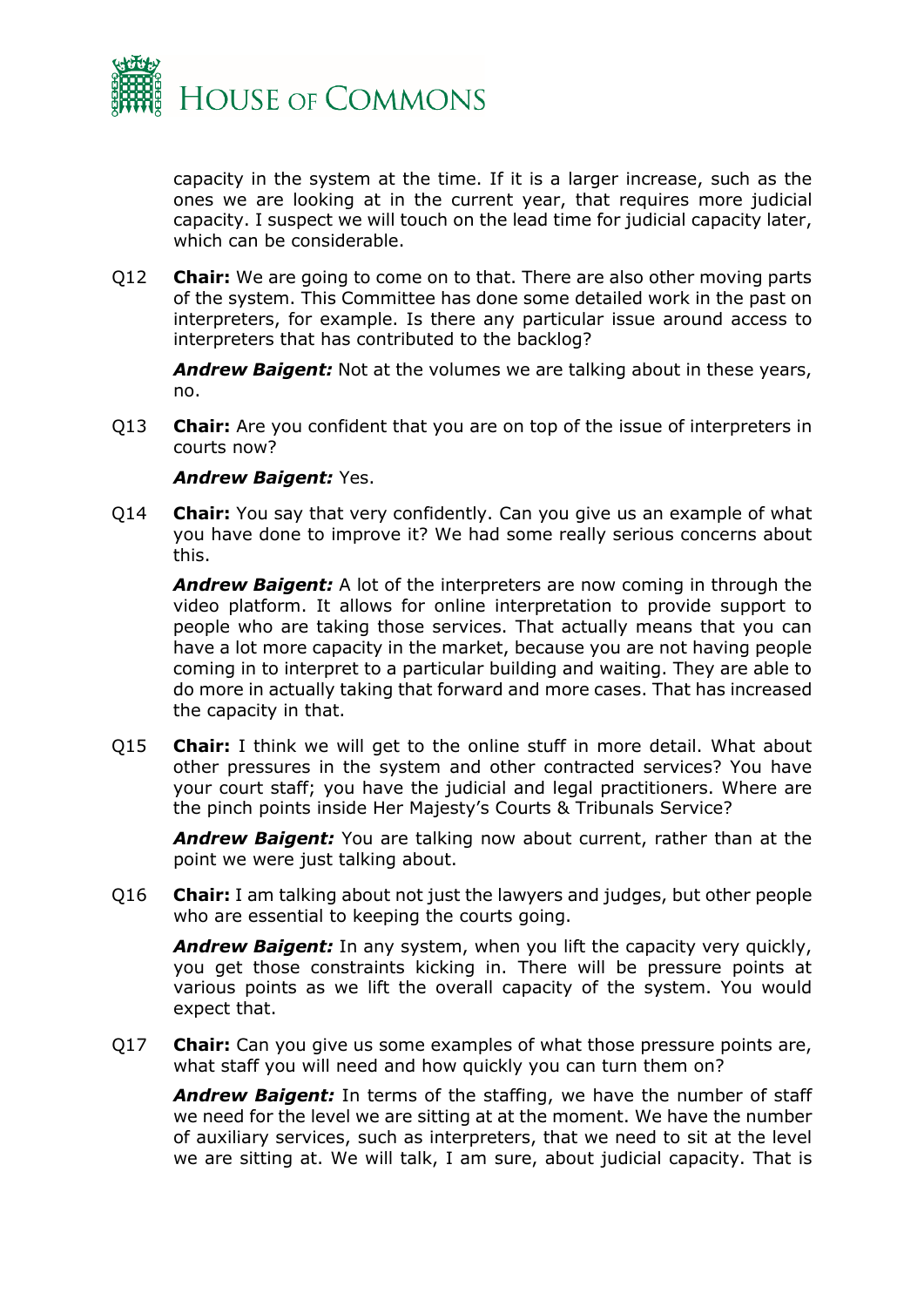

the constraint that is most operating in the Crown Court system at the moment.

Q18 **Chair:** As far as you are concerned, you have the people you need to deliver the capacity that you are aiming to deliver.

*Andrew Baigent:* On the basis of current plans, yes.

**Chair:** Okay. I will leave it there for now.

Q19 **Maria Eagle:** It is nice to be back on the Public Accounts Committee, even if only briefly. Ms Romeo, what are your planning assumptions about an acceptable backlog in the criminal courts? I am particularly concerned about the Crown Court backlog, which I consider to be the most serious one. What is an acceptable backlog compatible with doing justice for victims, defendants and society in general?

*Antonia Romeo:* If I may start with a little bit of context, we have already talked about the backlog. In 2018-19, it was at an all-time low. That was 33,000 in the Crown Court, having been about 52,000 as recently as 2015. It then went up to 41,000 for reasons we have discussed just pre-pandemic. Inevitably, the closure of the Crown Courts for two months, all the social distancing and all the other issues we will come on to talk about have meant that it has now gone up, as is well known, to 60,000.

You will be aware that our spending review settlement of this year has given us the money to get the backlog down to 53,000. Doubtless we can talk about that. I should say that that is against a counterfactual, not of what it is at the moment, but of what would happen, given what we are expecting the receipts into court to be as a result of the new police officers, so significantly higher. The report says 72,000 is the number that is the counterfactual to the 53,000. That is still quite significant to reduce to that by the end of the Parliament.

To your point about what is acceptable, I have perhaps two further points. Everyone in the Department is profoundly conscious that each one of these cases involves real people, victims, witnesses, defendants, who may or may not be on remand. We are absolutely clear that we have to drive down the backlog as far as possible, particularly to get things right for victims. That is why, as well as worrying about the actual outstanding caseload and the timeliness, we are also doing a lot, as we may come on to discuss, about victims in particular, including a victims law consultation.

Q20 **Maria Eagle:** That is a very comprehensive answer, but it did not quite tackle the question that I asked. Do you have any working assumptions about what an acceptable backlog is, or do you have any view about what an acceptable backlog in the Crown Court is?

As you said, quite rightly, you had a backlog just ahead of the pandemic of 41,000. The aspiration, with the £477 million you have secured to deal with the backlog, according to Minister Cartlidge, is to get it down to 53,000 by March 2025. That is what he said in his parliamentary answer. That is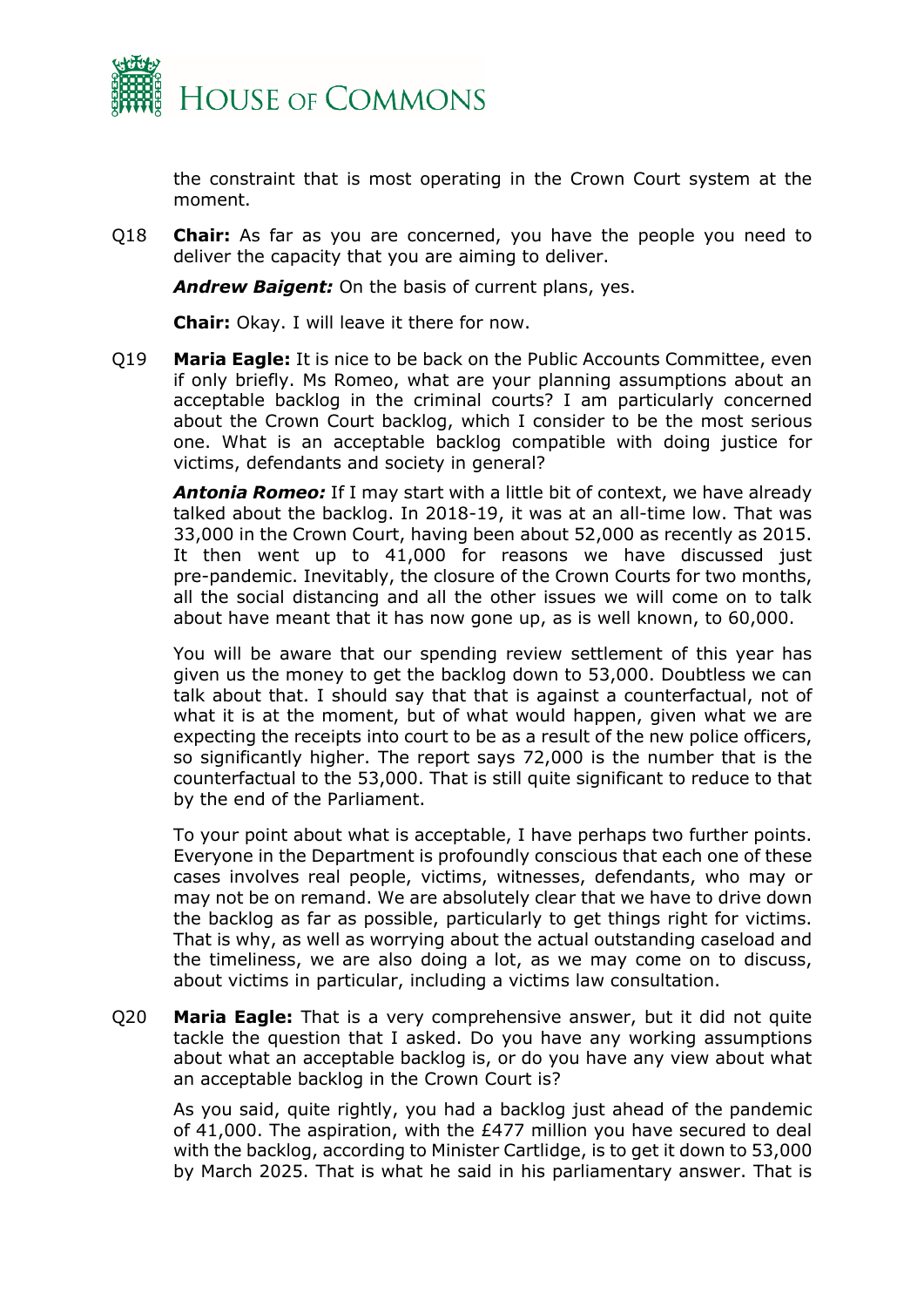

significantly higher than the pre-pandemic backlog. That is only a reduction of 7,000 and does not actually take us back to the pre-Covid level of backlog. What is an acceptable level of backlog?

*Antonia Romeo:* The most important thing is that my job is, within the financial constraints within which I operate, as accounting officer, to drive down the backlog as much as possible with the money that we have. Like all Departments, we operate within fiscal constraints. We have been given the money and Minister Cartlidge is correct that the expectation, what we are aiming towards, is to bring it down to 53,000 by the end of the Parliament. As I said, that is not just a decrease of 7,000, because it is actually against the counterfactual, given the additional receipts coming in.

Q21 **Maria Eagle:** You accept that it does not take us back down to the pre-pandemic backlog. It does not even negate the Covid backlog, does it? If you succeed, the level of the backlog by the time you get to March 2025 will be higher than it was pre-pandemic.

*Antonia Romeo:* That is correct. The facts are the facts. It was 41,000 going into the pandemic. With all the effort we are going to put in, the financial constraints and other constraints that we face, including on capacity et cetera, doing everything we can do, we hope to get it down to 53,000, and we think we will, by the end of the Parliament. As the Secretary of State has said recently, we will be looking at additional things we can do that do not require additional money.

I should also say that the way we set sitting days is in an annual process through the concordat between the Courts & Tribunals Service and the Department. If it turned out that we are in a position to sit more days, we would then certainly sit more days. At this point, I am committing to do what I have been given the money to do in the spending round and in the agreement—

Q22 **Maria Eagle:** I can totally understand why an accounting officer would give an answer like that and it is completely correct. It still leaves us, three years from now, with a backlog of the most serious cases in the Crown Court that is higher than we had before the pandemic. When I put to the Lord Chief Justice, who appeared before the Justice Select Committee, that it did not seem to be particularly ambitious to seek to reduce a backlog that is now 60,000 by only 7,000 by March 2025, he agreed. Do you think that, with more sitting days, you could reduce that by more? How many sitting days would it take to reduce it back to the pre-Covid backlog?

*Antonia Romeo:* As the Lord Chief Justice also said, this year we are expecting to sit about 100,000 sitting days. We have a plan, within the constraints of the money that we have, to increase those sitting days significantly over the course of the SR. If it is the case that we have enough judicial capacity to do more, and we already have enough physical capacity, as part of the annual process of the concordat I would expect to be agreeing more sitting days and then to be able to do more. As you say, I cannot reasonably say that I could do that now.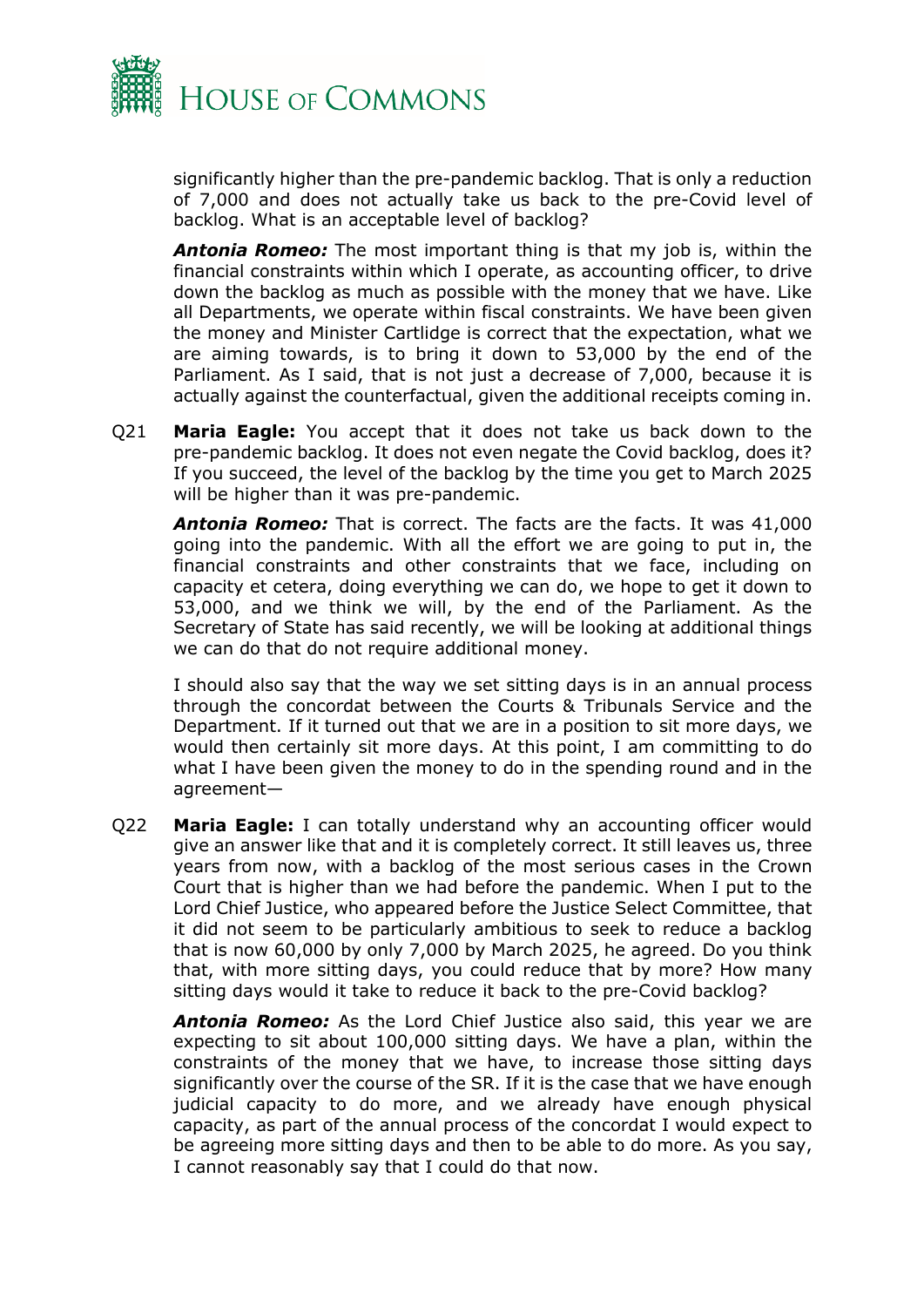

Perhaps I could make two additional points. One is on timeliness. What matters to individual victims is the timeliness, not just the actual number in the backlog. We are really focused on that as well. The productivity improvements that we hope to see as part of the court reform programme, in particular through the tech rollout that we can talk more about, I think will make a difference on that.

The scorecards we published last week, the criminal justice scorecards and, in particular, a separate scorecard for adult rape cases, essentially are aimed at bringing real transparency to some of these issues. They break down the different bits of the system so you can see where victims are most likely, for example, to be coming out of the system through victim attrition, which is something we worry a lot about.

The Committee might remember that, when I came in, in my fourth week in this job, back in February, I was very focused on getting data right. A lot of this is about making sure we have good data across the CJS and shining a light on it. I believe that that is a crucial first step to getting the right outcomes, including getting the backlog down.

Q23 **Maria Eagle:** Could you tell us how many sitting days would be needed to deliver your 2024-25 ambition of reducing the backlog in the Crown Court to 53,000? How many sitting days will you need to deliver that?

*Antonia Romeo:* It is 105,000 next year, 106,500 the following year and 106,500 the year after that.

Q24 **Maria Eagle:** If you manage to achieve all those sitting days, you will get the backlog down to 53,000.

*Antonia Romeo:* We will get the backlog down to 53,000, yes.

Q25 **Maria Eagle:** That is helpful to hear. One of the other constraints on sitting days is having judges available to sit. What is your assessment of how well you are doing in that respect?

*Antonia Romeo:* We work incredibly closely with the judiciary and I should also, at this point, take the opportunity to thank the Lord Chief Justice and the judiciary for their exceptional work and partnership in this really unprecedented time. We have not recruited all the judges we wanted to recruit. In the last round, we were 11 short in circuit, and that means we have to make up for that in terms of recorders. We recruited 104 crime recorders in the last round, so they will be coming on stream and that is positive.

We also have another round, which is, I think-Jerome will correct me if I am wrong—currently underway, to do the next round of circuit judges. In that, we are seeking to recruit an additional 78, which will make up the shortfall as well as the ones that we already need for the additional demand. We have a plan in place and we work very closely with the judiciary in order to fill the gaps with both the fully salaried judges and the fee-paid recorders.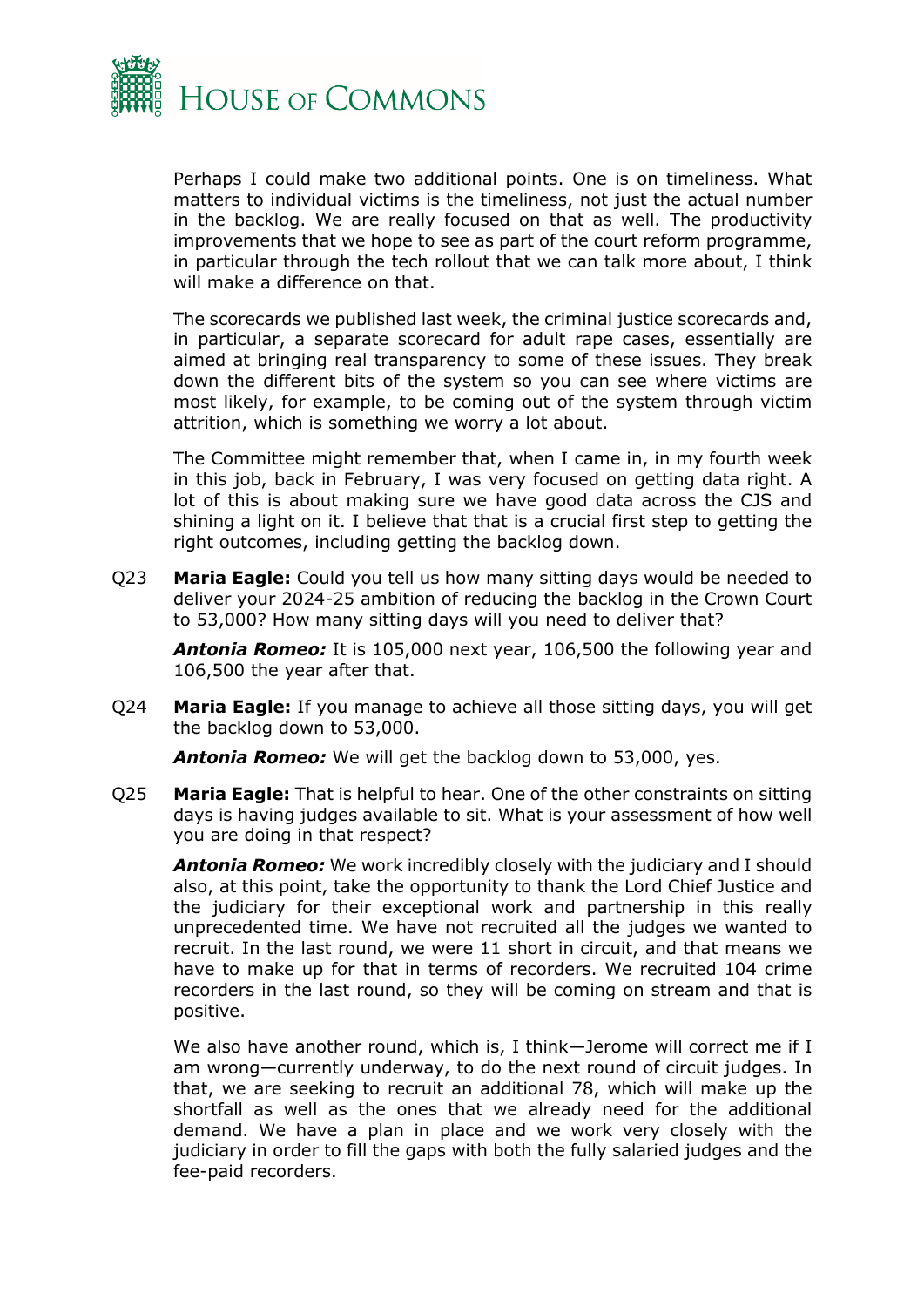

Q26 **Maria Eagle:** Can I ask you what you are doing to understand the impact of these delays to trials, the backlog and people having to wait longer, whether they are witnesses, defendants or whoever, to have trials take place? What are you doing to understand the impact that that has on victims and witnesses, and on defendants, some of whom might actually be in jail?

*Antonia Romeo:* Yes, indeed. Perhaps I will come back to the fact that we are very well aware that this involves real people. It is not just about the numbers in the caseload. It is also about the experience of victims. We are doing quite a lot and the team will be able to say more about specifically the experience of victims through the process.

The victims law consultation that we have just launched is specifically aimed at putting the victims at the heart of the process. As the Secretary of State said, we have a moral duty to do this and to improve the system. It is seeking to look at things like a community impact assessment. It will look at the role of the victims in the parole board. It will look at options for redress where things have gone wrong, and at things like increasing the victim surcharge.

We have a large number of things that we are consulting on. We work very closely with the Victims Commissioner. We work closely with the victims policy adviser to the Lord Chancellor. We are constantly meeting these groups and talking about what it is. The victims law consultation and the scorecards are both aimed at doing that. The third thing that we launched last week is the rollout of section 28 of the pre-recorded evidence. It was already rolled out to vulnerable witnesses and we are now about to roll it out to intimidated witnesses. We are just about to launch that.

Q27 **Maria Eagle:** Could I ask Mr Baigent, or whoever would care to answer, how many victims and witnesses have withdrawn from court proceedings as a consequence of delay? How many cases have collapsed as a consequence of victims and witnesses withdrawing from being willing to take part?

*Antonia Romeo:* In the data that we published last week, this is something that we are measuring. We have these metrics now, because we believe that this is exactly the sort of thing. In practice, in the last quarter, the proportion of victims who withdrew during the court process actually fell. Essentially, you go from crime recorded to police decision, from police referral to the CPS to CPS decision, and then from charge to disposal, which is the court bit. Even if it falls at one area, it could be because it has gone up significantly in the other sections, which it has. These are public numbers, which I can tell you now if you would like, or we can send you the scorecard afterwards.

Q28 **Maria Eagle:** Either would be fine. Do you actually know how many people have withdrawn from court cases, causing them to collapse, because of delay? I realise that there can be delay before charge as well as delay once you get into the court system. For the particular witness or individual, it is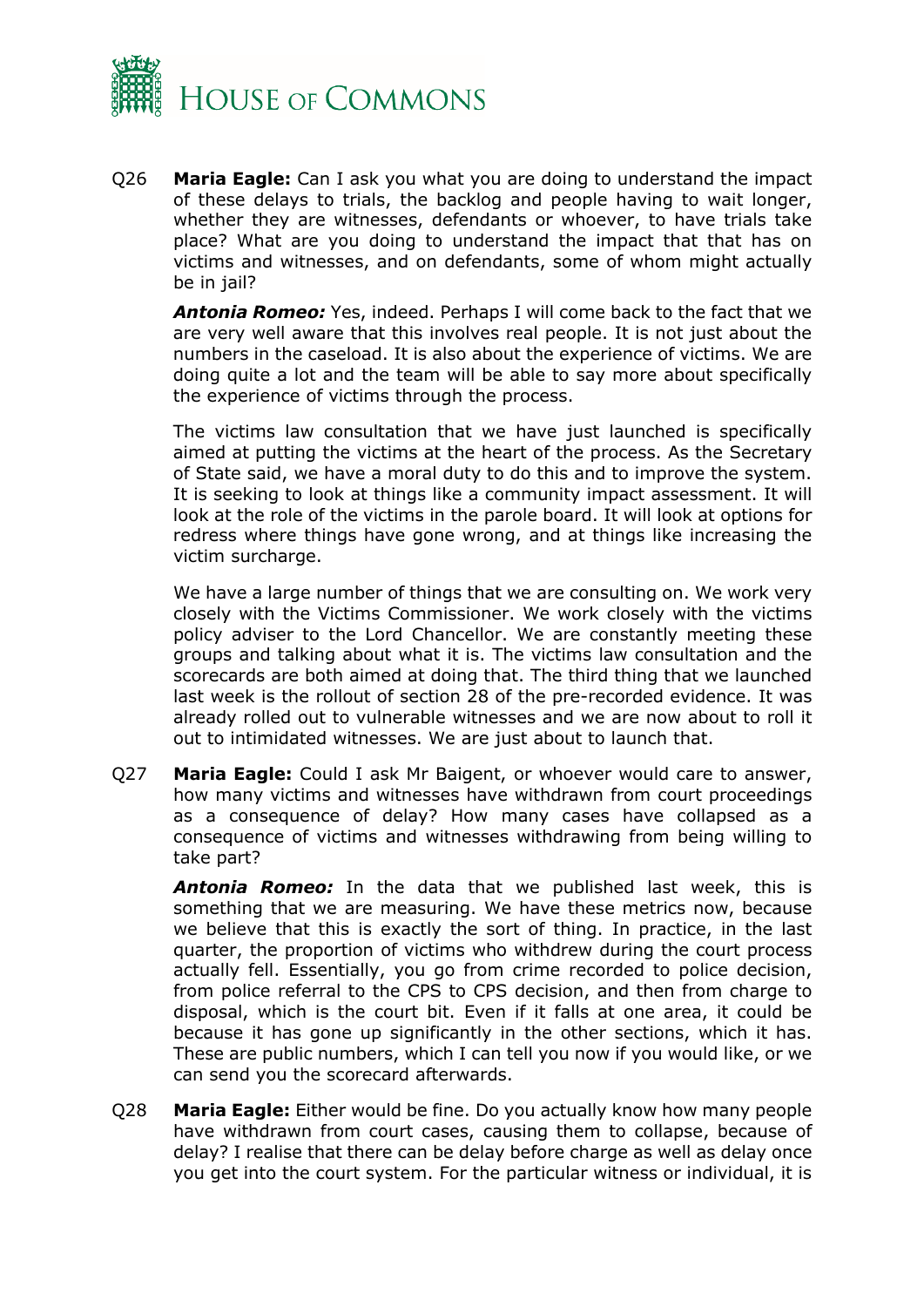

all one system.

*Antonia Romeo:* I can tell you that in quarter 2 2021, which is the most recently available data, because we operate on national statistics, within the court bit of the process, in 1.2% of cases the prosecution offered no evidence because the victim or witness no longer supported the prosecution. As I say, that is a low number. That number had reduced, but the numbers that have withdrawn earlier in the system are significantly higher. You have to look at the system as a whole. This is why we have to join it all up across the criminal justice system.

Q29 **Chair:** Can I chip in there? The Victims Commissioner, according to evidence we have had from the Criminal Justice Inspectorates, says that there is a steady increase in the number of cases where victims withdraw before charges are brought. This is Dame Vera Baird, who says that the rate has increased from 9% in 2014-15 to 26% in 2020-21.

*Antonia Romeo:* This is before charge.

Q30 **Chair:** As Ms Eagle is highlighting, it is about victims and their experience, not just the court bit of it.

*Antonia Romeo:* I completely agree. That is also in the scorecards. In the quarter I was referring to before, the percentage that withdrew from crime recorded to police decision was 29%. The percentage that withdrew from police referral to CPS decision to charge was 16%. This is all the data that we are publishing. We are trying to get the transparency, so we can really understand what it is and improve victims' experience. Could I say a little more about what we have been doing to improve victims' experience?

Q31 **Mr Holden:** Ms Romeo, is that 29% of the people who make allegations? Is it 16% of the total number or of the people who make it to charge?

*Antonia Romeo:* It is the percentage of prosecutions that are stopped post-charge because the victim did not provide evidence or has withdrawn.

Q32 **Mr Holden:** It is not a percentage of those on charge. You are saying that it is 45% overall, with 16%. That is right.

*Antonia Romeo:* That is correct and then plus the 1.2%.

Q33 **Nick Smith:** This is about a point that Ms Eagle is making. Ms Romeo, when Ms Eagle highlighted that the backlog will be approximately 25% on pre-pandemic levels, despite your investment, you suggested, but it was not clear what you meant, that timeliness for victims will somehow be improved. I could not understand what you meant by that.

*Antonia Romeo:* I said that there are two different things. There is the outstanding caseload. There is also the issue of timeliness. You have to focus on both. We want to get down the outstanding caseload, because each one of those represents a victim, a witness, a defendant and so on. Also, there is the speed of the system and you have to monitor both, which is what we are doing in the scorecards.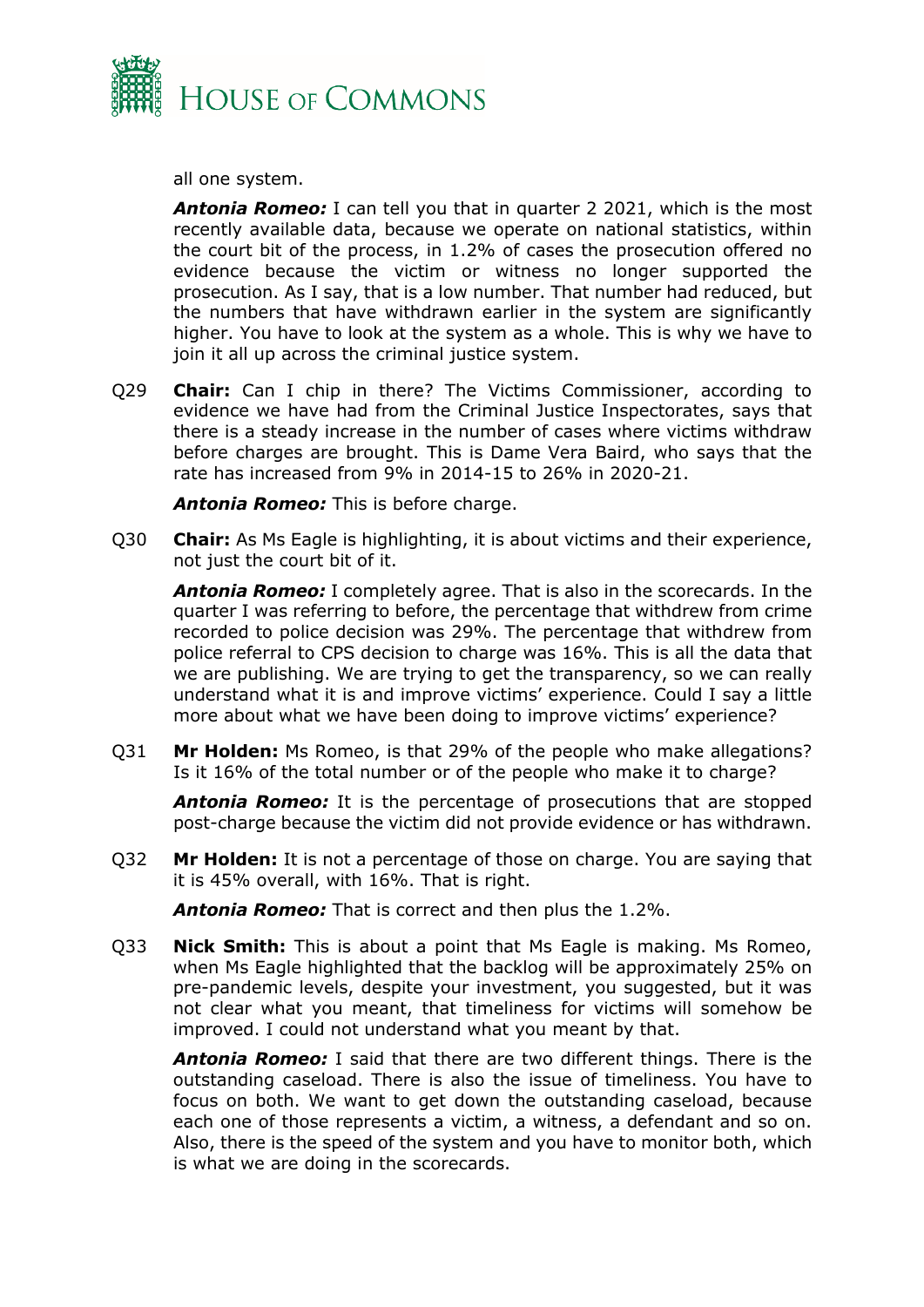

Q34 **Nick Smith:** You sort of suggested that the timeliness would be improved despite the increase in 25% of the backlog. Do you not accept that, because of the increase in backlog, timeliness is likely to worsen too?

*Antonia Romeo:* I am saying that, if we can significantly improve productivity and disposals, we can improve timeliness. We want to do that as well. We also want to get the backlog down.

Q35 **Nick Smith:** What is the reality, given that the backlog is going to be 25% higher?

*Antonia Romeo:* It depends on what sorts of cases you are focusing on. We have a situation at the moment where we are very concerned about victims of rape and serious sexual offences. In particular, the judiciary, during the listing process, are focusing on those cases and ensuring that they are brought. Those are often very difficult cases. They take longer. All I am saying is that it is not straightforward. Not everything is correlated with everything else. We want to monitor it all and that is why we are producing information on all those areas.

Q36 **Nick Smith:** Again, that sounds as if timeliness will go on and be extended and not be reduced.

*Antonia Romeo:* I am saying that it is not a linear correlation. I do not think we are disagreeing, are we?

Q37 **Nick Smith:** I am not sure what you are saying, because the backlog has gone up by 25%. You are saying that timeliness may be improved, even though it is related but different. From what you are saying, it is not very convincing.

*Antonia Romeo:* I am saying that we have to focus on all these things. We want to improve timeliness. There could be lots of perverse incentives in this and part of this is about ensuring that there are not perverse incentives in terms of choices. Listing is a judicial function, so it is independent. I am saying that they are not directly related. My point was that I want to look at, and we are looking at, timeliness, the victim experience, crucially, so victim engagement, and outstanding caseload as well. These are a range of different things.

Q38 **Maria Eagle:** Could I ask about delays to jury trials that relate to serious sexual offences? You have made some reference to that. This is an example of where delays and having to wait longer to get to a trial can seriously impact upon witnesses and victims. It can seriously impact upon defendants, many of whom will be remanded in custody, and not all of whom would be found guilty at the end of the day; they may have served time in prison though they do not eventually get found guilty. The potential impact on all those involved in these trials is very serious indeed.

Delays to jury trials have disproportionately affected these sorts of trials. There is a big increase in the number of sexual offence trial cases in the backlog. It increased by 71% between March 2020 and June 2021, from 3,500 to over 6,000. These are the most serious kinds of cases. I wonder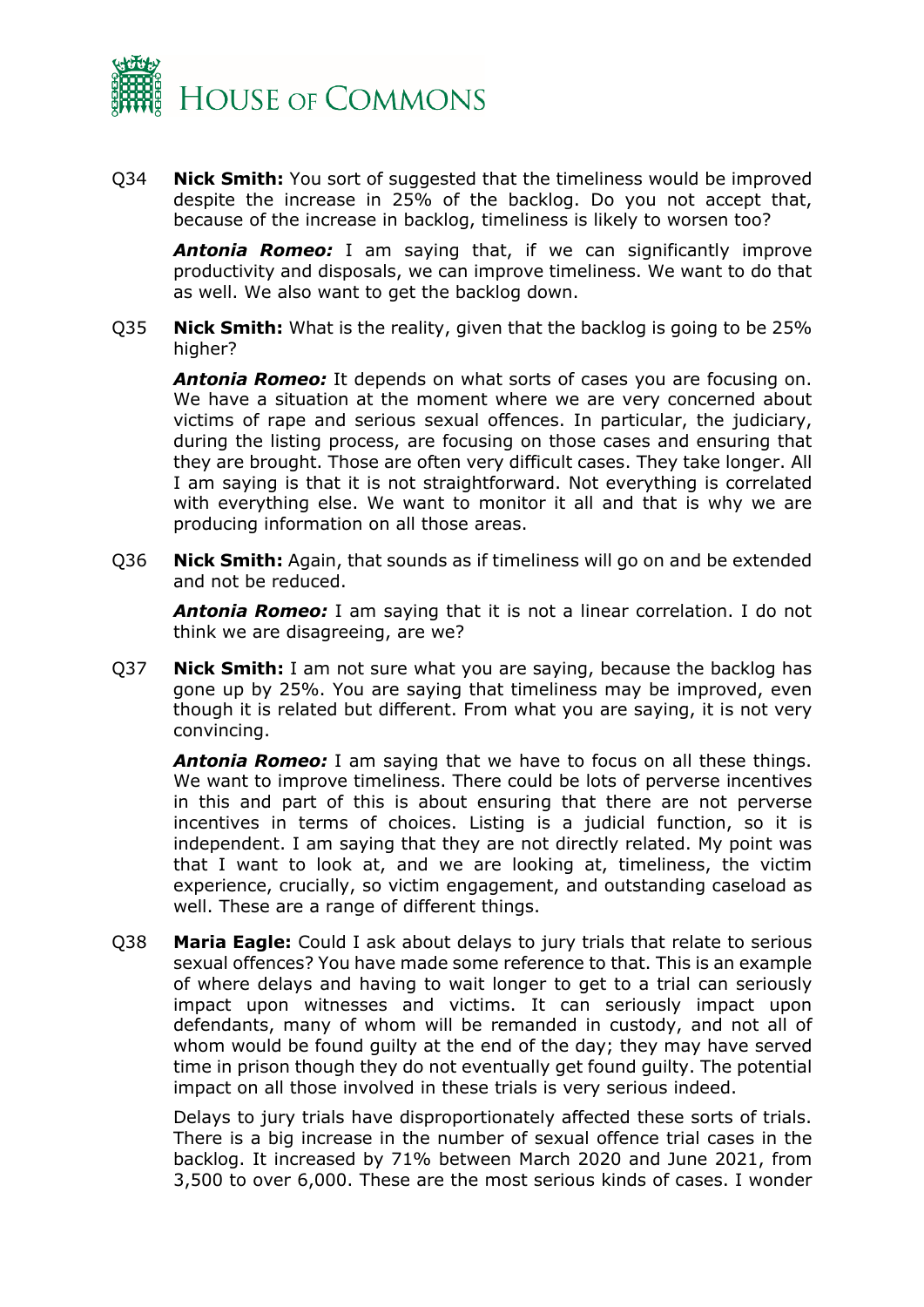

what you have been doing specifically to tackle this issue, to assist both victims, who are particularly affected by trial delays, and those defendants who are perhaps remanded in custody.

*Antonia Romeo:* There has been a lot going on. To unpack that, the reason why you would expect those sorts of cases to increase as a proportion of the backlog is that the areas where we had the most difficulty during social distancing were those courtrooms and those trials, which were very difficult and complex, and particularly needed juries. It was the jury trial rooms. Those were the ones that were most delayed, by definition. The magistrates courts kept going, as we know. That, in itself, is not unexpected. You are right that it is still a significant area of concern.

In particular, we have increased the amount of money on victim support services from £92 million in 2019-20 to £150 million this year. That will be £185 million by the final year of the SR. That money is going on a whole range of things—rape support centres; specific domestic abuse and sexual violence support money given to police and crime commissioners. We had four helplines set up with a live chat function, particularly during Covid.

Most importantly, there are independent sexual violence advisers and independent domestic violence advisers, of which we are recruiting 700 this year. That number will be 1,000 by the end of the SR. We know, and we worked very closely with the Victims Commissioner on this, that those victims who have support are significantly less likely to withdraw from the process. In particular, those victims who have had, as we call them, ISVAs—independent sexual violence advisers—supporting them are 50% less likely to withdraw from the process than those without. That is really significant. It is all about getting that support in place.

Q39 **Maria Eagle:** That is good. I wonder if you have any evaluation of how much impact that extra support that you are providing, in terms of money, has translated into. We have a 71% increase in the number of delayed trials for these kinds of offences. Although you have increased capacity for the big trials, and that is welcome, because that was certainly one of the causes of delay, has there been a drop in the number of rape and sexual assault cases since you have increased the capacity to deal with these trials? How is it looking in terms of translating into numbers?

*Antonia Romeo:* I am going to ask Jerome to say something about the specifics that we have been doing on this. As you will know, we published the rape review in the summer. That had a particular series of actions with it, one of which was the scorecards. There were some ambitions, such as getting the number of referrals of charges and of receipts into court back to 2016 levels, which was where we saw a significant decline. That will include an increase in cases coming to a court of about a doubling in adult rape cases.

We published last week a progress report on the rape review. We have set out in particular the seven levers that we think are going to make the most difference. One, as I mentioned, is the scorecards. In particular, we have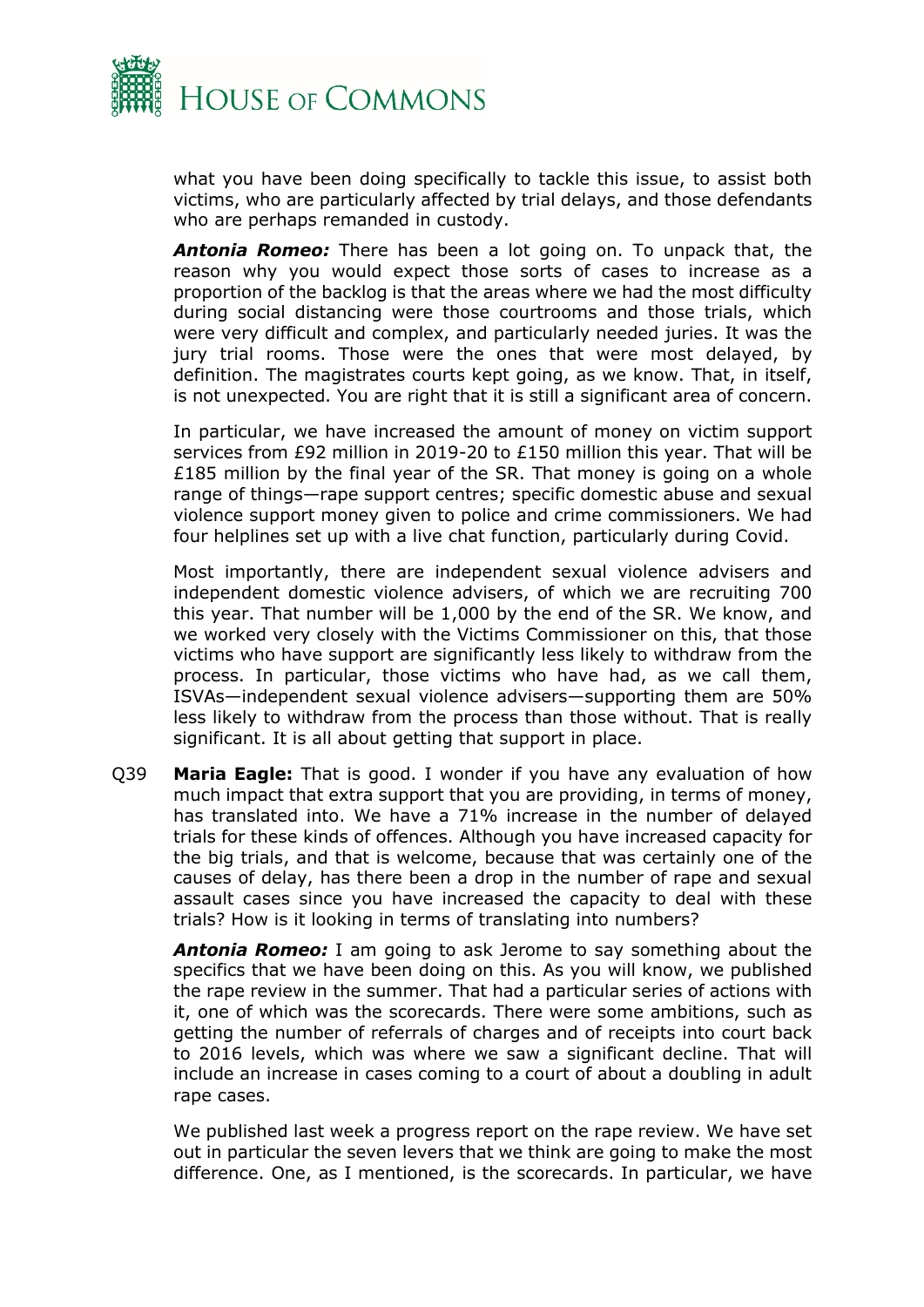

the scorecards on adult rape, which, as discussed, have detailed metrics across all these areas. The second, as we have just discussed, is victim support and putting the victims code into law, which is what we are consulting on.

There is something called Operation Soteria, which is being piloted in five police forces, looking at the relationship with the police and the CPS, and the work they are doing with victims, in particular making rape investigations more suspect-centric and less victim-centric. That is going to be rolled out to a further 14 forces by the end of the year.

There is all the work we are doing to increase capacity in the court, which should speed up the system, as discussed, in particular for rape and serious sexual offence cases. There is some work on digital disclosure, which is also set out in the rape review, which is about the mobile phone swap-out. There is a big focus on resourcing, which is going to help recruiting these additional 20,000 police, which of course will help, and more resourcing for the CPS, including specifically specialists in rape cases.

Finally, there is the work to roll out section 28 for intimidated victims and witnesses. That is the pre-recorded evidence. "Intimidated" includes in its legal definition those victims of rape and serious sexual offences. Those are the seven main things that we are doing. The progress report came out last week, in terms of what we have done on that, if you would like Jerome to say a bit more.

Q40 **Maria Eagle:** Has there been a drop in the number of rape and sexual assault cases that are being dealt with since you have done all this, or has there been an increase?

*Antonia Romeo:* Do you mean cases coming to court? Do you mean recorded crime?

Q41 **Maria Eagle:** I mean cases being dealt with from the ones that are in the backlog. We saw that there has been an increase in these kinds of cases being held in the backlog during the pandemic. Given that you have done all this to tackle the backlog and deal with the most serious end, have we seen an increase in the number of these trials being dealt with since you have done all this?

*Antonia Romeo:* I draw your attention to the scorecard that we published last week. As it happens, between the last quarter that we published, which was quarter 2 2021, and the previous quarter, the number of outstanding cases of adult rape in the Crown Court has fallen, but it is still significantly above what it was before the pandemic. We have to bear down on that.

Q42 **Maria Eagle:** You are hoping that it is starting to move, but it has not moved very far yet.

*Antonia Romeo:* I am not only hoping. I am marshalling all the resources at my disposal to ensure that it does move, including all the things that we have talked about already. Can I bring in Jerome?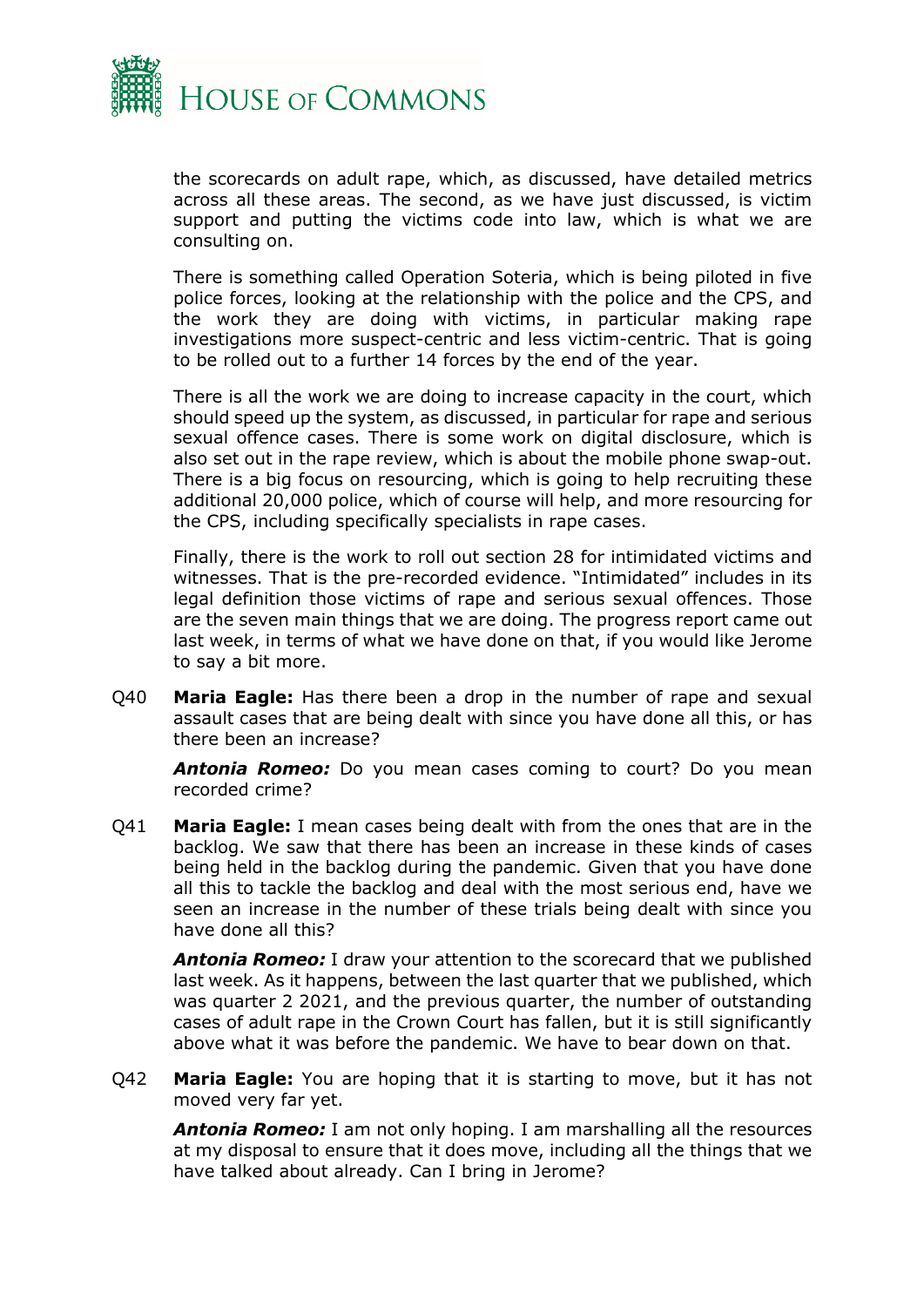

*Jerome Glass:* You are right that, at the top level, there appears to be a relationship, which you would expect, between timeliness and attrition of victims. That is something we want to really get to the bottom of. The direct answer to your question is that it is a bit too early to say. Part of the reason that it is too early to say is that the scorecards cover a period to June 2021, which are the latest stats that we have published. They are national statistics.

We published the rape review in June 2021 and we have done the progress report since then. It is probably a bit too early to say that the measures that we have put in place through the rape review and the rape review action plan will be showing through. That said, as the Permanent Secretary has said, there are early potential positive signs.

Q43 **Mr Holden:** One of the things we are all very concerned about is that the Prime Minister has made a significant commitment in this space to increase rape prosecutions and convictions. What concern do you have that these dramatically increased numbers of cases still wait in the backlog, particularly those increases of over 400% in people waiting over a year to get to trial? That is after charge. This is after the investigation, after people may have spent a year waiting for the investigation after that charge. How concerned are you that this is going to totally undermine the driving force of what the Government are attempting to do?

*Antonia Romeo:* My job is to work to ensure that we bring this backlog down. The Government are committed to bringing down the outstanding caseload. They are particularly focused on victims of adult rape. The Government have said that the situation is unacceptable. My Secretary of State said that we have a moral duty to do it. There is no doubt and we are profoundly aware that at the moment the experience of the victims and the victim attrition rate are unacceptable. This is why we are doing the things that I previously listed, in order to do as much as we can, not only to reduce the numbers in the outstanding caseload but also to improve the experience.

Q44 **Mr Holden:** I appreciate that. Do you think that you will actually be able to achieve what the Prime Minister set out, which is an increase in rape prosecutions and convictions?

*Antonia Romeo:* You will know that the criminal justice taskforce is the Prime Minister-chaired, cross-Government group that exists to drive this improvement across the CJS. It is our job to make sure that that happens. I should say that this is a cross-criminal justice system issue. We work incredibly closely with these other Departments. One thing that I think has changed significantly recently is that join-up over the past several months.

We have the Criminal Justice Board that oversees it all. We have the criminal justice steering group, chaired by the Secretary of State—the Deputy Prime Minister—to join up with the smaller group. That is supported by the criminal justice action group—sorry there are so many groups which is chaired by me, with the DPP and the Permanent Secretary at the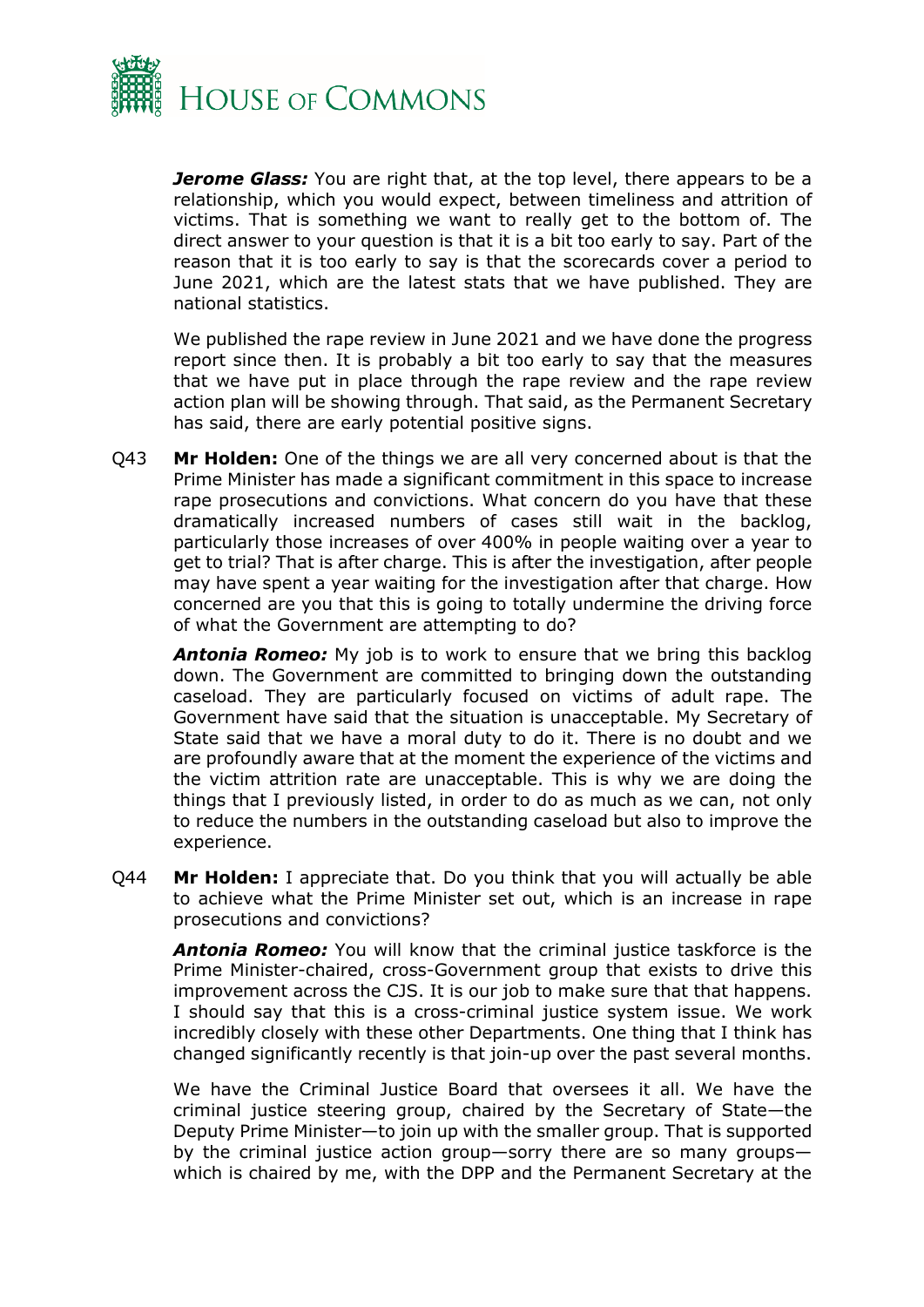

Home Office, including the police and the courts service, and we look very specifically at the data and the scorecards.

In fact, we oversaw, at official level, the production of these scorecards. I feel as though we are joining up better now than we have been in the past. That is a necessary and obviously not sufficient condition, but it is our job to basically get all hands to the pump to get this sorted. As you say, it is a prime ministerial priority.

Q45 **Mr Holden:** You are going to do your best, but you cannot commit that we are going to see an increase in percentage convictions.

*Antonia Romeo:* You will see that I cannot possibly. I want to see justice. It is important for me. I run the organisation for the Secretary of State that supports justice being done. We want to see more guilty people brought to justice and that is the thing that we have to ensure happens.

Q46 **Mr Holden:** You have mentioned the overall system here, but you are, as a Department, just part of that. One major issue faced that knocks on to victims across the board, whether it is sexual violence or other serious crimes—I know it is not specifically your Department—is that rollout of release under investigation, which leaves victims vulnerable, because there are no bail restrictions. It leaves defendants in a situation where they do not know what is going to happen next and how long it is going to go on for. That, as you outlined earlier, is where these things fall by the wayside before they even get to you. How convinced are you that you are going to be able to sort out that as part of the bigger picture, working with your colleagues in other Departments?

*Antonia Romeo:* I know the Home Office is really focused on this. I think it is reviewing already, currently, the release under investigation. I do not know if Jerome wants to say more about what is explicitly happening on this. I know that they are taking it very seriously.

**Mr Holden:** Mr Glass, it might be better to come to you on the policy specifics on this.

*Jerome Glass:* I have nothing further to add to that. The numbers have increased; you are completely correct. That is an issue that the Home Office is looking at. One thing that concerns us is just how many latent cases there are out there, if you see what I mean. I know that the Home Office is looking at it.

Q47 **Mr Holden:** Is this going to affect whether you will be able to get these numbers down? You do not know how many latent cases, as you put it, there are actually in the system, under investigation at the moment, which could be dumped on your desk at any moment.

*Jerome Glass:* We have a relatively good understanding. As the Permanent Secretary was saying, we work very closely with the Home Office in order to understand demand through the system. We work with them; they work with the police in order to get a better understanding of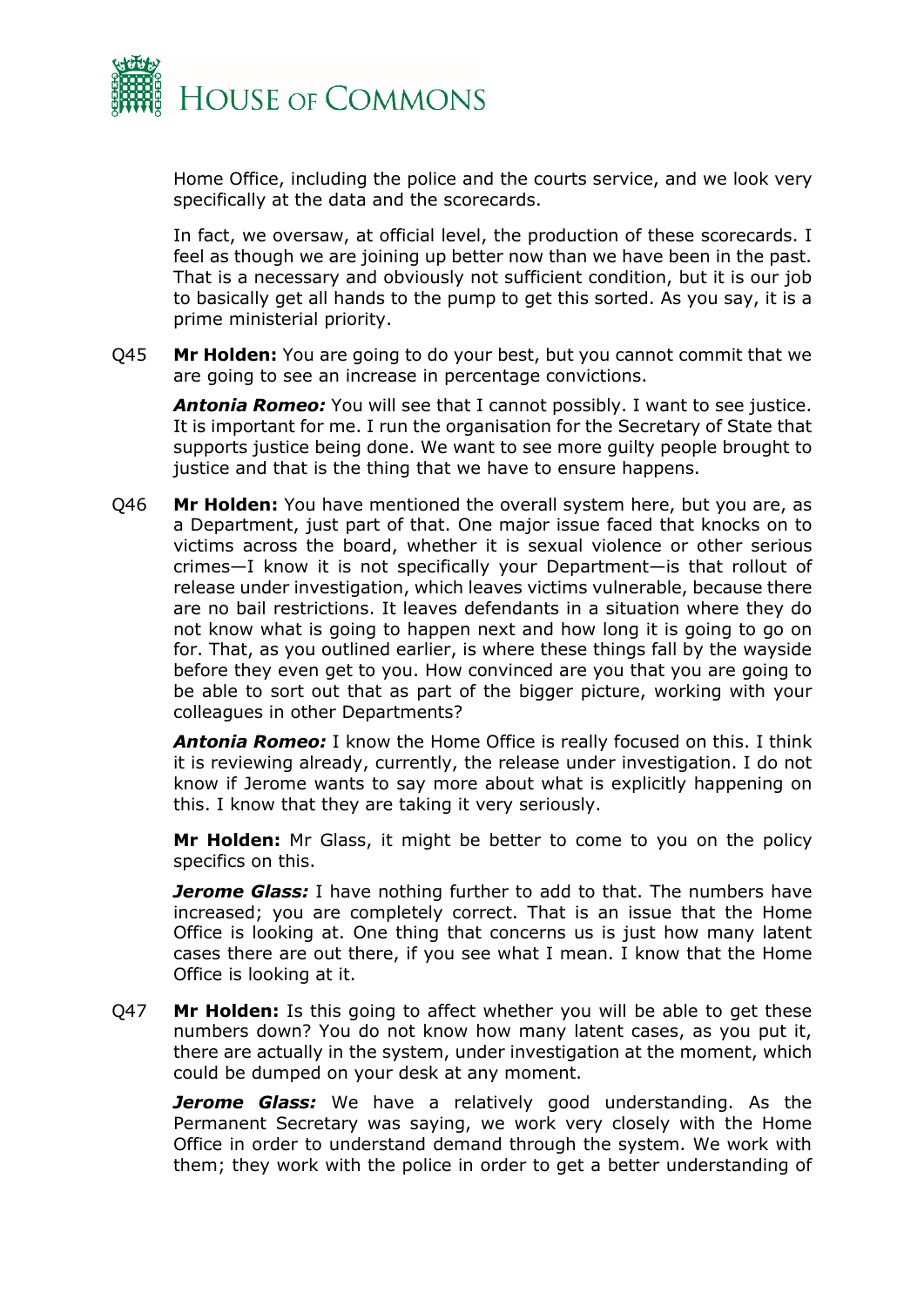

those numbers. We have worked with them specifically in building up the spending review bid, the one that the Permanent Secretary was talking about, in order to reduce the backlog. It is informed by their understanding as well.

Q48 **Mr Holden:** As you work closely with them, what are the stats on these latent cases? Do you have some idea of how many people are currently released under investigation for these various crimes?

*Jerome Glass:* I do not have those stats with me today.

**Mr Holden:** Could you provide them to the Committee, please? It is something particularly for the Justice Committee. These numbers could go down quite a lot. You could actually see these go down, but the amount of people released under investigation could skyrocket. As you said, this is a cross-justice issue. Could you please provide us with those stats certainly for the last three years, category by category, so that we can understand the situation that you are facing? We cannot hold you to account if the other parts of the criminal justice system are not being held to account as well.

Q49 **Sir Geoffrey Clifton-Brown:** Can I go back to this issue of prosecuting rape cases and go to you, Mr Glass? Senior barristers recently spoke to the Home Affairs Committee and warned that rape victims are "lucky if the case is heard within four years between complaint and trial", amid increasing delays with prosecution. MPs were told that complainants just get fed up and drop out of the system. That is a pretty terrible state of affairs, is it not?

*Jerome Glass:* I do not recognise the numbers that you are quoting there. However, as I said just before, there is clearly a relationship between the amount of time that we know has been increasing, the amount of time that cases are taking in the system and victim attrition. You would expect that to be true. As things take longer, you would expect that there would be a bit of a reduction in the number of people who want to take their cases through.

However—and this is the point that the Permanent Secretary was making we do know that, if you provide support through the system, which is what we have been trying to do with the 700 independent sexual violence and domestic violence advisers, rising to 1,000, there is a 50% reduction in the number who drop out. Given the position we are in right now, we are trying to make sure that victims get the support we think that they will need in order to hopefully increase the number of successful prosecutions and successful convictions of guilty people.

Q50 **Sir Geoffrey Clifton-Brown:** Do you have any evidence or statistics on the number of people who drop out?

*Jerome Glass:* As the Permanent Secretary said, we have statistics of attrition, which are published in our scorecard that we published last week. Those are across the criminal justice system, so for all cases, and there is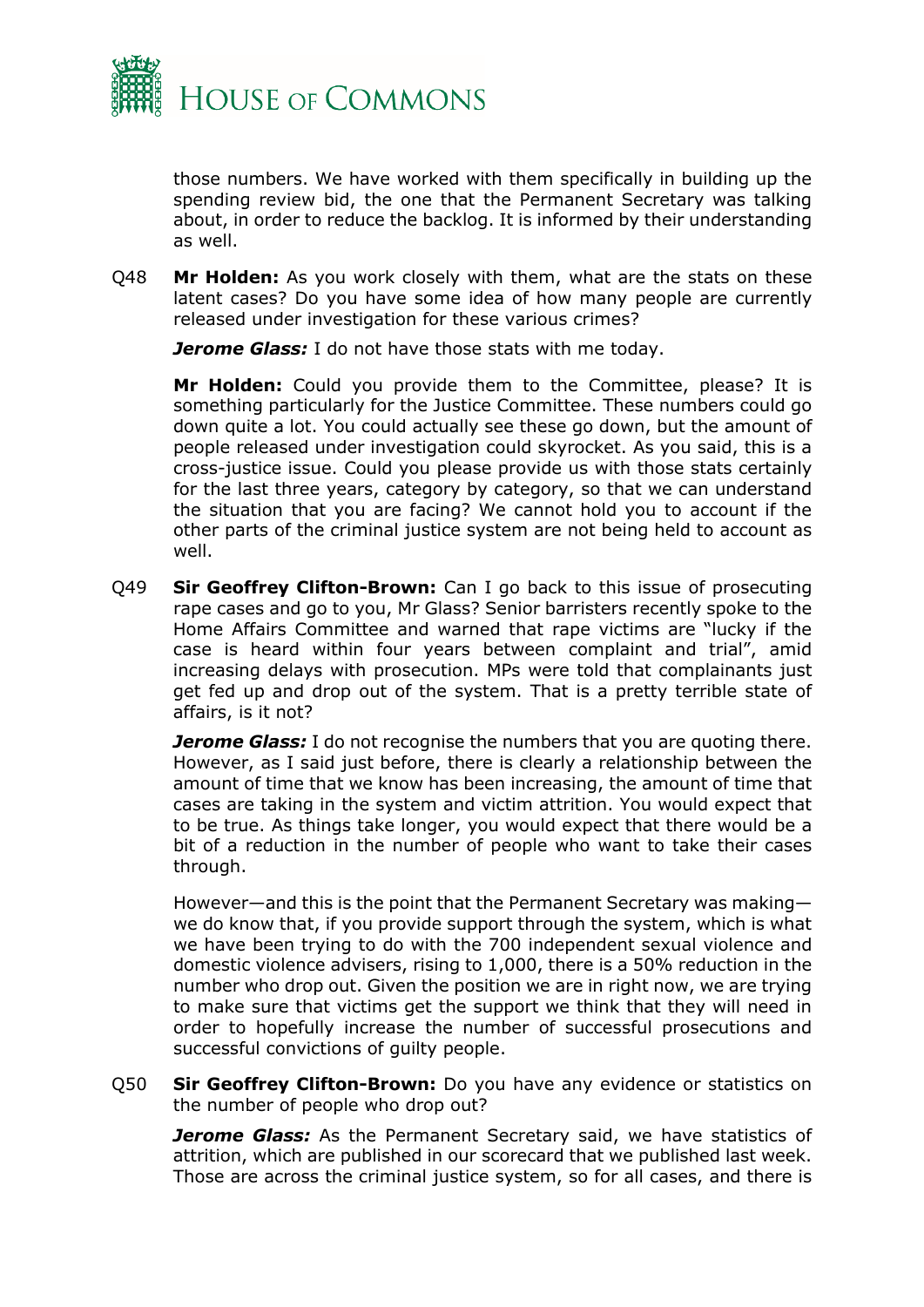

a very specific adult rape scorecard that sets out statistics for attrition or, as we define it, cases where prosecution closed because the victim does not support further police action, or prosecution stopped post-charge because the victim did not provide evidence or has withdrawn.

Those numbers are high. There are much higher than we would like them to be, clearly. That is precisely why we have set out the measures that we have in the rape review, the rape review progress report and the rape review action plan, but also in the victims Bill consultation that we released last week.

Q51 **Sir Geoffrey Clifton-Brown:** In those scorecards, which were first published last Thursday, it says that it took on average more than 15 months, 457 days, from a suspect being charged for an adult rape case to be concluded in the Crown Court during April to June. That is an increase from January to March, when it was 373 days. In 2019, it was 301 days. Why are these cases taking increasingly longer to conclude?

*Jerome Glass:* There are clearly a number of factors. One is simply, as we have just been discussing, that the most serious cases, the ones that involve jury trials, are precisely the ones that were difficult to sit during the early stages of the pandemic. Thanks to the work that Andrew and Kevin Sadler and his colleagues have been doing, we are now beginning to work through those cases, but there was a time when they were just building up. We are now trying to work through them. There was naturally an increase in those sorts of cases.

The other thing that is potentially going on is that we are seeing, across the criminal justice system, what I am calling a harder case mix. Generally, in terms of the crime mix, we are seeing an increase in sex cases and violence cases flowing through the system. That is where the police are focusing their time, probably correctly, so there are more of those coming through the system as well.

You will recall that the number of rape cases has increased significantly since 2010. That is not necessarily just a societal thing. It is also, hopefully, the sign of something a bit more positive, which is that victims are feeling more confident in coming forward and that they are being treated better through the criminal justice system.

Q52 **Sir Geoffrey Clifton-Brown:** We have an awful lot to get through and I know the Chair is going to want to move on, but it is a very important subject. I have a very simple question with a very short, simple answer, please. When can we expect this trend to be reversed?

*Jerome Glass:* I do not have a simple answer to that. All I can say to you is what the Permanent Secretary said, which is that we are doing all the things that evidence indicates to us will reverse that trend. There is a huge number of things that we are doing through the rape review action plan that are set out in the rape progress update.

Q53 **Chair:** In a way, you can be a victim of your own success. The more people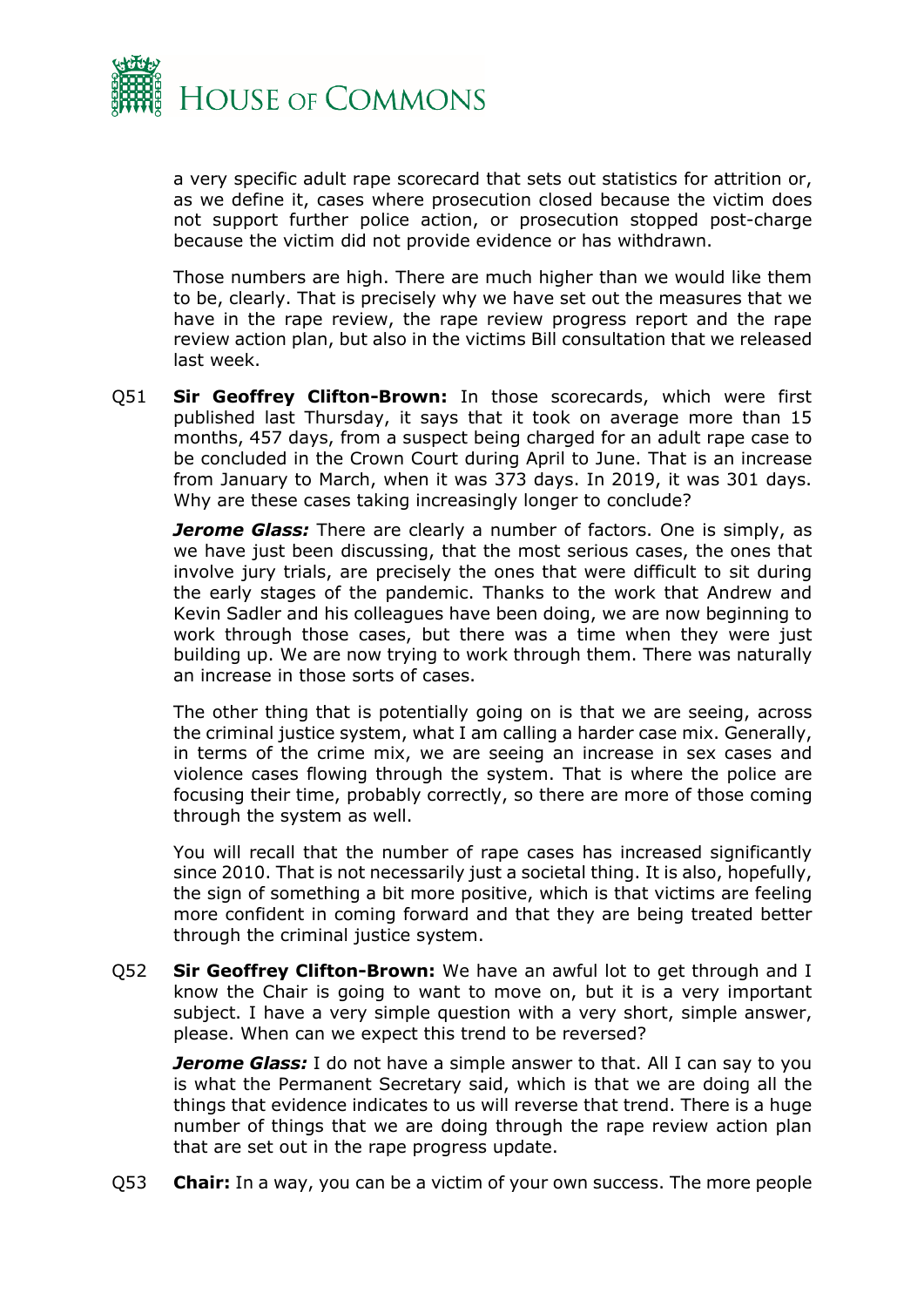

who are confident to come forward, quite rightly, and quite properly supported, the more challenging those cases are to take through court. Of course, it is the judges who will decide on the listing. In reality, Ms Romeo, what power do you have to make sure those sexual offence and rape cases actually get through the system in the right timeframe?

*Antonia Romeo:* The power needs to be about ensuring we have everything in place so that we are driving timeliness on the bit that we control. We are accountable for the bit that we are accountable for, although we want to operate across the whole CJS and play a leading role on that to improve that timeliness and therefore drive down on the outstanding caseload.

You are right that what is happening with the denominator makes a massive difference to what the overall percentage is, which is why it is difficult to make statements about whether particular indicators, especially percentages rather than quantum, should be going up or down. We want to encourage as many people to come forward as possible, for them to stay in the system and for justice to be done. That means that we have to be operating at all these levels in order to do that.

**Chair:** With the backlog, that is quite a challenge.

Q54 **Sir Geoffrey Clifton-Brown:** I have one more technical question for you, Mr Glass. Under section 28, pre-recorded evidence sessions are entitled to be taken in RASSO cases. Some barristers think that these are disruptive and actually counterintuitive to what they are supposed to do, which is shorten the process. They actually think that it lengthens the process. Do you have a comment on that?

*Jerome Glass:* The first thing to say is that we have been piloting the use of section 28, which, as we discussed, is the pre-recorded crossexamination. We are evaluating as we go. We would like to roll that out nationally and the Deputy Prime Minister has made that clear. The length of time that those cases take, I would argue, is an important factor, but just one factor.

The thing that we are really most focused on is how we can support victims and witnesses, particularly those who are intimidated. The rationale for rolling out section 28 is to keep victims in the process. If that means that cases take a little bit longer—again, I do not have the evidence for that that might be an acceptable trade-off, if it means that victims are staying in the process and feel better supported through the process.

*Antonia Romeo:* There is judicial discretion about making the decision. That is very important. It is the judge who will decide and therefore it is not a rollout that automatically means it is going to happen. The judge will always make decisions based on what is best in that particular case.

Q55 **Mr Holden:** When do the ISVAs come in? Is it after charge or after the allegation has been made?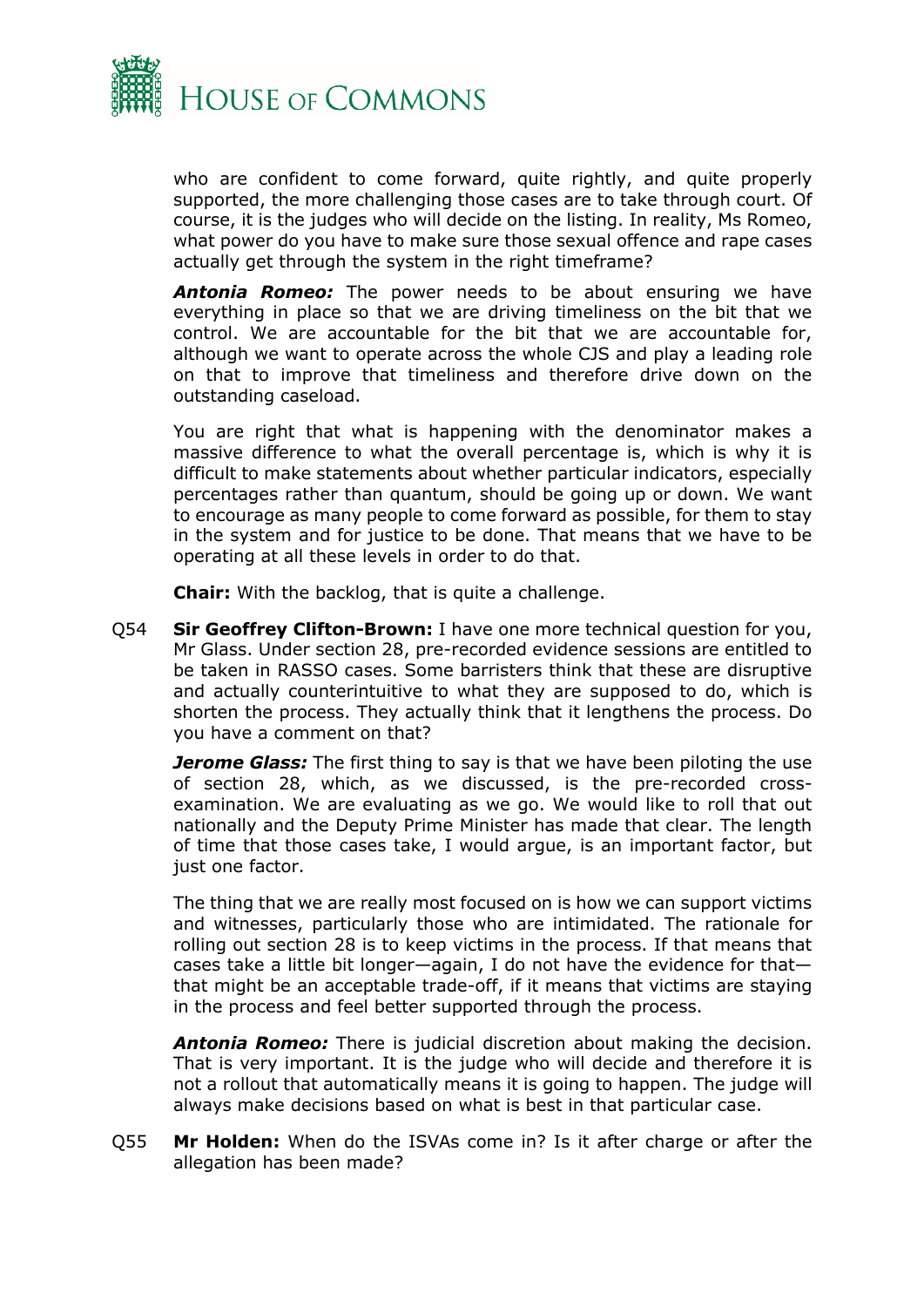

*Antonia Romeo:* They come in before charge, right from the start. You can get an ISVA to support you even before you have decided whether you are going to press charges, as a victim. There is evidence that those people who get an ISVA, even before they have decided to press charges, are much more likely to do so. It is another reason why we think they are—

Q56 **Mr Holden:** I understand that. Given the number of cases, do you have enough of them? Why does everybody not have one?

*Antonia Romeo:* We are ramping up over time. Jerome might want to say in more detail how we are doing this, but we are getting 700 this year. We have significant additional funding. A lot of the £35 million additional that we are getting per year in the SR for the final year will go to pay for some additional ISVAs. There will be 1,000 by the end of that. It is not one to one; it is not man marking.

**Chair:** They will have more than one case.

*Antonia Romeo:* The plan should be for everybody who wants an ISVA to have one.

Q57 **Chair:** You talked earlier about the number of specialists you were recruiting into the CPS on rape and sexual offences. Are they lawyers or other professionals within the CPS?

**Antonia Romeo:** My understanding is that they will be prosecutors who are rape specialists. It is the CPS doing the job of the CPS, but with additional expertise.

Q58 **Chair:** It is not expertise of the people preparing those barristers or lawyers for court.

*Antonia Romeo:* I think that is correct. If I may, I will write to you if that is not correct.

**Chair:** It is just another group of lawyers that we need to keep in the system. That is what I was trying to drive at.

Q59 **Maria Eagle:** I want to talk a little bit about the long-term criminal justice recovery programme across the system. I realise you are not responsible for all of it, but you are the person who is here today, so you are in that sense. There seems to be a very large focus on remote hearings as part of the recovery programme. The Secretary of State emphasised this to the Justice Committee when he was before us recently.

I wonder to what extent you have an understanding of the impact of remote hearings on different groups of victims and witnesses. I am thinking particularly of disabled people, those who perhaps have a cognitive impairment, mental health conditions or neurodiverse conditions. It is certainly something the Equality and Human Rights Commission has highlighted. There is anecdotal evidence that some witnesses and participants in the system have difficulty coping with remote hearings.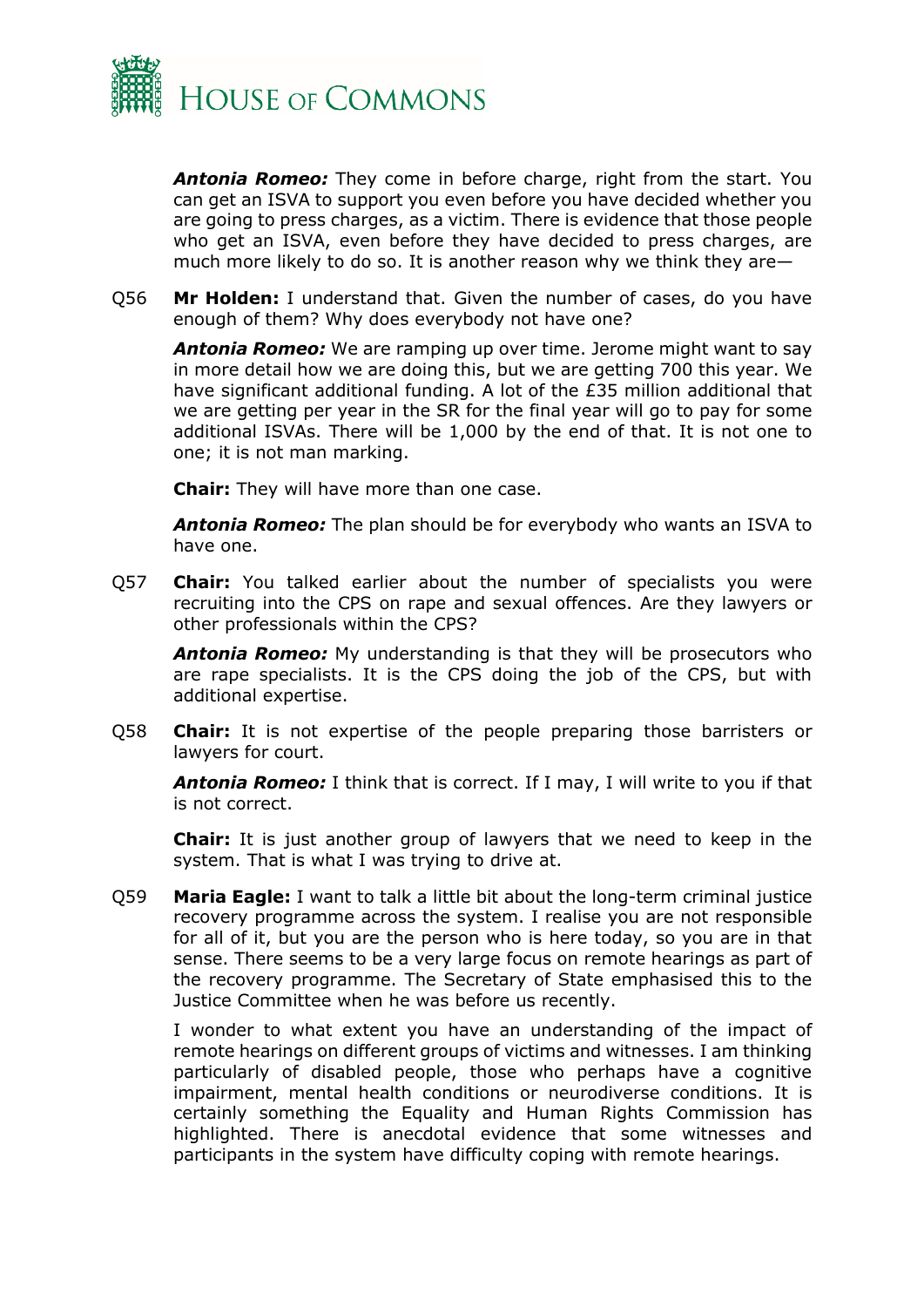

*Antonia Romeo:* Thank you very much for your interest in this. As you know, just last week—was it last week?—we produced a report that was an evaluation of remote hearings, in particular on those groups. I am going to ask Andrew to say something about that in a moment.

**Maria Eagle:** It was Friday actually.

*Antonia Romeo:* The crucial thing is that we absolutely have a commitment that everybody should be aware that they can have a reasonable adjustment. The remote hearing is at the discretion of the judge, again, and they will only go with the remote hearing if it is in the interests of the victim, the witness and those participants. Ensuring that it is well understood what those needs are is absolutely crucial.

*Andrew Baigent:* The Permanent Secretary has made the most important point. Judges will assess whether it is suitable for remote hearings to be used in all cases. Remote hearings are a useful tool. They were very helpful during the pandemic to keep the wheels of justice going. Without those we would not be as far as we are today. The evaluation had a lot of interesting things in it, a lot of detail, which we are still going to be working through over coming months, revising and relooking at.

Q60 **Maria Eagle:** The focus is on disabled people and those who might have accessibility difficulties.

*Andrew Baigent:* The feedback we have, in terms of that group, is limited. There were not a huge number within the survey. We have a reasonably positive correlation between that group and feeling safe in their own environment, rather than having to go into court and finding that challenging.

Equally, we have some evidence in there that says they found it quite difficult to know exactly where they were in the process and to access the support that they needed from their advocate, for example, or their support services. It is very much a mixed picture. It requires further consideration and evaluation before we take forward in all cases. I come back to the point that the judge will make an assessment of whether it is right in the individual case.

Q61 **Maria Eagle:** Of course, but two thirds of public users making a request for reasonable adjustments said their request was granted. That means that 32% did not have their request granted. I am not only concerned about the capacity and the capability of people to deal with remote access, but the effectiveness of the evidence that they can then give. I realise that the evaluations you have done do not necessarily deal with this issue as much as we might wish, so perhaps I can ask you to make sure that you have an emphasis in future upon accessibility for disabled people and their ability to participate as fully as they could as if they were in the courtroom. If there is going to be this increasing focus on remote access, that is tremendously important.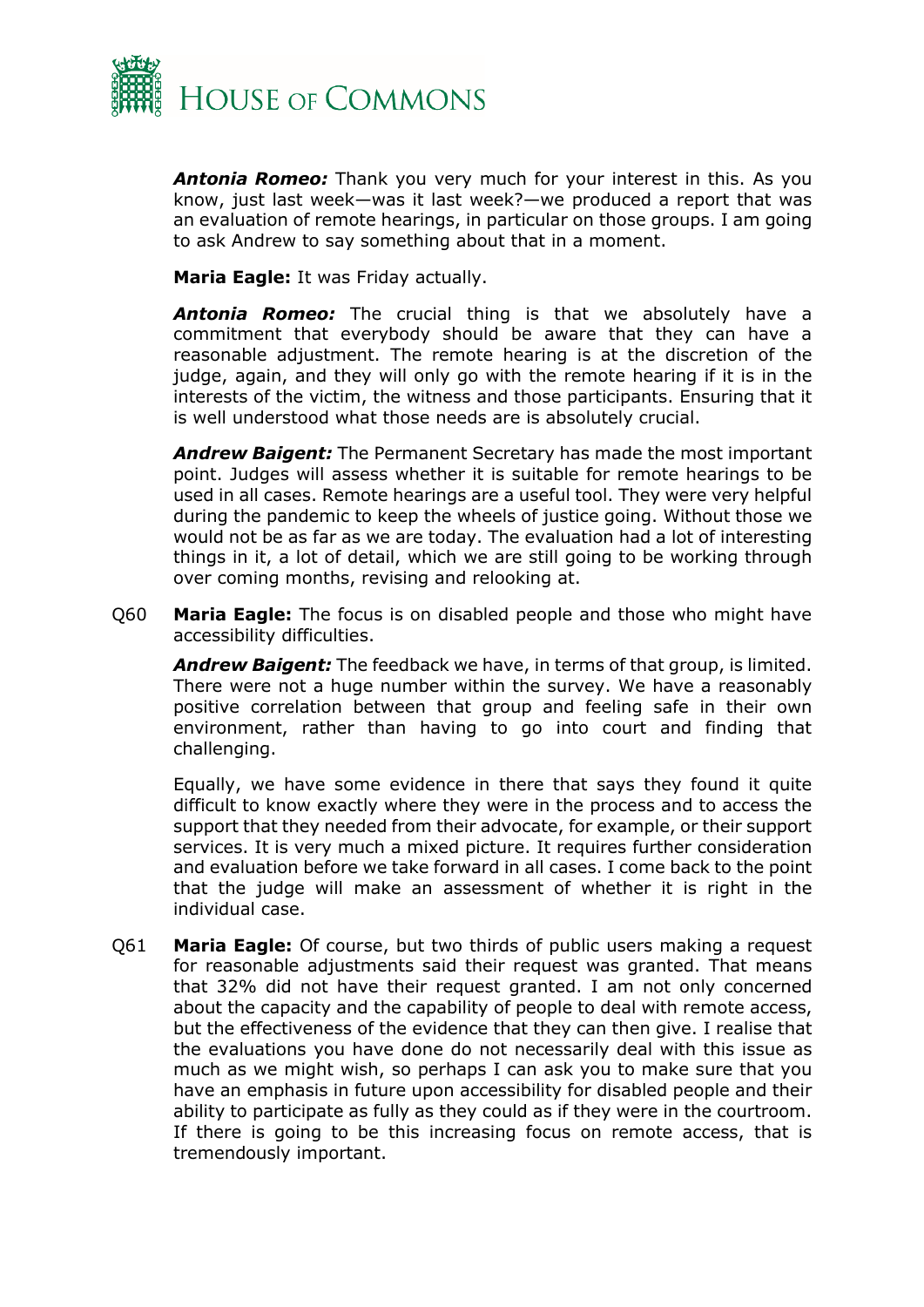

*Antonia Romeo:* I agree. The evaluation is the starting point. The evaluation is not the solution, but the thing that tells us what we think people's experiences are. Now we have to go and look at that third of people who did not feel that they got reasonable adjustments and all the other things that came out of the report, and put in place systems, because if we are going to seek to do more remote hearings, which we are, we want to ensure that we are doing them in the way that is right. Even noting, again, that it is all subject to judicial discretion, we have to ensure that vulnerable people and disabled people have the opportunity to engage and we are responding in the right way, so I completely agree.

Q62 **Maria Eagle:** In 2017, David Lammy published a review into the treatment of and outcomes for black, Asian and minority ethnic individuals in the criminal justice system. It was quite a hard-hitting report and he made a number of recommendations, one of which was that the Ministry should collect and analyse data on ethnicity. Have you carried out any meaningful analysis on how ethnic minority victims and witnesses may have been disadvantaged by the pandemic?

*Antonia Romeo:* There are a couple of things in that. First, as you know, essentially there were three main areas that we had to focus on. One was standardising data, one was collecting the data and one was publishing the data. I would say on standardising data there have been some quite significant improvements. The 18+1 model is now broadly embedded.

You will know that a crucial principle is that you collect only once where you can—you do not ask people again and again for the data. However, we also know that the more often people appear in the system, the more likely we are to get accurate data, because you are asking people for data often and not everybody wants to give you their data. I would say it is not perfect. At the moment, on ethnicity in particular, the police collect data—

Q63 **Chair:** Sorry, just to make it clear, if it is on ethnicity and you ask someone the question to tick the box which ethnic group they are in, you are saying you are not getting accurate data.

*Antonia Romeo:* I am saying not everyone ticks the box.

Q64 **Chair:** Can you ask them to tick the box?

*Antonia Romeo:* We do. As it turns out, for example, the completion rate in the magistrates court is about 40% where you are operating remote, say, paper, so summons, postal charge or something. It goes up to 75% when the defendant is there in person, so when you can actually ask them to.

Q65 **Chair:** It is a bit concerning, because we had the DWP in front of us and it was only just beginning to collect data on the ethnicity of claimants, which we were very surprised about, so I just wonder if there is a wider issue here in Whitehall that people are not curious enough about the issue.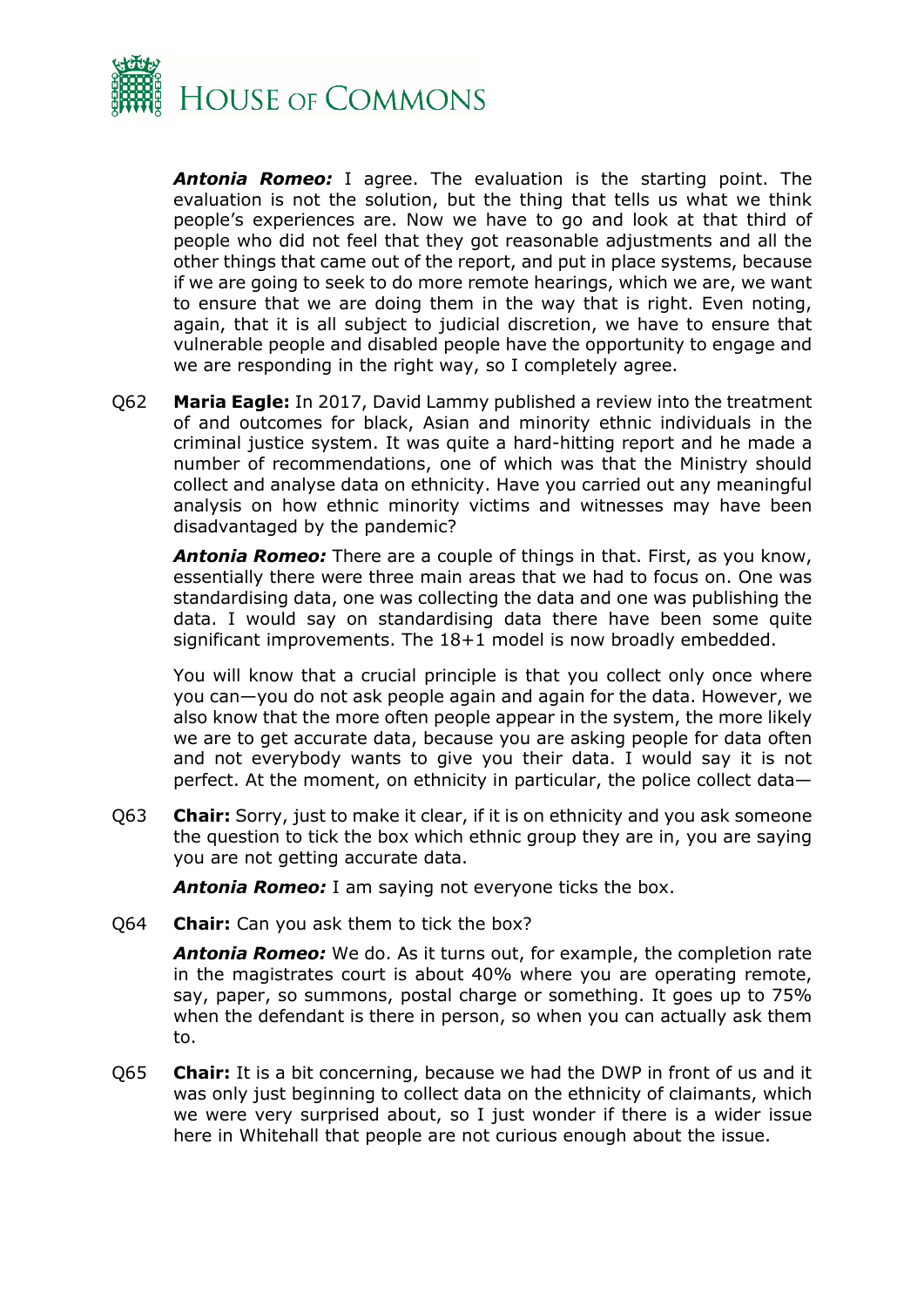

*Antonia Romeo:* We are asking. I think you are asking, "To extent could we mandate?" Is that your question?

Q66 **Chair:** Yes. I hate the word "mandate", but yes.

*Antonia Romeo:* In a way, that is the gap. At the moment the police force are asking for the data. What we are now doing, which Andrew might want to say something about, is collecting it later in the process in HMCTS as well, in order to improve the quality of the data.

Q67 **Chair:** There are always going to be some people who wilfully do not want to co-operate at all, but it is not that difficult for people to answer the question if they are asked and I wonder how many people wilfully refuse.

*Antonia Romeo:* I agree, although we are not necessarily always asking people when they are feeling in a super positive frame of mind about filling in the forms.

Q68 **Chair:** That is being polite, but, yes, there may be challenges.

*Antonia Romeo:* There are some challenges, but standardisation is important and we have done well on that. We still have a long way to go on collection. It is not consistent across all the police forces. We are now doing more. Andrew can say more about that.

In terms of publishing the data, we have done better. We have some statistics on ethnicity in the criminal justice system that we published last year. We are doing better as a response to the report on publishing the data that we have, but, again, we do not have terrific data. We have better data in the civil, family and tribunals area and we have done more to collect data on the impact there.

To your second question of what specifically we have on the impact of what we are doing on Covid and the recovery on these groups, I will let Andrew say more. We are not as far as I would like us to be, partly because during the main bit of the pandemic, it was all hands to the pump recovering the system. We were trying to evaluate and measure at the same time, but we have not quite got all the data that we might want to know the true impact on that. The work that we are doing at the moment will help further.

*Andrew Baigent:* That is right. I will come on to the report we were just talking about in a minute, but a lot of the work we are doing is very focused on the civil, family and tribunals area, where we are much more able to capture that data, which is not the subject directly of what we are discussing today.

I will respond to the particular point on ethnicity. In the evaluation that was published on Friday, we did collect ethnicity characteristics. There were about 5,000 public users in the evaluation, so it was a significant evaluation. On those questions, there was no significant variation as a result of ethnicity in those results, so that is one very particular response I can make to that.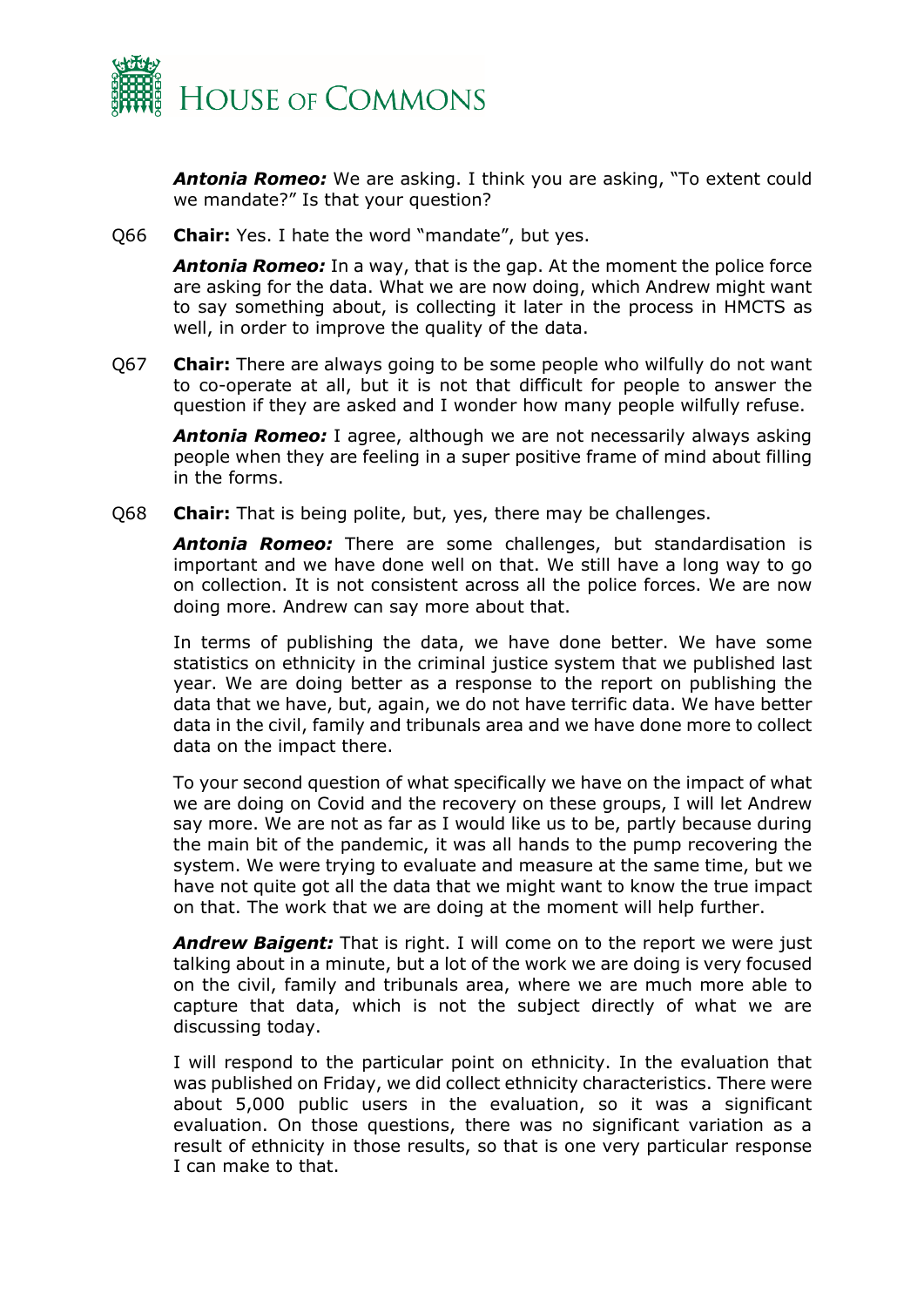

Q69 **Maria Eagle:** We touched briefly on this earlier. I want to come on to having a look at your recovery programme and how confident you are that there is enough capacity in the criminal justice system to implement your action plan and your recovery plans. We touched upon part-time judges and the potential capacity constraint that there might be there. You have extended the retirement age, et cetera, but it seems—I am not being unpleasant—to be a short-term solution. Are you sure that you can replace that solution to the capacity constraint that might come in with judges' sitting days with recruiting more, and recruiting enough to deal with the backlog?

*Antonia Romeo:* Just before I answer that, Jerome has helpfully pointed out to me that the 2020 stats were published this year in 2021 and not 2020, just to correct for the record.

In terms of judicial capacity, as I say, in the next round of recruitment for the circuit, we are seeking to get 78. Last time we got 52 and that was 11 short.

Q70 **Maria Eagle:** You are fewer than you hoped to get.

*Antonia Romeo:* We were fewer than we hoped to get, which is why we have been filling with recorders. We then have two issues with recorders. One is whether we have enough recorders, which is why we have quite a significant recorder recruitment, but in addition we have to encourage those recorders we currently have to sit enough days. Not all of them are sitting as many days as we would expect, so that is something that we are working with the senior presiding judge and the judiciary to significantly boost, because those are the two ways you do it. We need more salaried judges and more recorders to fill the gap.

Q71 **Maria Eagle:** One of the other areas that might cause concern is burnout of Her Majesty's Courts & Tribunals Service staff. They have all been working really hard. People can only take so much. Do you have any concerns about welfare of staff and how are you looking after that? You are now expecting them to deliver the entire court recovery and reform programmes, as well as doing their ordinary jobs under trying circumstances. What are you doing about staff welfare?

*Antonia Romeo:* Thank you for saying that and I want to take this opportunity to recognise the absolutely exceptional work that has been done by HMCTS staff, MoJ staff and all our agencies with the professionals, the judiciary and all our partners to keep justice going through the pandemic, in particular the frontline staff who have been in every day during the pandemic. Thank you for making that comment, Ms Eagle.

We are very focused on wellbeing. We are very focused on what we can do to alleviate pressures from staff. We have recruited 1,600 staff to help support during the pandemic, but those staff who are working at this unprecedented time do have additional pressure. We will shortly be publishing the results of our people survey in line with the rest of the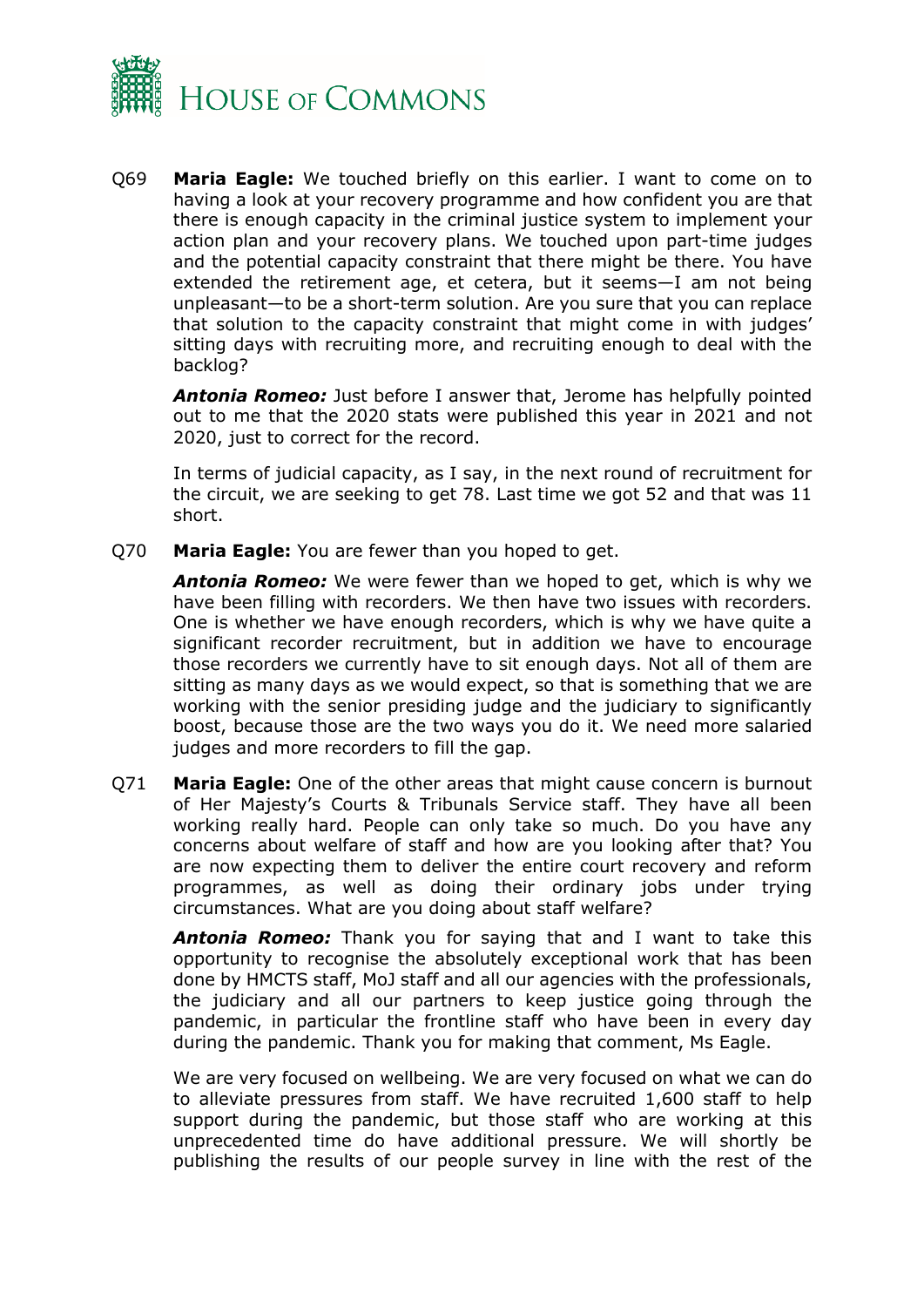

Government and we will look very closely at the detail in that. I am not allowed to say what the results are until the results are out.

**Maria Eagle:** It is always illuminating.

Q72 **Chair:** Can I just be clear? You are the Ministry of Justice and you have lots of moving parts to your people survey. Is that broken down so you will be able to see?

*Antonia Romeo:* Yes, and to quite a granular level.

**Chair:** We will see HMCTS and different groups within that.

*Antonia Romeo:* Yes.

Q73 **Maria Eagle:** Just quickly on prison places, which is something I remember well from my time in the Department where it used to be a daily issue, there is going to be knock-on pressure and demand for prison places as you tackle the backlog and get through more cases than you have been getting through in the past. There are supposed to be 20,000 more police officers being recruited, who one imagines will arrest and charge more people. How are you going to make sure you have enough prison places to deal with the extra demand that is going to come at you?

*Antonia Romeo:* As you know, we run quite a complex forecast system of the flows through the system and there are a number of factors, because we have to look at what is happening on crime. As you say, there are new police officers, so the demand into the system is about the speed flowing through the courts. We are running now the biggest prison building programme in a generation, including six new prisons over the next six years.

Q74 **Maria Eagle:** How do you define generation? There was a prison building programme that was cancelled in 2010.

*Antonia Romeo:* This is 20,000 places, which includes some things that we have already been doing. It is 20,000 new places by the mid-2020s. We have a £3.8 billion multiyear settlement in the SR to deliver it. It is one of our most important delivery programmes and, as I say, it includes new prisons. It is also additional house blocks. It is something that we are quite tightly governing to ensure that it delivers.

Q75 **Maria Eagle:** You do not have any concerns that there might be any issues about having enough prison places.

*Antonia Romeo:* I am not sure if you have ever had an accounting officer here who had no concerns over something that important. The job is to have enough prison places for everybody who is sentenced.

Q76 **Maria Eagle:** I know what the job is. You are very happy that you will be able to do that, are you?

*Antonia Romeo:* I am determined to ensure that we are not put in a position where we cannot do it, so we are closely monitoring the progress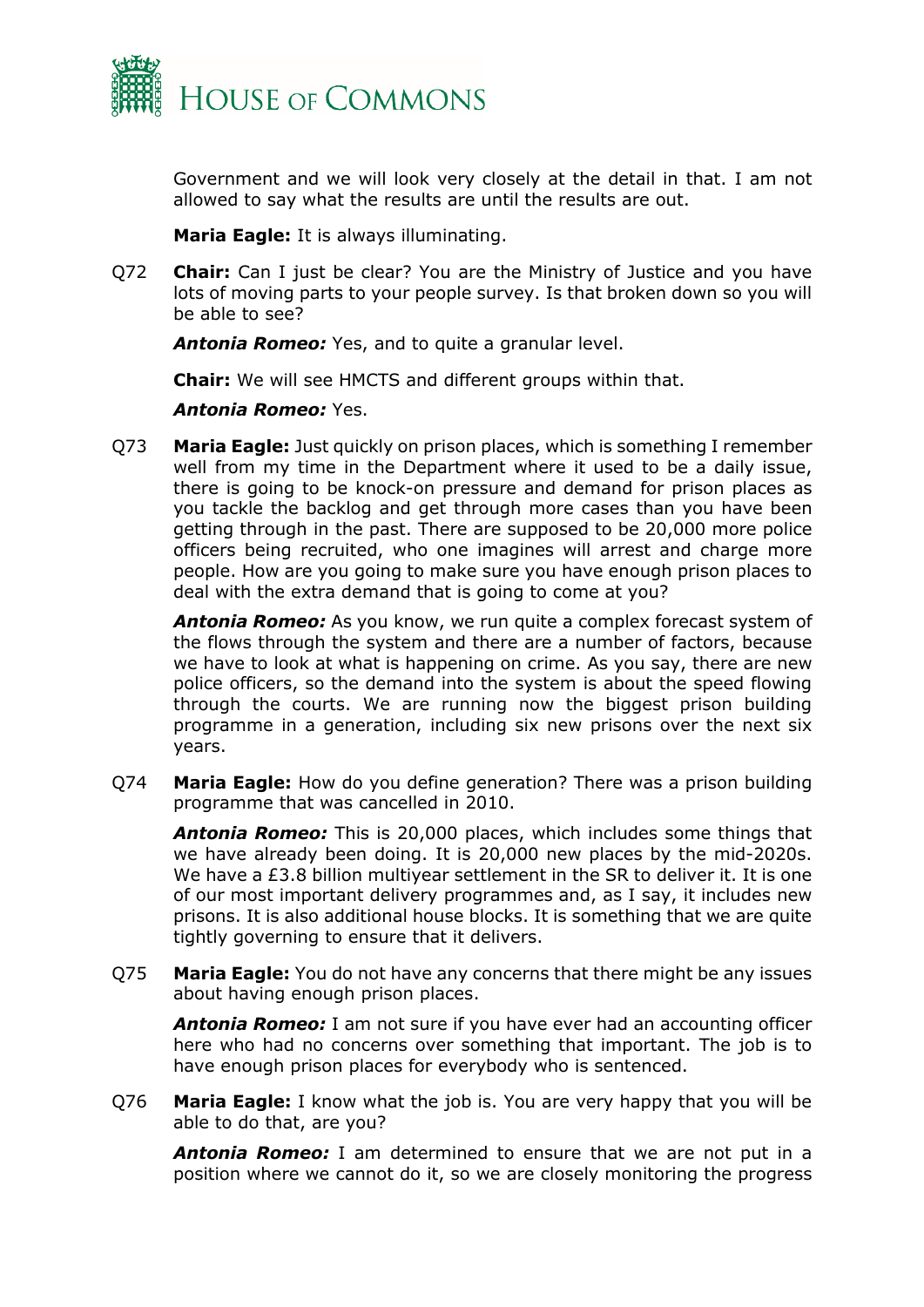

of the delivery of those places, and if there was any risk of not being able to do it—

**Maria Eagle:** You would what?

*Antonia Romeo:* I would do what was necessary. We already bid for an additional 2,000 places in this SR, because the way the forecast was, it determined an additional gap that we did not have covered. We were previously building 18,000 new places. We are now building an additional 2,000 places on top of that.

Q77 **Maria Eagle:** You are convinced that that will be enough.

*Antonia Romeo:* I am convinced that we will manage the programme to ensure that we have enough prison places to take the people who are sentenced. I could not possibly predict what may happen in five years, but what I do know is what my job is to do, which is to make sure that we have got the places to deliver and we run a complex delivery programme to do that.

Q78 **Maria Eagle:** Am I right that your modelling from July of this year showed that you were expecting a few thousand unfunded prison places over the prison building programme?

*Antonia Romeo:* As I mentioned, in this spending round we bid for an additional 2,000 places on top of the 18,000 places that we already had secured the multiyear money to do because the forecast was predicting a gap.

Q79 **Chair:** It has taken a long while to get so far with the prison building programme. It was delayed and your predecessor had to grapple with this, as you say. Spending review 2010 caused a big problem there. When are we going to see these prison places and the new prisons built? You can create prison places in other ways, so are we talking about new prison places or other ways of freeing up cells?

*Antonia Romeo:* Both. We have six new prisons. One is coming online in February next year. It will accept its first prisoner.

Q80 **Chair:** How many places?

*Antonia Romeo:* That is nearly 1,700 places—1,680. There is another one the same size coming on in May the following year. Then, additionally, we will need to have house blocks. We will also have something called rapid deployment cells, which are a more flexible type of accommodation mainly used in cat D, so open conditions, and perhaps some low-risk cat C. We are doing all the modelling on that and, as I say, we have a big portfolio programme in place. The IPA—I am trying not to use the acronym, but I cannot remember what it stands for.

**Chair:** There is a reason we ask for acronyms not to be used.

*Antonia Romeo:* The Infrastructure and Projects Authority.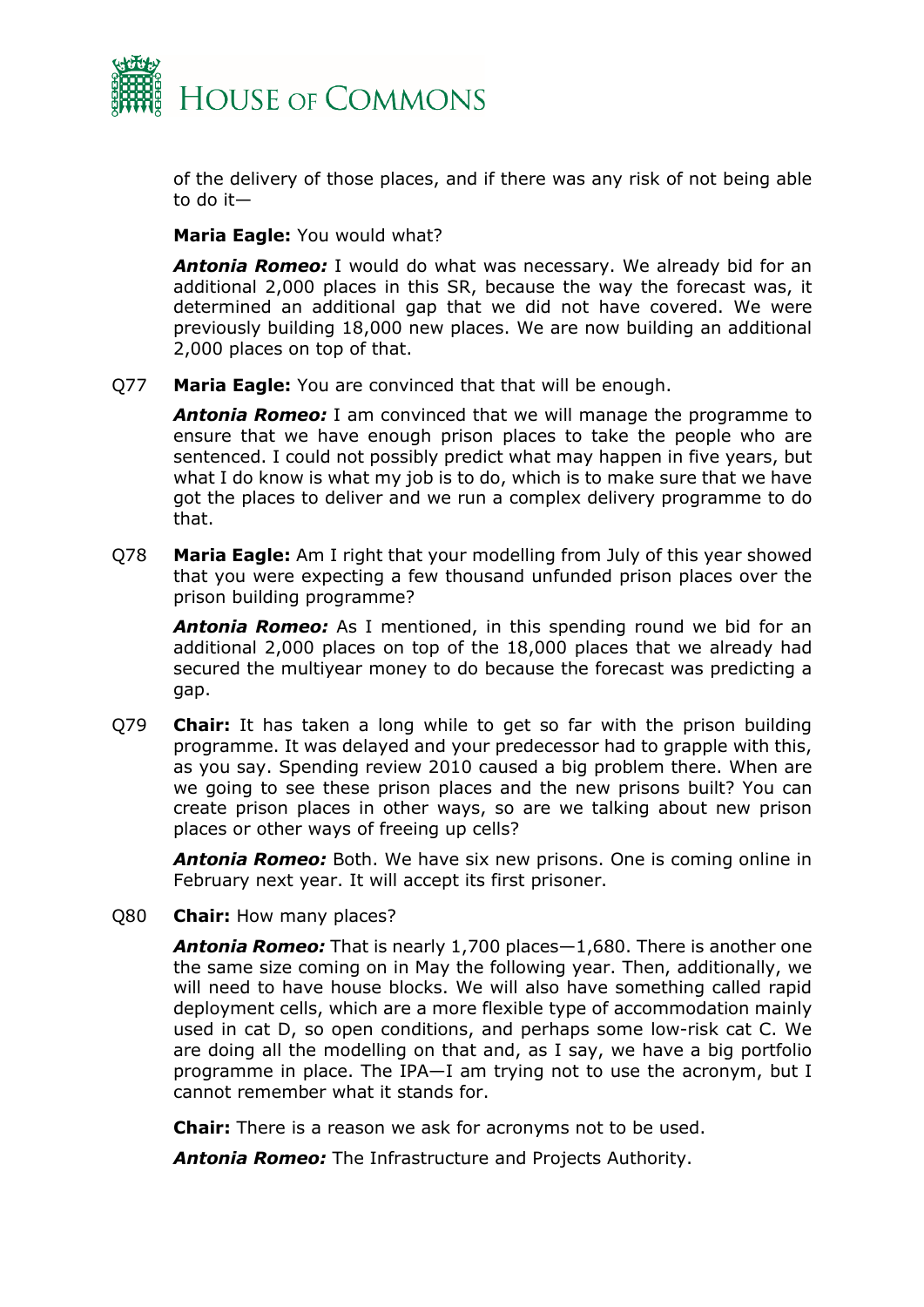

**Chair:** That IPA—I was thinking there was another IPA in the justice system that I did not know about.

*Antonia Romeo:* They are very involved in it, as is the Treasury. Something I have done since coming to the Committee last, because I was very focused, as you know, on ensuring we had delivery properly gripped, is set up a delivery board, which is jointly chaired by me and our lead nonexecutive to ensure that we are gripping these programmes.

Q81 **Chair:** We did clock at the last hearing that you were very focused on this. I am pleased to hear that they are going to be delivered. It is all very well having prison places, but it is also about where they are. If you have rapid deployment cells and they are a long way from a court, there are issues there. In the first wave of prison places being open you probably cannot match logistically what you need and where it is, but is that part of the medium-term to longer-term plan?

*Antonia Romeo:* Yes. The medium-term and longer-term strategy is to ensure that you have prisons where you most need them and the right types of prisons, so those that are serving courts near the courts and those that are for long term, training prisons, et cetera, in the most appropriate places. Then the idea of the rapid deployment cells is that they provide the flexible accommodation that means that you can put them into the places where you have a more unexpected need, if you have to. The house blocks require planning permission often, so it takes longer to do it. It is not perfect, but we do our best to plan.

**Chair:** I am glad you know it is not perfect. We would all agree on that point. Let us leave that on prisons there, because we could get into the whole issue of prisons, which is very important, but not today's subject.

Q82 **Sir Geoffrey Clifton-Brown:** Among the other really quite interesting evidence we have received is that from Transform Justice. It talks about how digital information systems offer the potential to make court cases more efficient. The common platform was paused and the Lord Chief Justice said it had some difficult problems and setbacks. The PCS union said the common platform was not fit for purpose. Given that it has the potential to reduce quite a lot of cases in the magistrates courts, what is happening with this system?

*Antonia Romeo:* I am going to ask Andrew to say something about this. The short answer is that we have to get it right. We have rolled it out to over 40% now of Crown Courts. However, people were finding some difficulties in the system, so it was paused. Rather than continue that rollout, it was paused while we resolved those problems and we are planning to continue the rollout post-Christmas.

*Andrew Baigent:* As you said, we have rolled out to 44% of courts now. The pause is, as has been said by others, because of some issues on the system. It was being slow at some points. There were some process issues that needed dealing with. We also wanted to make sure that we paused for sufficient time to build back the confidence of users and the confidence of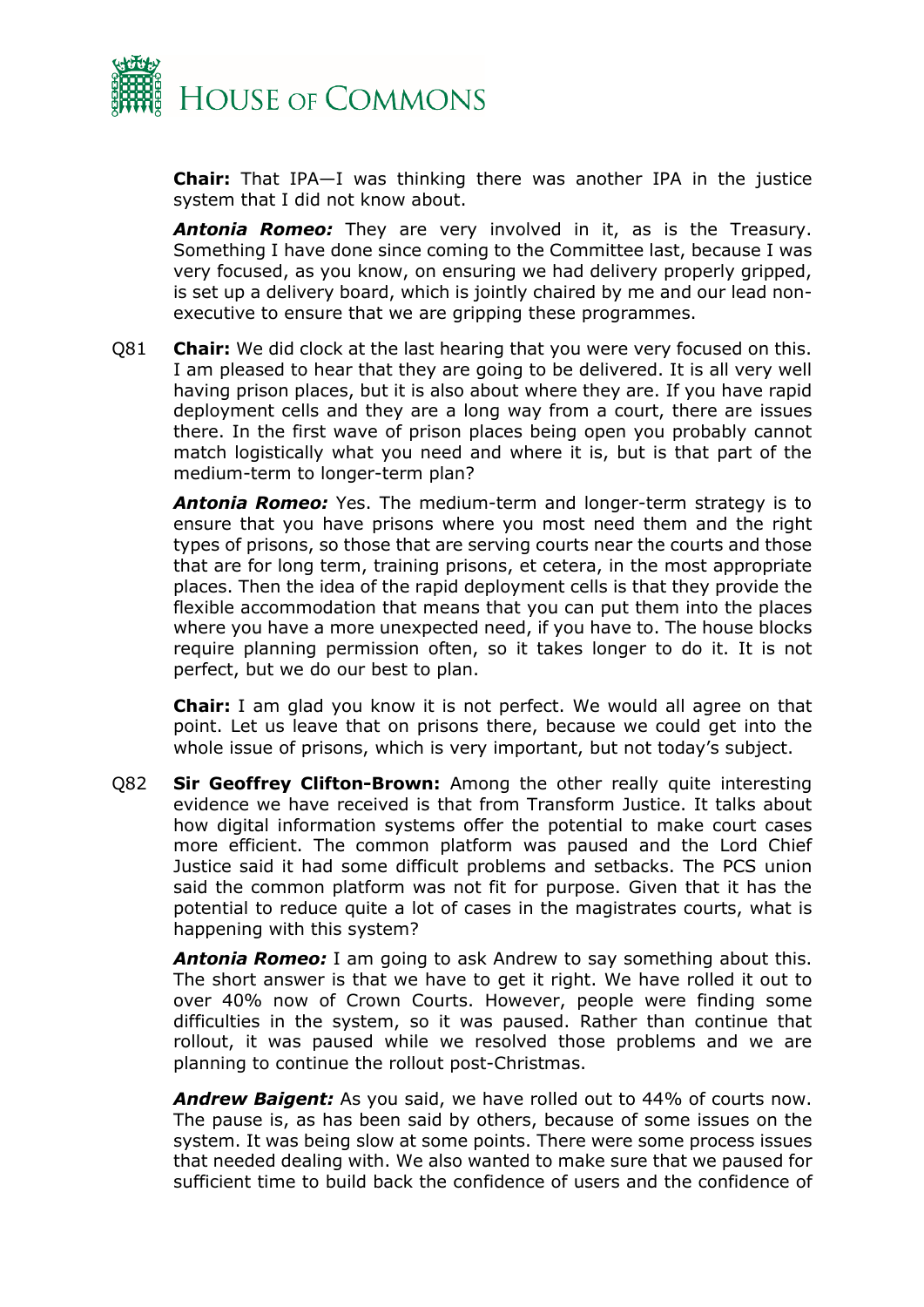

our staff, of professionals and of others interacting with it. We are a long way along that process. There will be a formal review before it starts up again and we expect to do so in the new year. It is the right thing to do to pause rather than roll on regardless.

Q83 **Sir Geoffrey Clifton-Brown:** I entirely agree with that. It makes sense to pause it, but can you give us any idea when it will be up and running properly and what sorts of benefits you expect it to deliver when it is up and running properly?

*Andrew Baigent:* I should say it is still running in the 44% of courts. We have not stopped using it there. It is still running there; it is still running successfully. The rollout is paused. The rollout should recommence in the new year. That is certainly the plan. I am not going to say it is going to recommence now, because clearly we need to make sure that it is working properly and that we have the ability to roll out. We are still planning to complete that rollout in accordance with our original plan using the contingency that was built in and you would expect through good programme planning.

The common platform is a wide-ranging system. There are benefits in all sorts of different areas. You referred earlier to some of the magistrates courts benefits and some of the single justice procedure. The automated track case management is a mouthful, but that is for Transport for London prosecutions, for example, that come through that route. That is one element that speeds up the more routine summary justice that comes through that. You also have a number of other areas. I am going to pause there.

Q84 **Sir Geoffrey Clifton-Brown:** I am looking at paragraph 3.18 of the NAO Report, which says, "The pandemic has exacerbated these long-standing data challenges. The Ministry and HMCTS recognise that structural improvements to data infrastructure and management across the criminal justice system require a substantial effort, funding and analytical capability. The Ministry has not yet quantified associated costs". What are you doing to quantify what the costs are and what are you doing to make sure that you do improve this data flow across the different challenges of the criminal justice system, albeit with the caveats that Ms Eagle has already said, that you only have part responsibility for the criminal justice system?

*Antonia Romeo:* Perhaps let me say two things, if I may, and then others may want to add. The first thing to say is what we can do within MoJ group. You might remember, again, when I first came to this Committee back in February, we talked a lot about data. Ensuring that we have better join-up of our data, but also that we have a really significant data capability, because we are so dependent as a Department on the accuracy of our forecasts and evidence, is something I have been very focused on.

I have already brought in another director of analysis to complement our already excellent director of analysis and I am currently recruiting for a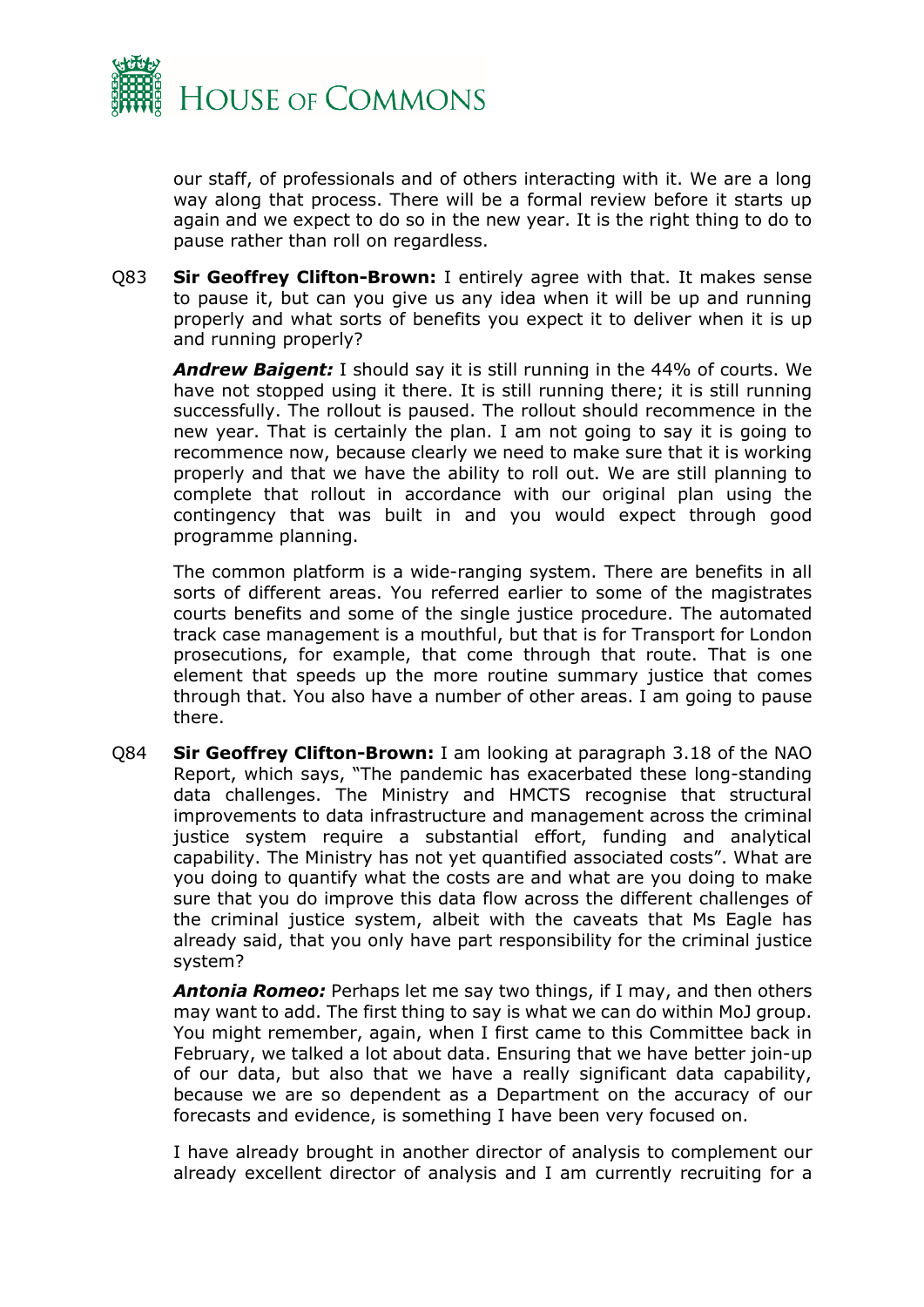

director-general of performance strategy and analysis, who is going to lead on all this work, so to really put evidence at the heart of what we are doing and ensure we have a good grip on data through the group.

In addition to this, we have been really focused, as part of the criminal justice action group that I mentioned, so at perm sec level across MoJ, the Home Office and the CPS, on ensuring that we are much better joined up on data across the CJS. It can be quite difficult because we count things, for example, in different ways, so offenders versus offences or cases versus number of defendants, et cetera, depending on where in the system they sit, but that is the sort of barrier that we have to overcome to get proper join-up.

The scorecards have been a way of starting that, because it is trying to indicate how a case, as it were, flows through the system from the original crime committed and counting that into something that ends up as a case. I would say we are in the foothills, but making significant strides.

Q85 **James Wild:** Apologies for not being here at the start of the meeting. Just on data, if I can go back to the common platform first, I was informed that King's Lynn Crown Court in my constituency was going to be one of the courts soon getting the platform. Do you know if it has been rolled out there, Mr Baigent?

*Andrew Baigent:* No, sorry, I do not know that.

Q86 **James Wild:** As a common platform, have all the other partner agencies that need to buy into this system bought into it? They all have systems that work with it. There are no laggards.

*Andrew Baigent:* The system pulls from other places. It is at the point at the moment that the bits that are up and operating are the within HMCTS bits. I talked earlier about it being used by Transport for London. It is also in the process of being used by DVLA, so those elements are built in. It is a programme that continues for another year or so and there is more to do, as planned in that programme, to bring others fully in, but they are on board. The project board that runs this programme contains all the partners you would expect to see engaged in that programme.

Q87 **James Wild:** That is good to hear. Just on the issues that Sir Geoffrey was raising here in paragraph 3.18 on page 43, in terms of your spending review settlement, how much of that will you allocate to address the data challenge?

*Antonia Romeo:* We are still in the process of allocation, so I cannot give you a specific number, but we are definitely focused on ensuring that we are joining up data. It is a priority. Data, delivery and digital are our three big capability priorities, so I would expect to be allocating money to that and encouraging our partners in the CJS to similarly allocate some money to it.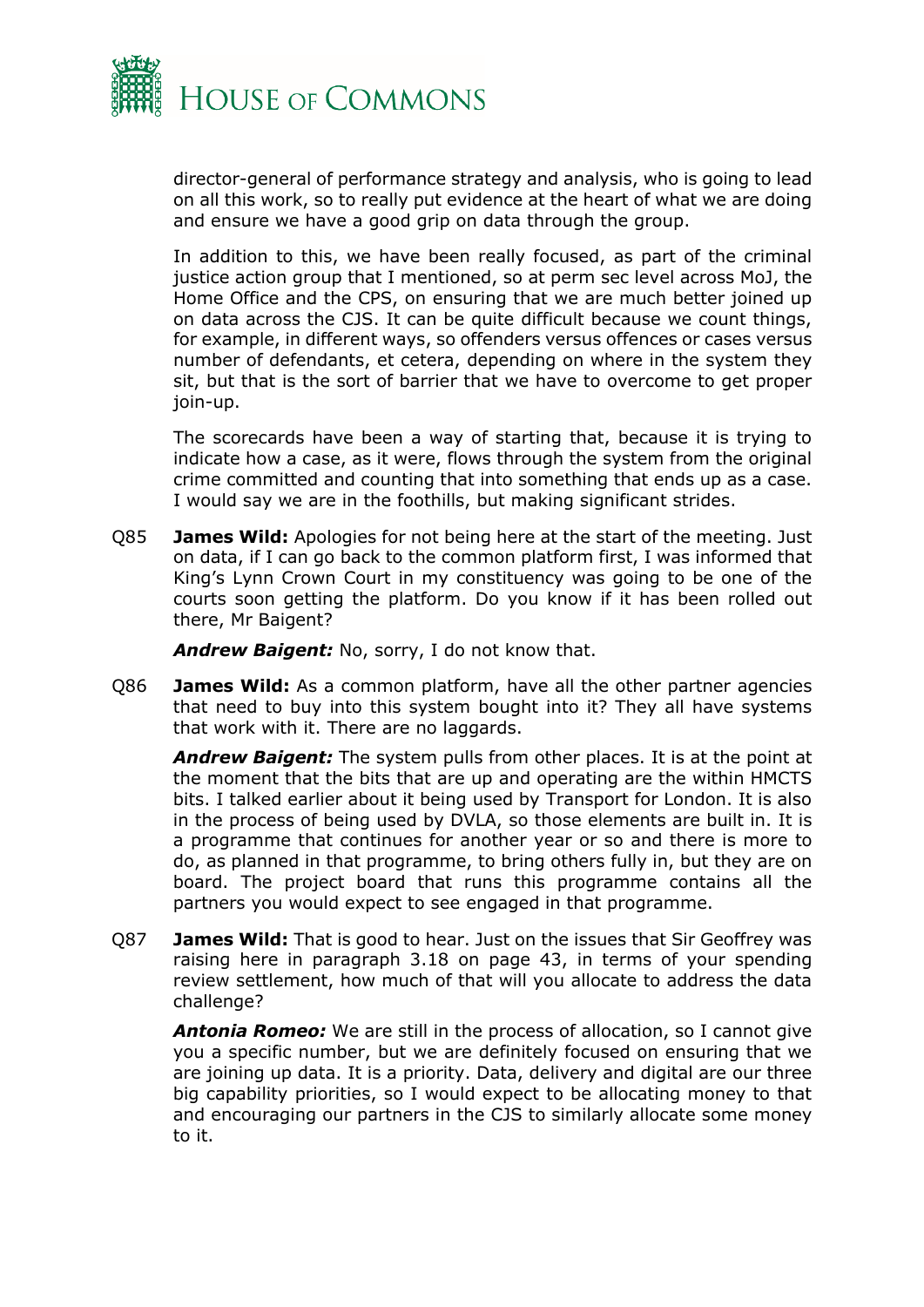

**Chair:** On which Mr Baigent looks like he has something to contribute, which is hopefully some money.

*Andrew Baigent:* It is money. I would, wouldn't I? It is a very specific point. The reform programme includes quite a significant investment in data, so there are the two elements. It is the new systems, which allow us to collect the data in the first place. We have talked a little about common platform. Similar data comes through the civil, family and tribunal systems.

At the moment we do not have the data. Where there are paper files, it is notoriously difficult to collect anything that we can then use. Where we have the digital systems, most of them are very old now and it is very hard to interrogate.

The data is coming through. There is also a significant investment in a team to analyse that data and to use it for managing the organisation, but also for feeding into the MoJ's broader data function that the Permanent Secretary was talking about, to allow it to do the wider evaluation of the criminal justice system and of the other work we are doing. It is quite a significant investment within the reform programme.

Q88 **James Wild:** Is there a number you can share?

*Andrew Baigent:* I have not got the number with me, but it is multiple millions in there.

Q89 **James Wild:** Ms Romeo, when would you expect to be able to provide a bit more clarity about how that funding is allocated to various parts of your data?

*Antonia Romeo:* We are going through the allocations process at the moment and I expect to be agreeing it with the Secretary of State early next calendar year in advance of the financial year.

Q90 **James Wild:** One of the elements referred to in the report is that you do not systematically collect or codify data from the judiciary, even though it has a strong understanding of how long cases are likely to take. Also, one of the recommendations in the Report is to tap in more to the insight and the knowledge that the judiciary has about cases. Is there a reluctance to do that for some reason?

*Antonia Romeo:* Absolutely not, no. We talk to the judiciary all the time. I am not aware of any datasets that exist that we are not using. Probably the point is they have a huge amount of expertise and knowledge that may or may not be written down in an easily captured dataset, so understanding both the qualitative and the quantitative experience is crucial.

I meet the Lord Chief Justice every two weeks, one of those meetings being with the Secretary of State as well, and we are talking all the time about these sorts of issues. The senior presiding judge works incredibly closely with the CEO, the CFO and others. Indeed, HMCTS, as you will be aware, is a joint venture, essentially, between MoJ, the Government, and the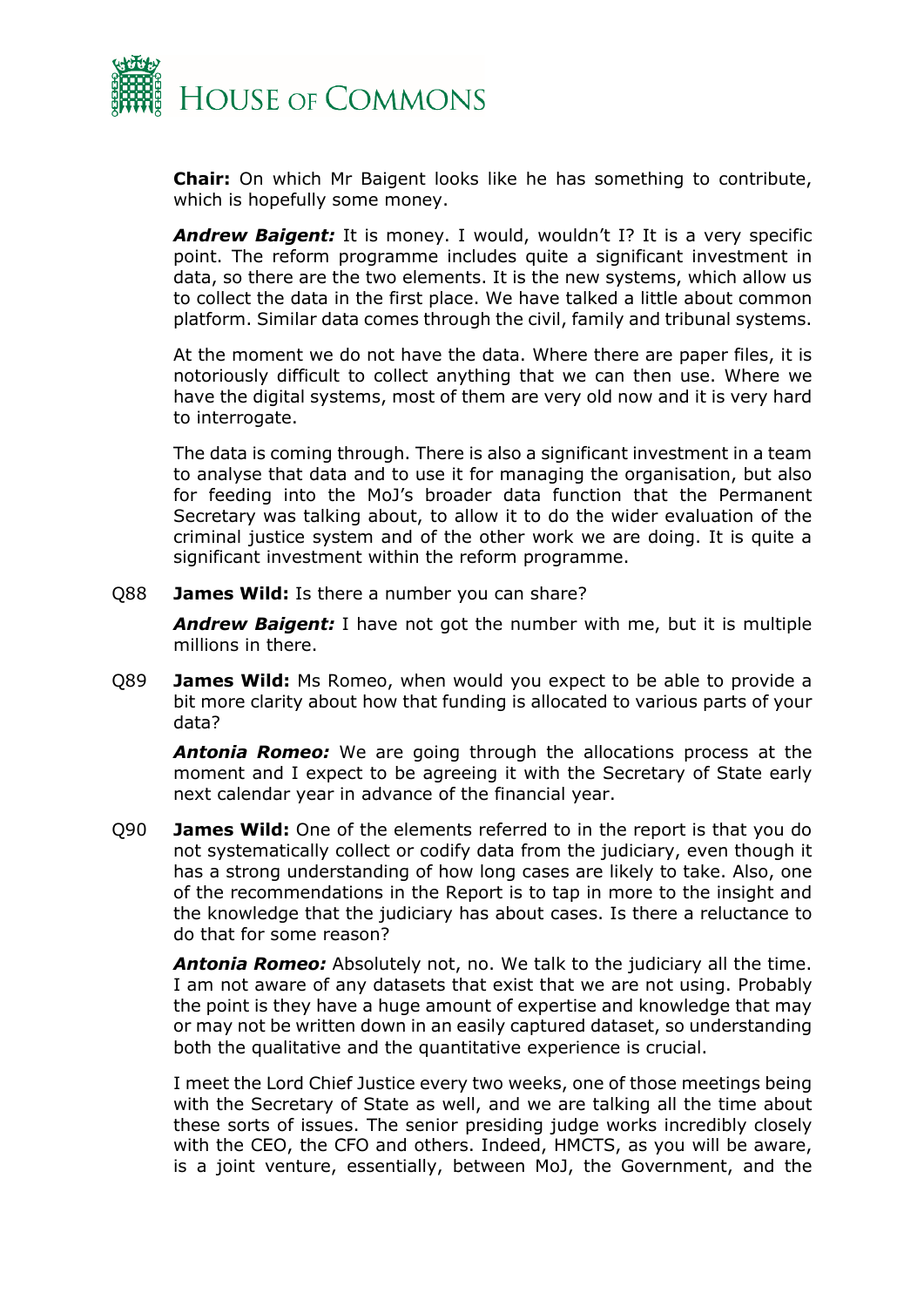

judiciary. The senior presiding judge is on the HMCTS board, which has an independent chair. HMCTS should be capturing both its own data and the data from judiciary. If you have any specific examples in addition or perhaps if the NAO does, we would be happy to look at them.

Q91 **James Wild:** The Report talks about more systemic working. It is more that qualitative insight that judges and clerks have about the feel for how long cases are going to work. There might not be an algorithm that can dictate those, but are you sitting down and making sure you are maximising the use of the courts and you have a proper insight into the length of time that things might take? There are not any constitutional issues here that are holding you back in terms of a reluctance to do that face-to-face and draw on their intelligence.

*Andrew Baigent:* There are two things I would say there. As we have talked about before, listing is a judicial function and our staff on the ground work very closely with the local judiciary in their area to pick up on all those lessons when they are listing. The local judiciary has a great understanding, with our staff, of what should be listed, what can be listed and how long cases will take going into court. That is absolutely at the heart of what we do.

There is perhaps a little more we can do to bring that together, so that we are looking at this systemically, and that probably is where the NAO Report is pushing. You always challenge yourself. An example, which again is in the NAO Report, that is worth reflecting on is the jury trial working group, which did precisely that. It was a group chaired by a senior judge, with the expertise of the staff and other judges around the country contributing to that. As the Permanent Secretary says, as a joint venture, we work hand in glove with the judges, and I have to say the pandemic has made that a closer and stronger relationship over the last two years.

**James Wild:** There is an openness there and you could potentially use this intelligence to influence your work on timeliness and to understand what is driving some of these trends that we are seeing.

Q92 **Chair:** The judges list, so they will have an idea, for example, how long a trial might take or which ones might collapse through issues about local CPS and local police forces. Do you have a picture from where you are sitting, Ms Romeo or Mr Baigent, about whether there are different geographical impacts on listing times and whether listings then do go through the system in the timeframes expected? Can you see if there is a particular problem geographically or, indeed, best practice somewhere where something is moving better?

*Andrew Baigent:* Work is done, I know, by the judiciary to identify best practice and to share when they are talking together. Indeed, the senior presiding judges both past and present spend quite a lot of time in that particular area, so that is very much picked up as they go. Are there good practice examples that go more widely? I think there are and I think they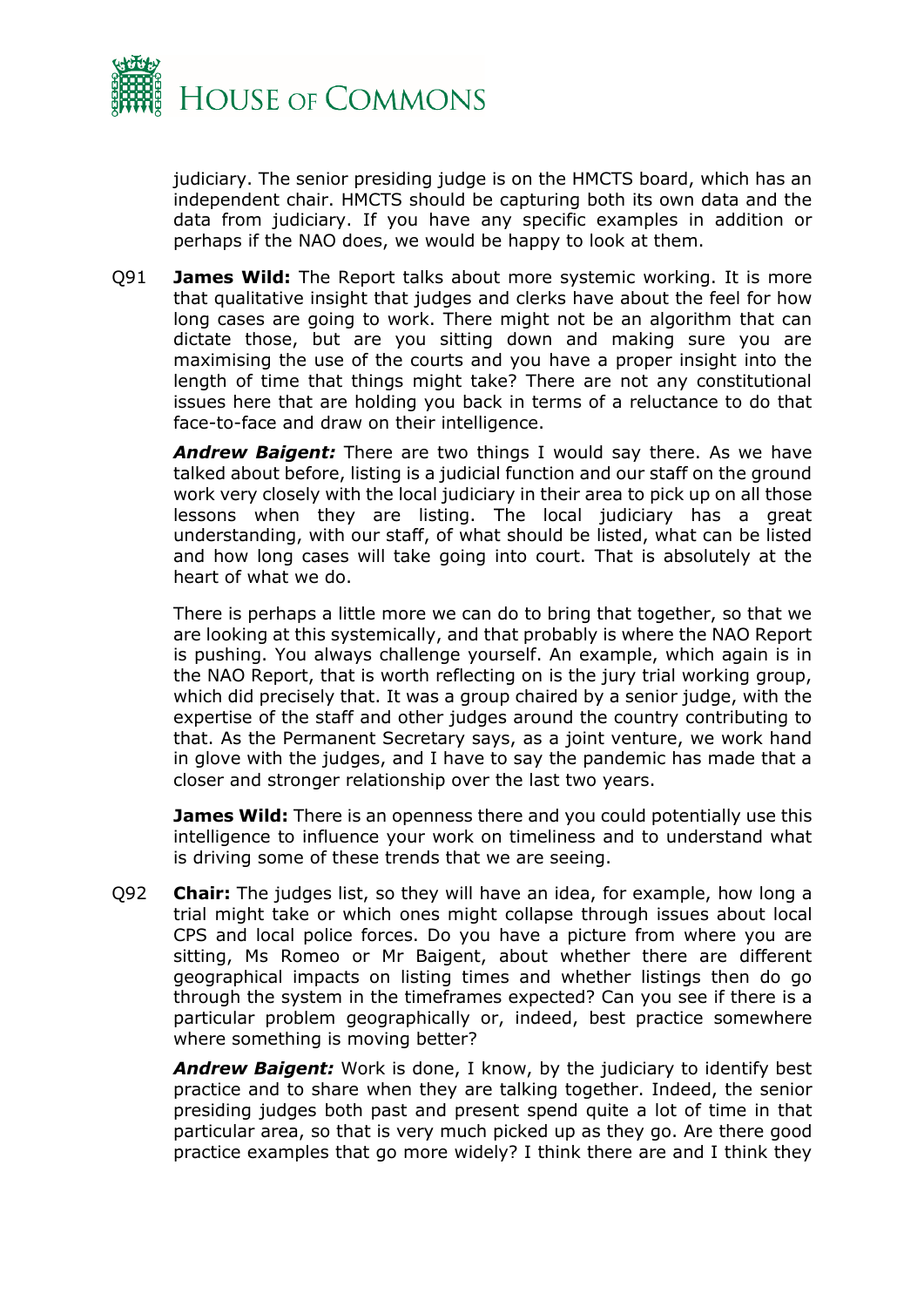

are shared. Certainly from the staff side, we see those coming through and we see them disseminated.

Q93 **Chair:** You are saying "I think". I just wonder how systemic this is, picking up on Mr Wild's point about how you make it more systemic.

*Andrew Baigent:* As I said, because listing is that judicial function, it is really for the judges to then make that systemic and we will support them with the data and information. The new systems will give us better data and information. Part of the reform programme involves rolling out a platform called scheduling and listing. That will provide much better data on how the courtrooms are being used and the length of trials, so that again will reinforce, but that is at the early stages of rolling out. We have just gone out with a second—

Q94 **Chair:** Can you just walk us through? With the new data, you will have information about the time from listing to hearing, and then the outcomes and that bit of the process. If you saw an example, for instance, in one police force area where there was an issue perhaps to do with investigation information going to the CPS that was not so good, and the CPS had to go back and ask for more, would you be able pick up that granular information? Then what would Ms Romeo do to push, presumably through the Home Office and senior police groups, improvement in that area, if that was the issue? There are a myriad other issues that could arise in different parts of the criminal justice system.

*Antonia Romeo:* The starting point for this will be the localised criminal justice system scorecards that are going to come out at a local level and that is going to provide crucial transparency of exactly the sort you describe.

We then have to be extremely careful about operational independence. There will be limits. The starting point is a scorecard. These are not targets; these are metrics. It will enable us to see what is happening across the different local areas. We would be extremely careful about what we then did as a result of that, because we would always be very careful about operational independence, but, none the less, getting transparency is the first step. We do know a lot of this already. We know that the backlogs are worse in London and in the midlands.

Q95 **Chair:** They are 77% higher than pre-pandemic in London compared with the national average of 48%.

*Antonia Romeo:* Exactly, and a lot of this is to do with things like the different case mix that you get in different areas, different types of cases or where there are particularly, say, multi-hander cases.

Q96 **Chair:** You feel you have a reasonable handle on it at the moment and you have some ability to bang heads together, but you have to be careful of operational independence, so where does that line come? You cannot tell judges what to do.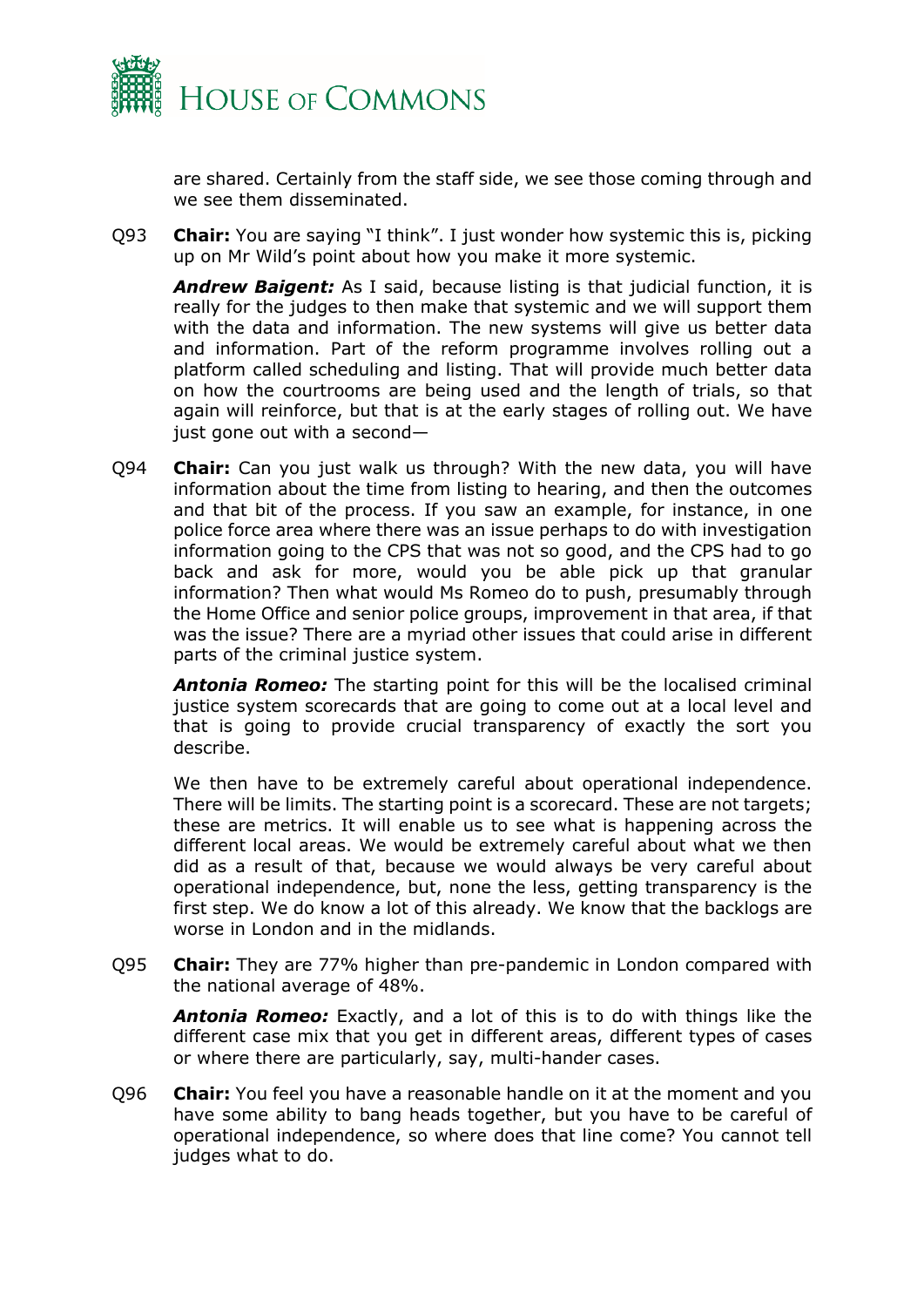

*Antonia Romeo:* We work as a team, genuinely. We are incredibly careful, especially in the Ministry of Justice, as you would expect us to be, of democratic responsibilities and constitutional independence. We are really careful about that, but we do seek to join up across the CJS and we seek to use the data because we all want to do the same thing.

Q97 **James Wild:** How local are these local scorecards going to be? Is it going to be court level?

*Antonia Romeo:* No, it is not. We are going down to regional level.

*Jerome Glass:* It is slightly subject to decision depending on the quality of the data, but we would like to get them to be as local as possible, ideally down to police force level. If you get any lower than that, you start to get into very small numbers of cases, particularly as we would like to do it for the adult rape scorecard as well, so we just need to be a bit careful about that. We have not fully decided. The more local, the better.

On the subject of the judiciary and transparency, a mini plug for something that they have done is the Crown Court performance tool, which goes court by court and shows the number of cases that are seen in each court, how many are cracked and so on. That is publicly available. There is an initiative hosted on judiciary.uk. That goes to court level.

Q98 **James Wild:** You said police force level would be ideal. When might I be able to see the stats for Norfolk?

*Jerome Glass:* We would like to move to the localised scorecards early next year. As I say, I do not want to commit too much to doing them by police force level, because it will depend on the quality of the data, but ideally that is where we would move to and, as I said, early next year is when we would like to move to the localised scorecards, which will be very similar in form to the national scorecards. The national scorecards are the ones that we put out last week and we would like to move quite quickly to the localised.

Q99 **James Wild:** I am just coming to probably my final one or two questions. It is now a year since the recommendations in the Byrom review on digital justice were accepted. Where are you in terms of implementing those recommendations?

*Andrew Baigent:* We released an update to the report last week, which tracked the recommendations and where we are on them. Within that, some of the issues that I talked about earlier are very important to remember. We do not collect all the data that we wanted to do and that will come as the reform programme completes and the new systems come into line.

However, there has been quite a lot of progress. We have set up in shadow form the senior data governance panel, which is providing very good advice in terms of the accessibility of that data. One of the key things in there is that we will publish in the new year a data colleague, which will have the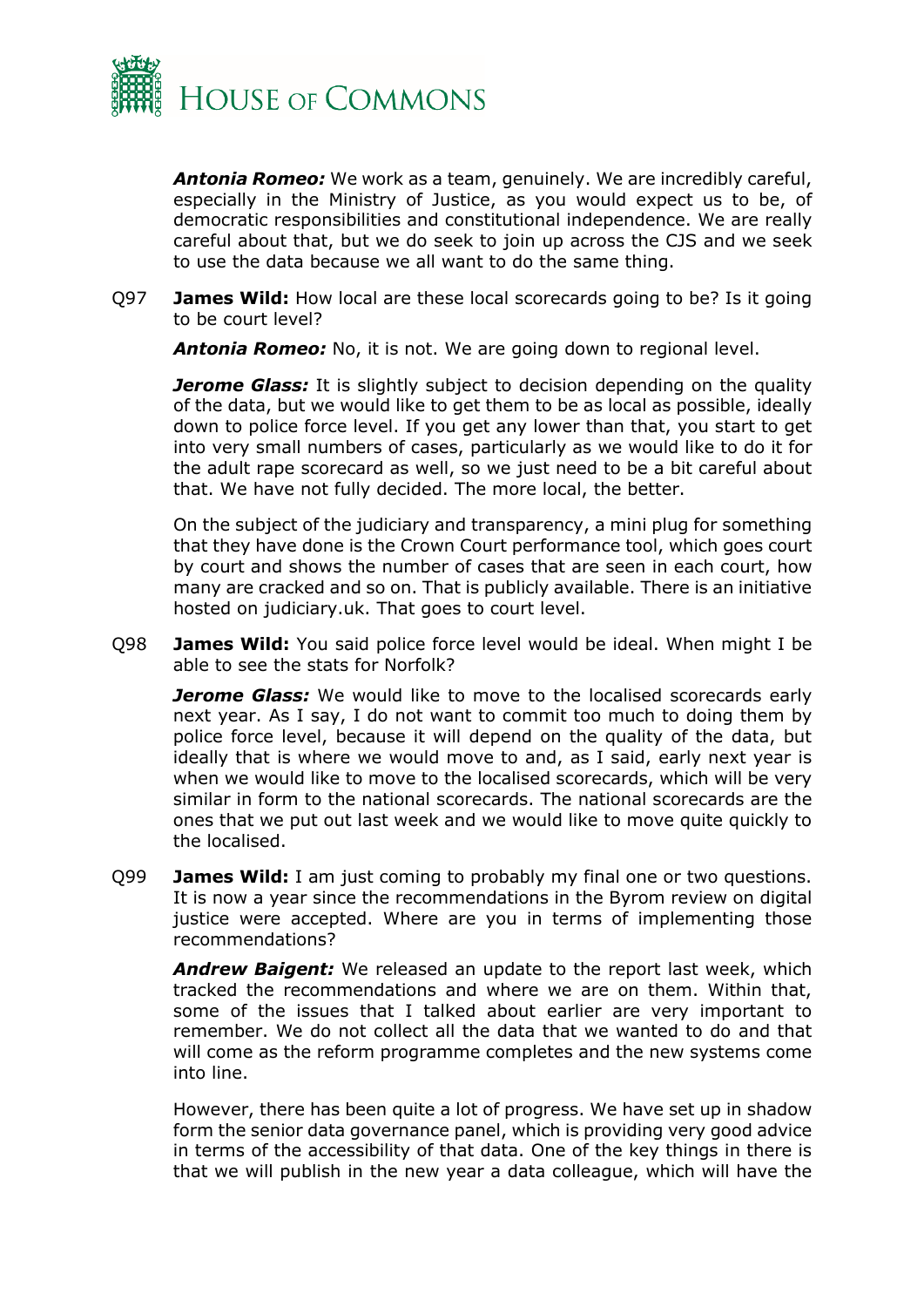

data that we intend to publish and make available. There is a lot of work going on. There is still a lot to do and you will see when you look at the recommendations that a number of them are completed, a number of them are in progress and a number of them still have things to do.

Q100 **James Wild:** What is the biggest outstanding issue from your perspective?

*Andrew Baigent:* The biggest outstanding issue is the ability to have the information and to do a lot of the things that are within the recommendations. We commissioned the report from Natalie Byrom. She did an excellent job and it was a very challenging job in terms of us responding to that, but that is what we wanted her to do and she certainly did that. It has been the focus of our activity within our data and information for the last 12 months. I do not want in any way to leave anybody with any suggestion that it is anything other than that. It has been at the heart of our data strategy, which we also put out last week.

Q101 **James Wild:** My final question is to Ms Romeo. You talked about recruiting a DG of analysis and various other things. When would you expect to have them in post?

*Antonia Romeo:* I have only closed the recruitment process today, but I hope to move speedily on that and get them in early next year. I am shortly also going to be recruiting for a director-general of service delivery and change. The role will focus on delivery in digital transformation, so this essentially follows the operating model review I did since I last came before the Committee, trying to build the capability of the Department to put us in a position to deliver all the challenges ahead.

Q102 **Chair:** They are both encouraging positions. Is the latter a digital specialist? Is that what you are looking for?

*Antonia Romeo:* I already have a number of digital specialists, including at director level. They would need to be able to oversee them, because they will be doing the delivery as well. It is more than a digital job. It is a project delivery and change job.

**Chair:** That is refreshing. We have been battling on that on this Committee for longer than you have been Permanent Secretary—quite a lot longer, a decade or so.

Q103 **Sir Geoffrey Clifton-Brown:** Mr Glass, could I just again take you to the evidence from Transform Justice? They had two suggestions, really on more emergency powers during the pandemic, but just to put both of these ideas to you to get a reaction to see whether there is anything in them for perhaps non-pandemic times. One is the interim charging protocol, which was agreed by the Crown Prosecution Service, the National Police Chiefs Council and other stakeholders as a way of keeping the wheels of justice moving.

The courts and the judiciary had already decided that only the most serious cases should be heard, and in magistrates courts only those defendants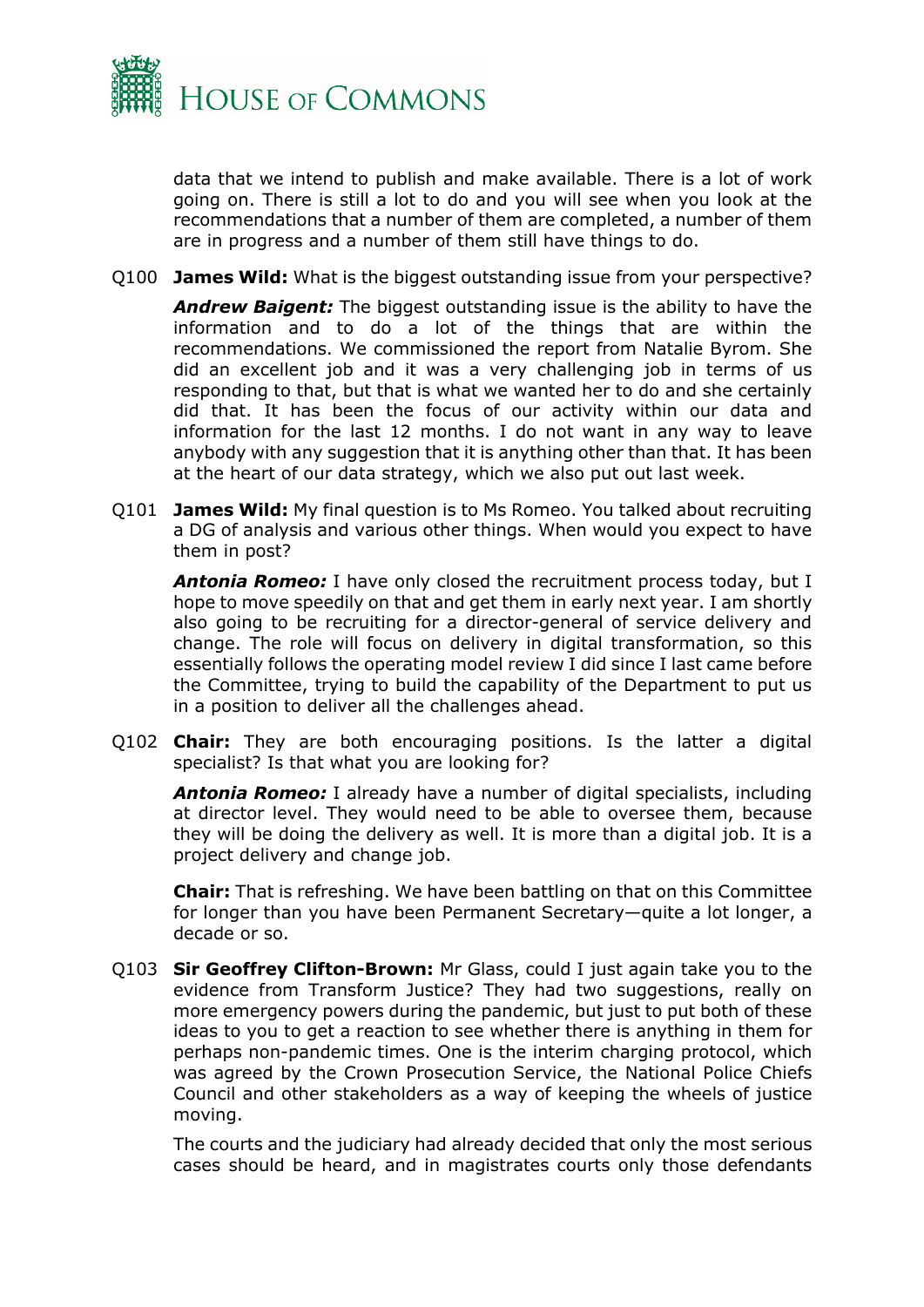

who had been remanded by police would appear. Is there any thought to changing the interim charging protocol and the police custody procedure?

*Jerome Glass:* I am not sure that that is a question for me. That is a question probably for the Crown Prosecution Service I believe, whose charging protocol it is. The Crown Prosecution Service does the charging as opposed to the Ministry of Justice. That is an operational decision for them. Through the group that the Permanent Secretary was talking about we can pick up that question with the Crown Prosecution Service. I believe it is a question for them.

*Antonia Romeo:* The interim charging protocol was brought in during the pandemic in order to help manage. That was why it was interim. It is not really being used anymore, unless Andrew tells me otherwise.

*Andrew Baigent:* No, it is not.

*Antonia Romeo:* What was being sought to achieve may already have been achieved, because it is not really in place. It was about prioritising and managing during this very difficult time when we had closed the courts and so on.

Q104 **Sir Geoffrey Clifton-Brown:** On the same theme, this is to do with summary justice. In the year ending March 2021, the CPS proceeded against 721,000-odd people for summary offences, the least serious offences, of whom 541,297 were sentenced to pay a court fine. If that large number of people are merely being fined in the magistrates court, is there not an alternative way of dealing with those cases via police caution or other methods, rather than going to all the expense of putting them through a full magistrates court trial?

*Jerome Glass:* It will depend on the individual case, clearly. Sentencing, as you know, is a matter for the judiciary, and so, without knowing the specifics of it, I would not be able to give you a meaningful answer on that. In terms of how we are dealing with them, Andrew may want to come on to this, but we are trying to deal with as many cases as possible through a thing called the single justice procedure, which essentially cuts out a lot of the administration for relatively low-level crimes, particularly those that result in fines. That is something that we have been trying to do a lot more by using the single justice procedure, so it may not be quite as burdensome as that implies. I would also say that the general principle of trying to divert cases from the criminal justice system for certain types of cases is one that we would potentially welcome.

#### Q105 **Sir Geoffrey Clifton-Brown:** Do you have a comment, Mr Baigent?

*Andrew Baigent:* I have nothing to add. Jerome has summarised that. The cases that are coming through there do take a little judicial time, but they are done in very large number by magistrates through the single justice procedure, so they are gone through very quickly. The most effort is in the trial cases in the magistrates court, which is where the effort is focused.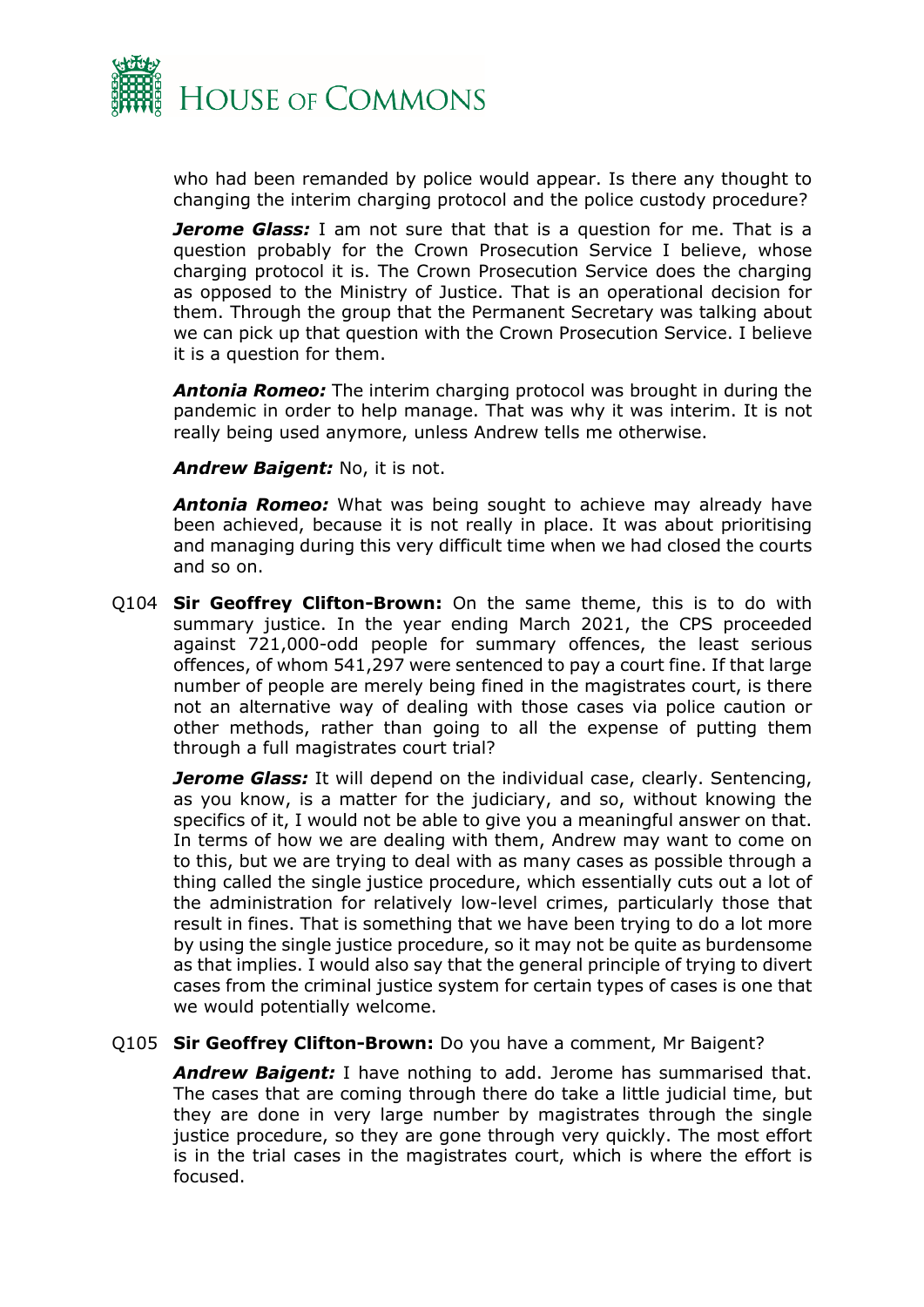

Q106 **Sir Geoffrey Clifton-Brown:** We have covered the shortage of judges, but we have not, Ms Romeo, talked about the shortage of barristers, in both prosecution and defence cases. I gather there is extreme stretch, particularly in the criminal justice system, at the moment in those categories, with many being listed with two or three cases simultaneously. What consideration is being given to that and what can be done about it?

*Antonia Romeo:* We have the independent review of criminal legal aid, of which this is in scope. Earlier this year, the review published a data compendium, which included data from the professions, so the Bar Council and the Law Society, as well as HMCTS, the CPS and others. That demonstrated some reduction in claims for publicly funded criminal work, but because the volumes of cases have also gone down it was hard to see the exact causation. This is in scope, as I say, for the independent review of criminal legal aid, which we will be publishing shortly.

Q107 **Sir Geoffrey Clifton-Brown:** My final question is for Mr Baigent on repairs to the various court buildings. We have a particular problem in Cheltenham Magistrates Court that the roof is leaking so badly that rain is being caught in buckets and it really needs a new roof. What is being done to schedule these repairs and is the funding available?

*Andrew Baigent:* Last year, we received a record level of funding in the courts and again this year we will spend £105 million on capital maintenance and repairs. That money will be spent this year. That is making a significant difference to both the major works that we have to do on heating and ventilation, and those minor repairs. There is a lot of work going on and being scheduled at the moment. As the Permanent Secretary said, we are still going through the allocation process for next year and that is important in being able to carry on that scheme.

Q108 **Sir Geoffrey Clifton-Brown:** I probably ought to know the answer to this question, but I do not. How are those repairs being scheduled? When can we get an idea of when this repair in Cheltenham might take place?

*Andrew Baigent:* I do not know the Cheltenham example.

Q109 **Sir Geoffrey Clifton-Brown:** No, generally, how are repairs scheduled or prioritised, if you like?

*Andrew Baigent:* We prioritise according to whether it is a health and safety or legal compliance issue. Those are done first. Then we move into ones that are going to cause the court to close or not be able to operate. If it is a major repair, that requires a couple of things to happen. There is a significant planning exercise once that repair is identified. There may need to be, depending on the value, a tender process. We may be able to use one of our existing frameworks, either through our facilities management provider that we have within the courts service—

Q110 **Chair:** The short answer is that you do not have a simple list of priorities.

*Andrew Baigent:* No, there is a series of criteria and many different reasons.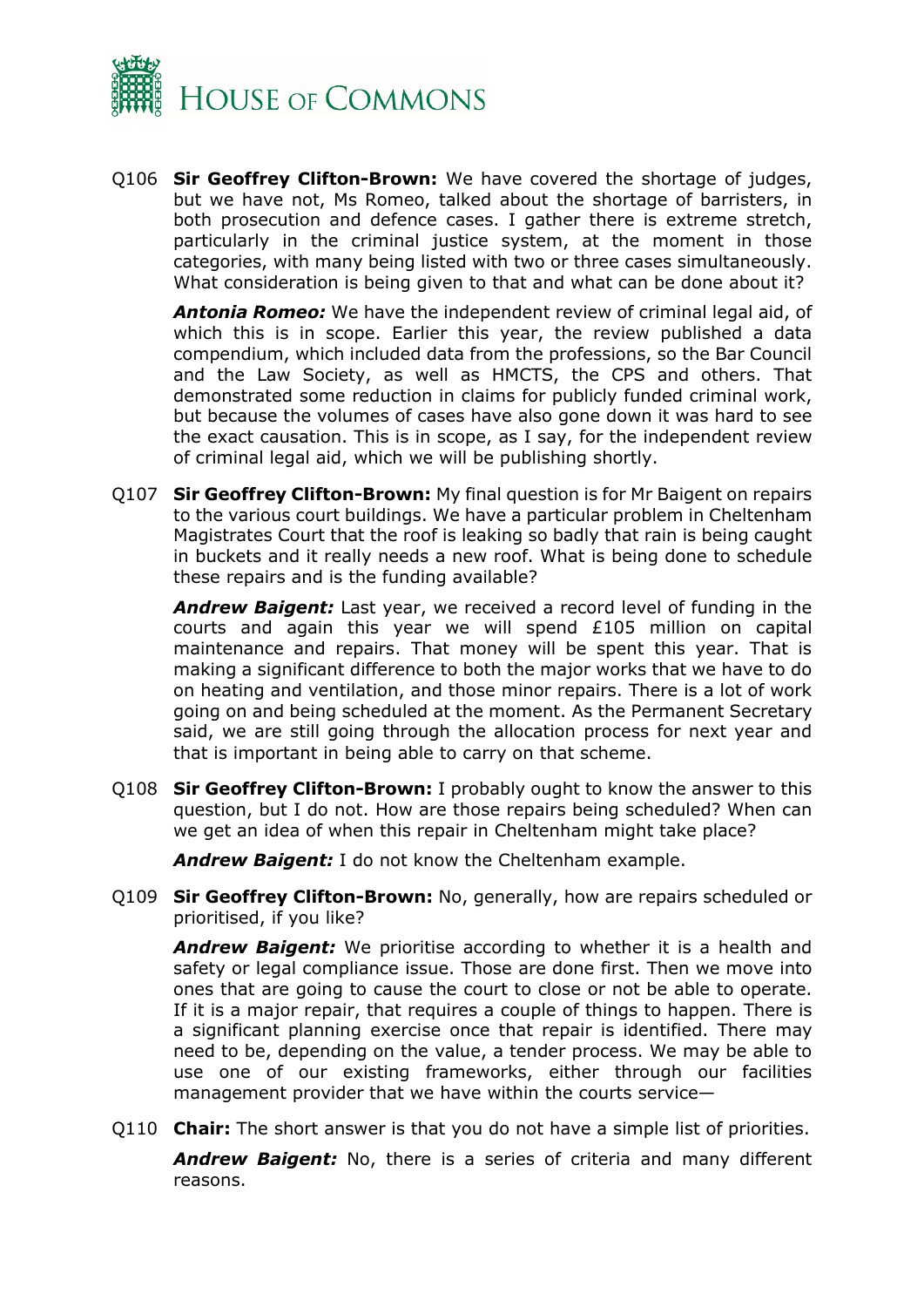

**Sir Geoffrey Clifton-Brown:** Gloucestershire MPs may be beating a path to your door before too long.

Q111 **Chair:** Sir Geoffrey will take this offline. You have a pitch there for Cheltenham. I have a last couple of quick mop-ups. At the very beginning, Ms Romeo, you talked about 1,500 extra sitting days. In all of this, we have been quite frustrated, and I sense that you all are too, about the delays. Is that enough extra sitting days or is that just what is possible?

*Antonia Romeo:* The numbers I gave are the numbers that will deliver the reduction. It is the numbers for which we are funded in the spending round and it is enough to get us to the 53,000.

Q112 **Chair:** That is enough. I was thinking it may be what is possible, but actually it may not be possible to deliver those places, from some of the things we have heard today and what the Report says.

*Antonia Romeo:* If we can get to that profile of sitting days, we will get to the 53,000. I feel reasonably confident that we will, because the Lord Chief Justice, indeed, has said he believes that especially in the latter years we will be able to get to that number of sitting days.

Q113 **Chair:** The danger is that it is always the later years and then if it slips a bit—

*Antonia Romeo:* Agreed, and the fact that we are on 100,000 this year means that we have to go a significant way to get to 105,000 next year, but I feel that we will. This is what the judicial recruitment should deliver. As I said earlier, if we found ourselves in the happy position of being able to sit more days, we would review that. As part of the concordat process, we would review whether we could go further.

Q114 **Chair:** When you have been in front of us before, you have talked about diverting civil and family tribunal cases through mediation. We have heard a lot about how things might be done on paper. We had a whole discussion about doing remote access to justice. What progress is there on that and what impact is that having on the number of sitting days? If you can take more out of the system that way, that surely can help.

*Antonia Romeo:* Yes, that is in civil and family, so it will not directly affect—

Q115 **Chair:** No, except that you potentially have some of the staff.

*Antonia Romeo:* Indeed, you have some judges who might be ticketed for both, so that will continue to help. We have been doing a bit of that between civil and family during the pandemic, because it was those areas where we had already gone online thanks to the reform programme that held up the most during the pandemic, so ended up with the lowest increase in outstanding caseload. Therefore, in practice we were able to divert some judiciary, for example, from civil into family to help manage what was happening in family. The lesson has been that the reform programme is absolutely essential to recovery.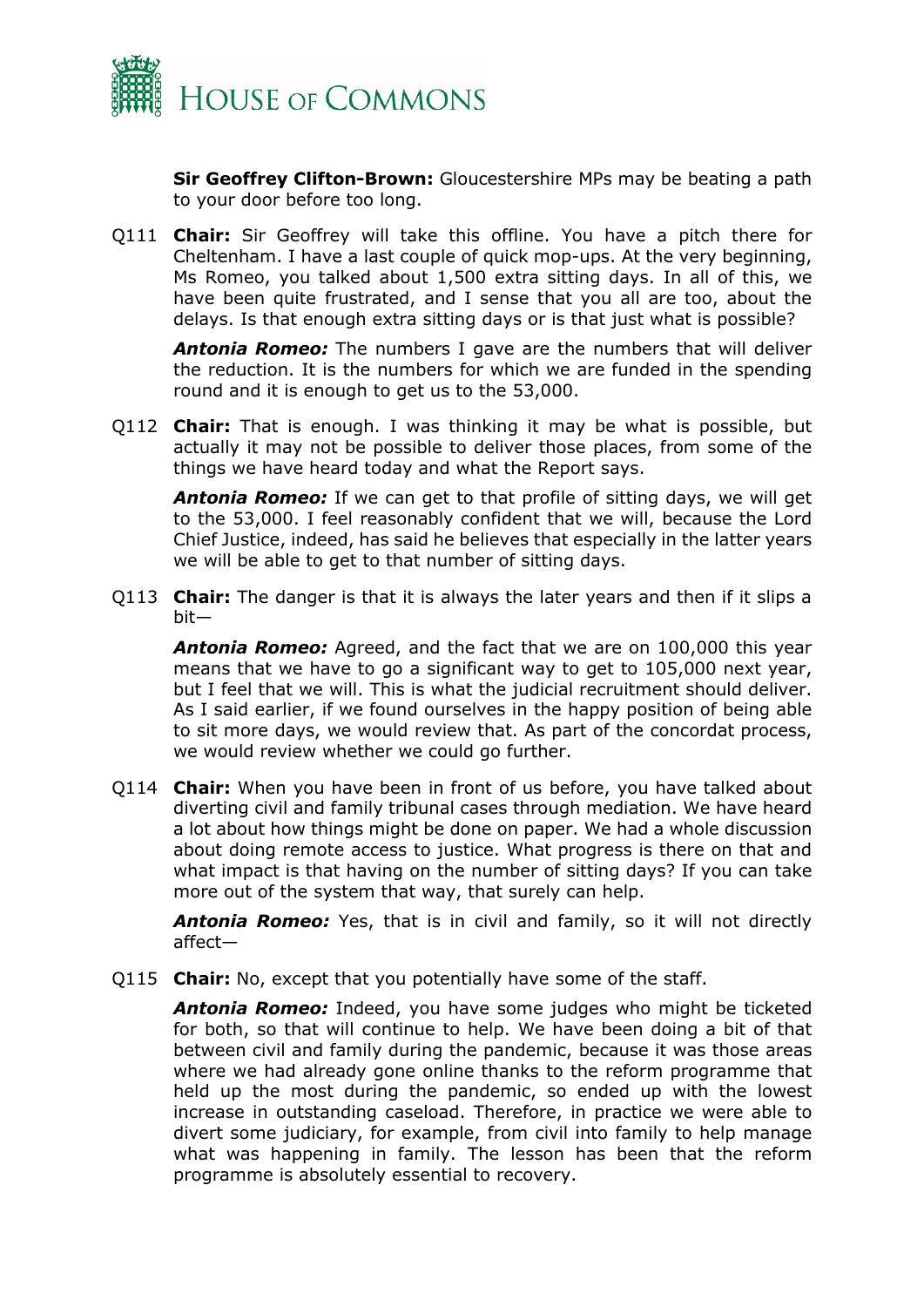

Q116 **Chair:** What progress have you made getting those to mediation instead of through the courts of tribunals?

*Antonia Romeo:* I am going to let Jerome come in.

*Jerome Glass:* You are absolutely right that there has been an increase over the pandemic in both private and public family law caseload. We have been really trying to get people in the private family law sphere into mediation. We launched a voucher scheme, indeed, earlier this year, which helped part-fund mediation. That has been used by, I believe, about 4,000 families already. We put £2.5 million into that scheme.

Q117 **Chair:** Those 4,000 families would not, you think, have gone through mediation otherwise. They would have gone through the court system at more expense.

*Jerome Glass:* It is hard to say whether they would or not, but we are trying to encourage them.

Q118 **Chair:** You must have a baseline of people who were doing mediation before and you must have some way of tracking that.

*Jerome Glass:* Yes, but it is hard to work out the counterfactual of whether they would have or not. We have already got 4,000 people into mediation using those vouchers.

Q119 **Chair:** The counterfactual would have been, the year before, how many people went through mediation. It might fluctuate, but you will see a trend over time surely, because the mission was to try to get more people going through mediation. Ms Romeo put it very clearly last time we met or maybe the time before last time; I forget.

**Jerome Glass:** I do not have a counterfactual of how many people would otherwise not have gone into remediation, but it is encouraging how many people are taking up that scheme. I can try to get that baseline for you.

Q120 **Chair:** Yes, just some sort of metric about the baseline that you are working on, what you expected and whether you met that expectation. I am sure you have figures of some sort that you are using as management information. If you could provide us with that, that would be helpful, because it is pretty critical.

Finally from me, I just was not clear: we talked a lot about delisting and relisting. There was one awful case that the Mayor's Office for Policing and Crime highlighted of a victim who had a medical examination in August 2017, having reported a rape. Delays through the police investigation—so not your responsibility in a sense, but overall it is a big problem—meant the case was finally charged in April 2021, but the trial date is set for May 2022, so that will mean she has had five years since she first reported and only a year's delay in court, but on top of other delays. That case was not listed and delisted, but there are other examples where they have been. When something is delisted and relisted, does the clock start again from your point of view, measuring your bit of the system?